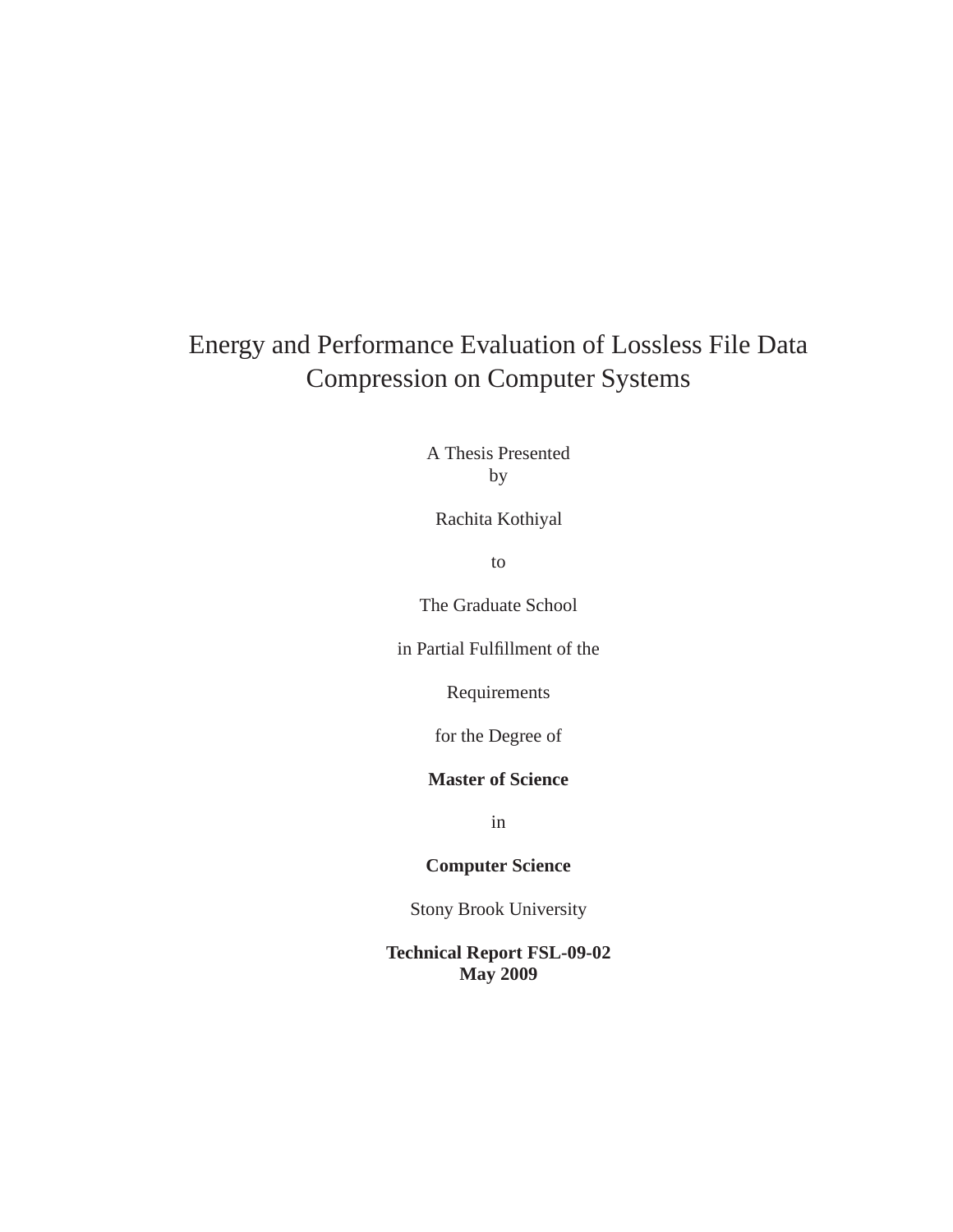#### **Stony Brook University**

The Graduate School

#### **Rachita Kothiyal**

We, the thesis committee for the above candidate for the

Master of Science degree, hereby recommend

acceptance of this thesis.

**Prof. Erez Zadok, Thesis Advisor** Associate Professor, Computer Science

### **Prof. Samir Das, Thesis Committee Chair**

Associate Professor, Computer Science

#### **Prof. Jennifer Wong**

Assistant Professor, Computer Science

This thesis is accepted by the Graduate School

Lawrence Martin Dean of the Graduate School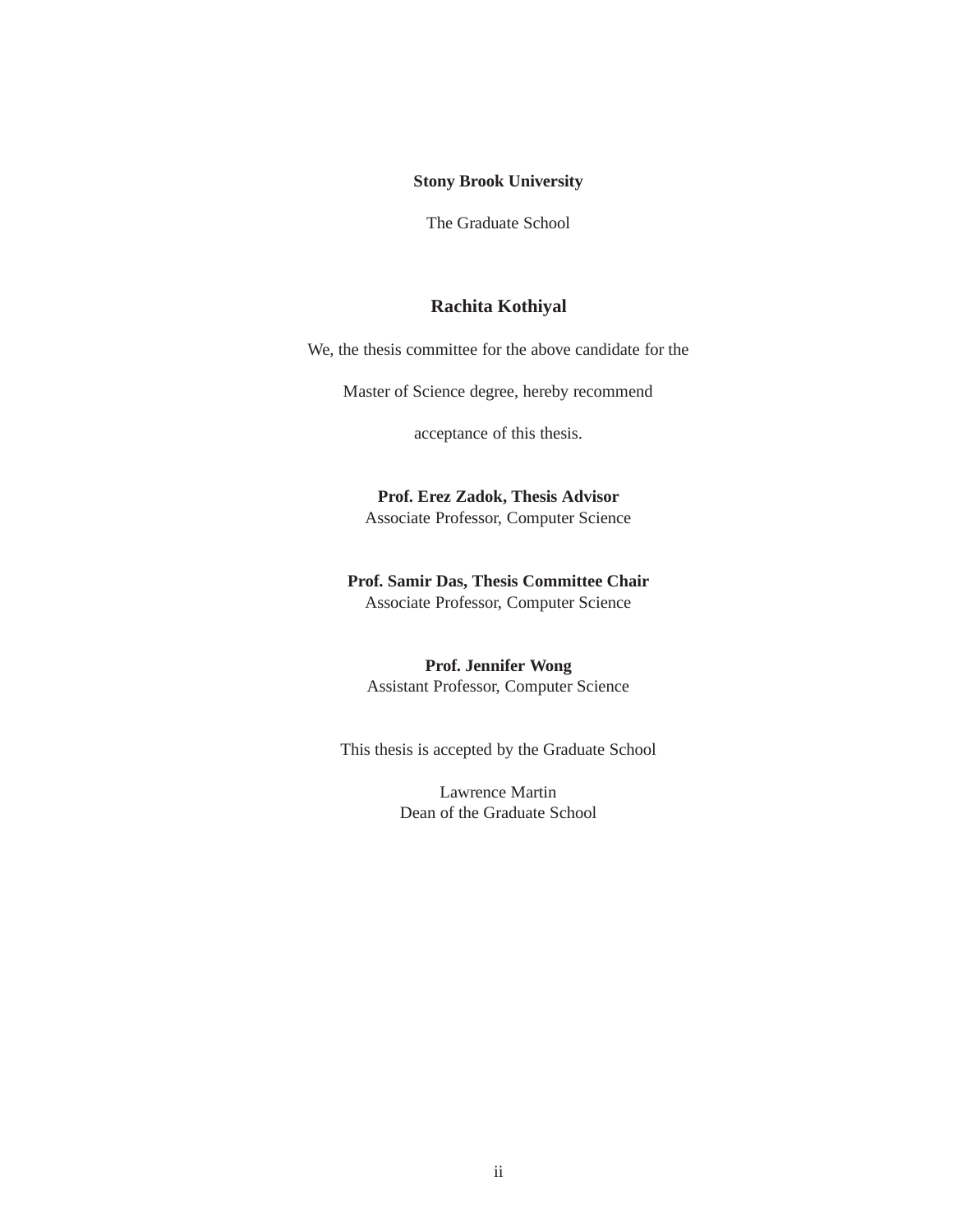#### **Abstract of the Thesis**

#### **Energy and Performance Evaluation of Lossless File Data Compression on Computer Systems**

by

#### **Rachita Kothiyal**

#### **Master of Science**

in

#### **Computer Science**

Stony Brook University

#### 2009

Data compression has been claimed to be an attractive solution to save energy consumption in high-end servers and data centers. However, there has not been a study to explore this. In this thesis, we present a comprehensive evaluation of energy consumption for various file compression techniques implemented in software. We apply various compression tools available on Linux to a variety of data files, and we try them on server, workstation and laptop class systems. We compare their energy and performance results against raw reads and writes. Our results reveal that software based data compression cannot be considered as a universal solution to reduce energy consumption. Various factors like the type of the data file, the compression tool being used, the read-to-write ratio of the workload, and the hardware configuration of the system impact the efficacy of this technique. We found that in some cases, compression can save as much as 33% energy and improve performance by 37.85%. However, in other cases we found that compression can *increase* energy consumption 7 times and *deteriorate* performance 4 fold.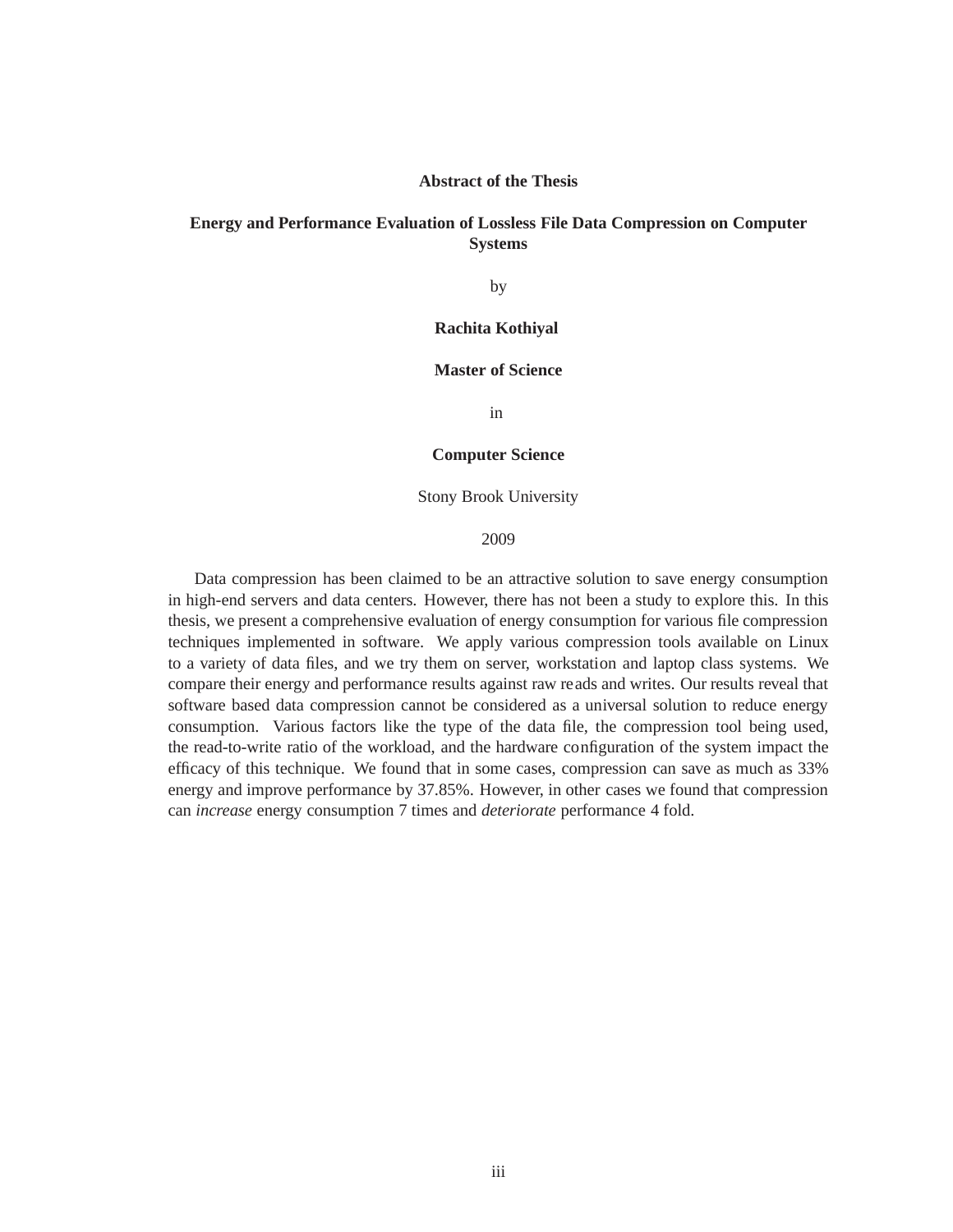To my parents and my sisters, Ruchi and Rachna.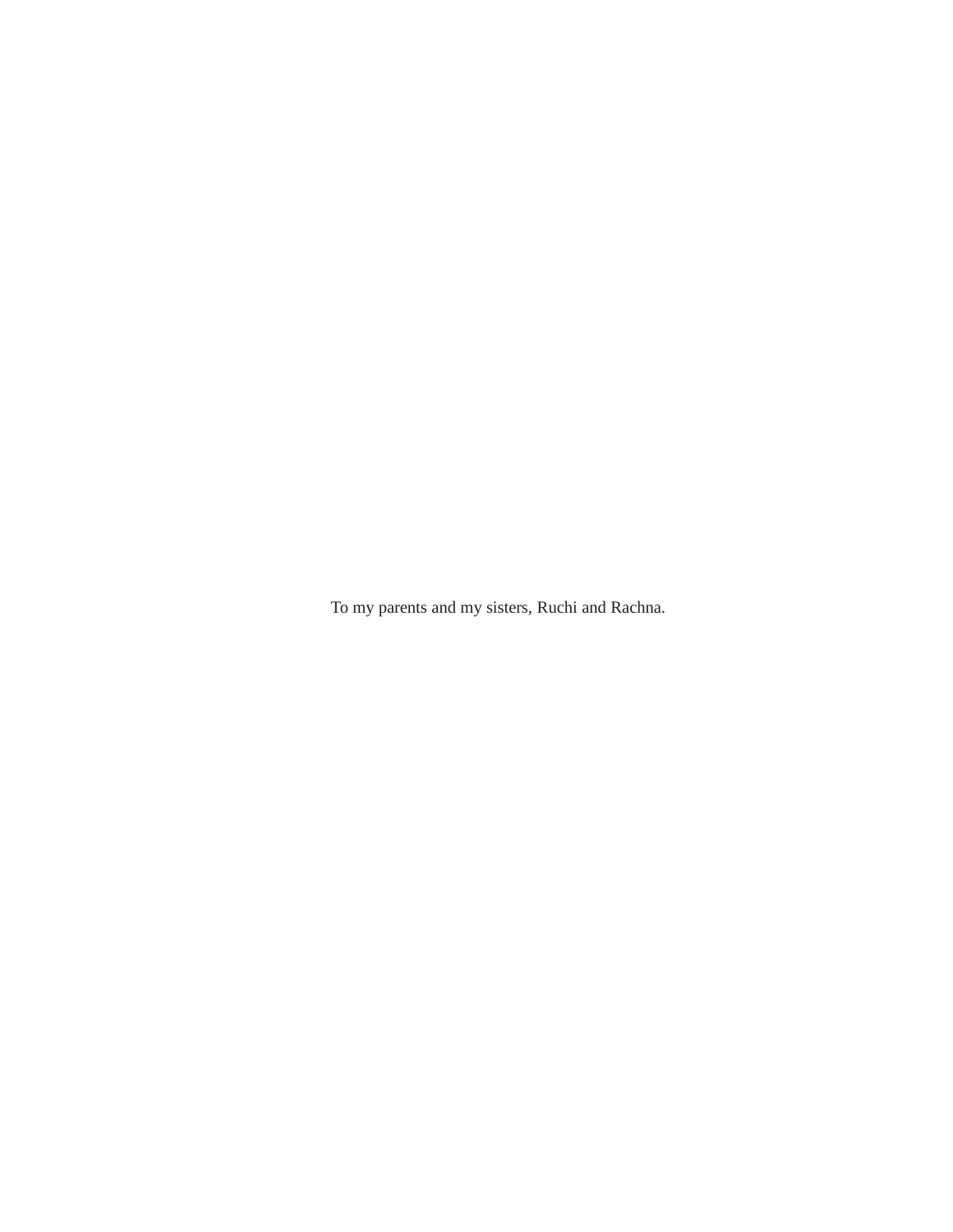# **Contents**

|                | <b>List of Figures</b>   |                                                                                  |                                                                      |
|----------------|--------------------------|----------------------------------------------------------------------------------|----------------------------------------------------------------------|
|                | <b>List of Tables</b>    |                                                                                  | viii                                                                 |
|                |                          | <b>Acknowledgments</b>                                                           | ix                                                                   |
| 1              |                          | <b>Introduction</b>                                                              | 1                                                                    |
| $\overline{2}$ | 2.1<br>2.2<br>2.3        | <b>Background and Related Work</b>                                               | 3<br>3<br>$\overline{4}$<br>$\overline{4}$                           |
| 3              | <b>Metrics</b>           |                                                                                  | 6                                                                    |
| 4              | 4.1<br>4.2<br>4.3<br>4.4 | <b>Experimental Methodology</b>                                                  | 8<br>8<br>9<br>10<br>11                                              |
| 5              | 5.1<br>5.2<br>5.3<br>5.4 | <b>Evaluation</b><br>5.3.1<br>5.3.2<br>5.3.3<br>5.3.4<br>5.4.1<br>5.4.2<br>5.4.3 | 14<br>14<br>15<br>15<br>15<br>20<br>21<br>21<br>23<br>23<br>24<br>26 |
|                | 5.5                      |                                                                                  | 26                                                                   |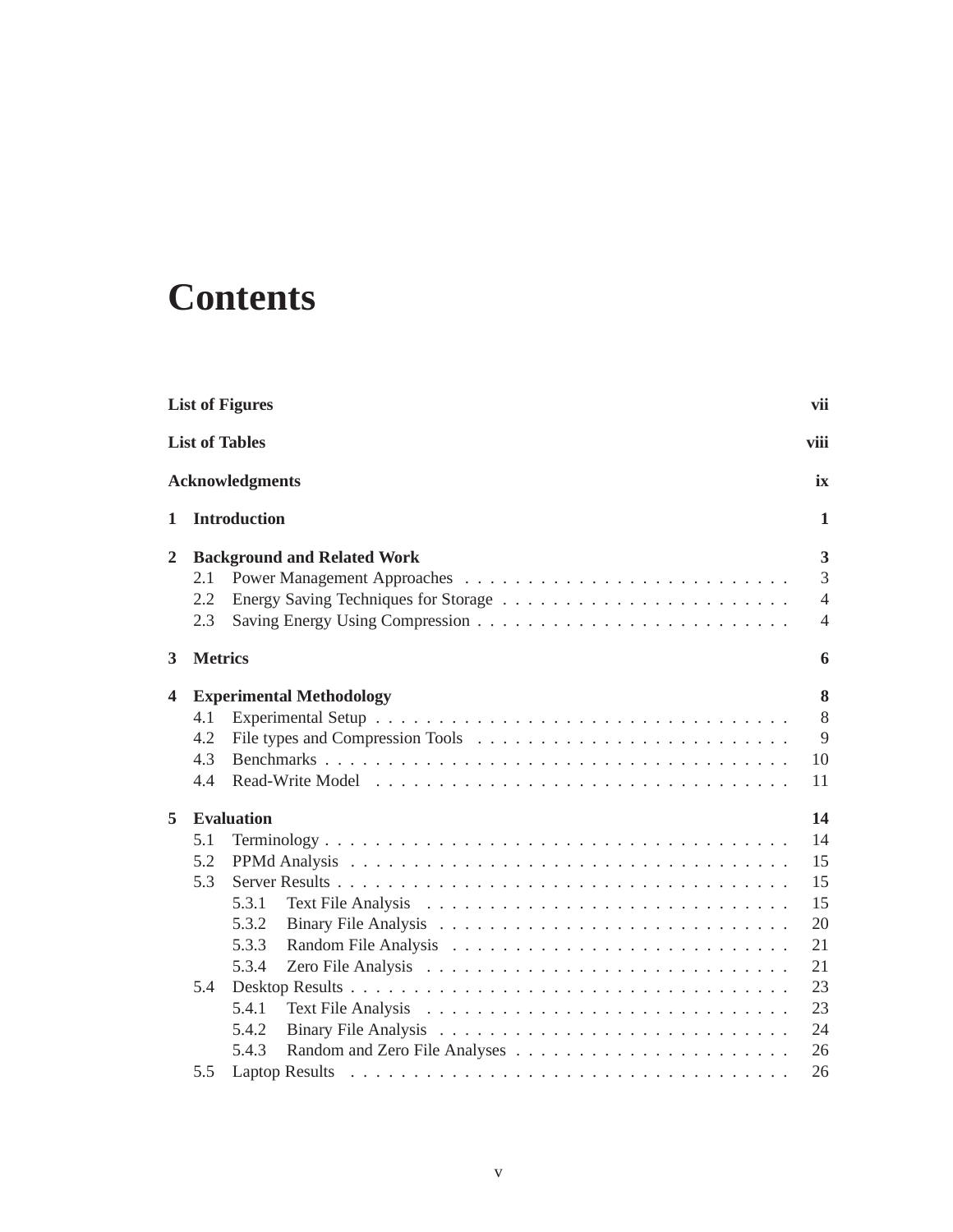| <b>Bibliography</b> |                      | 35 |
|---------------------|----------------------|----|
|                     | <b>7</b> Future Work | 34 |
|                     | <b>6</b> Conclusions | 33 |
|                     |                      |    |
|                     |                      |    |
|                     |                      |    |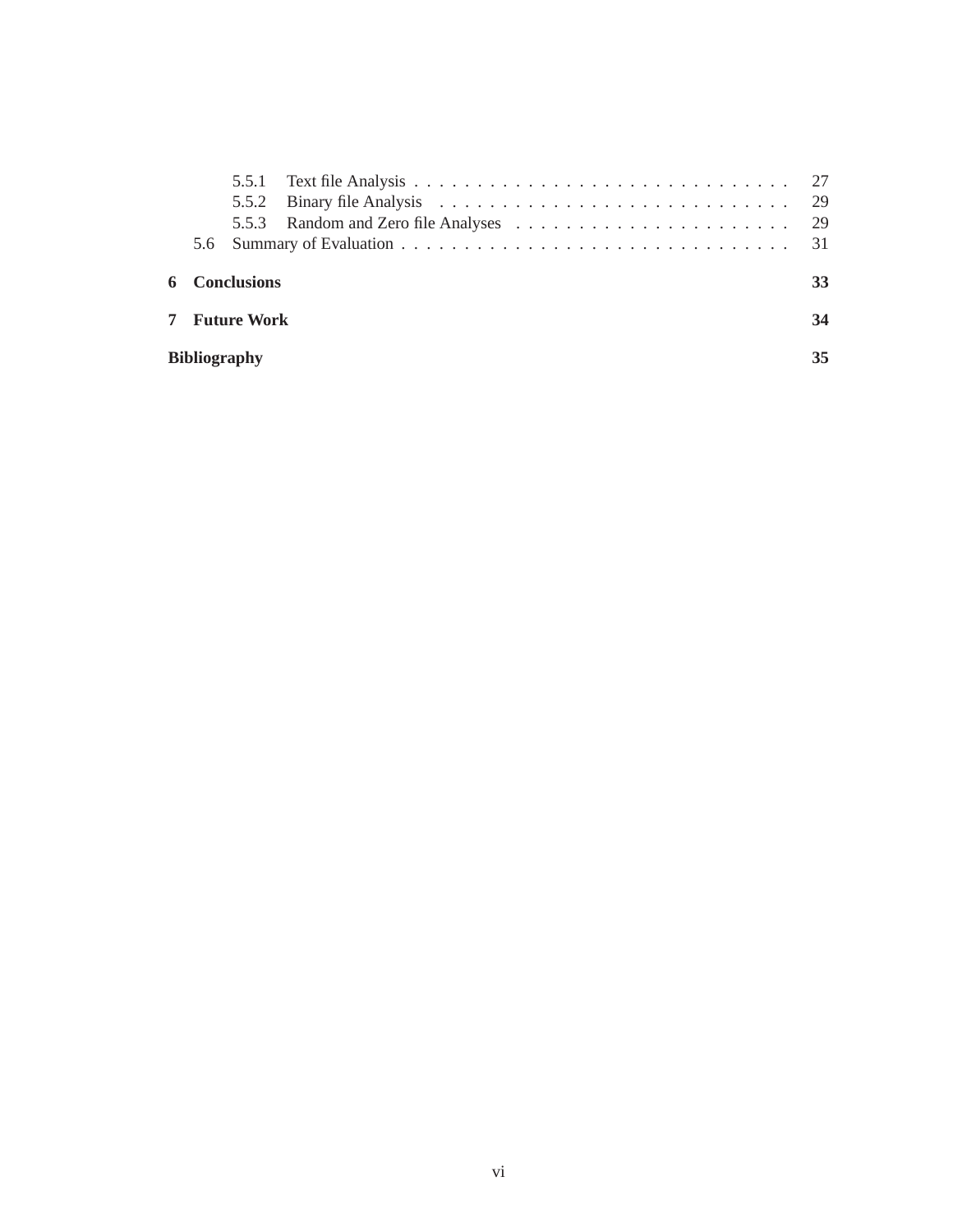# **List of Figures**

| 3.1 | 7  |
|-----|----|
| 5.1 | 16 |
| 5.2 | 17 |
| 5.3 | 18 |
| 5.4 | 19 |
| 5.5 | 20 |
| 5.6 | 21 |
| 5.7 | 22 |
| 5.8 | 24 |
| 5.9 | 25 |
|     | 26 |
|     | 27 |
|     | 28 |
|     | 29 |
|     | 30 |
|     | 31 |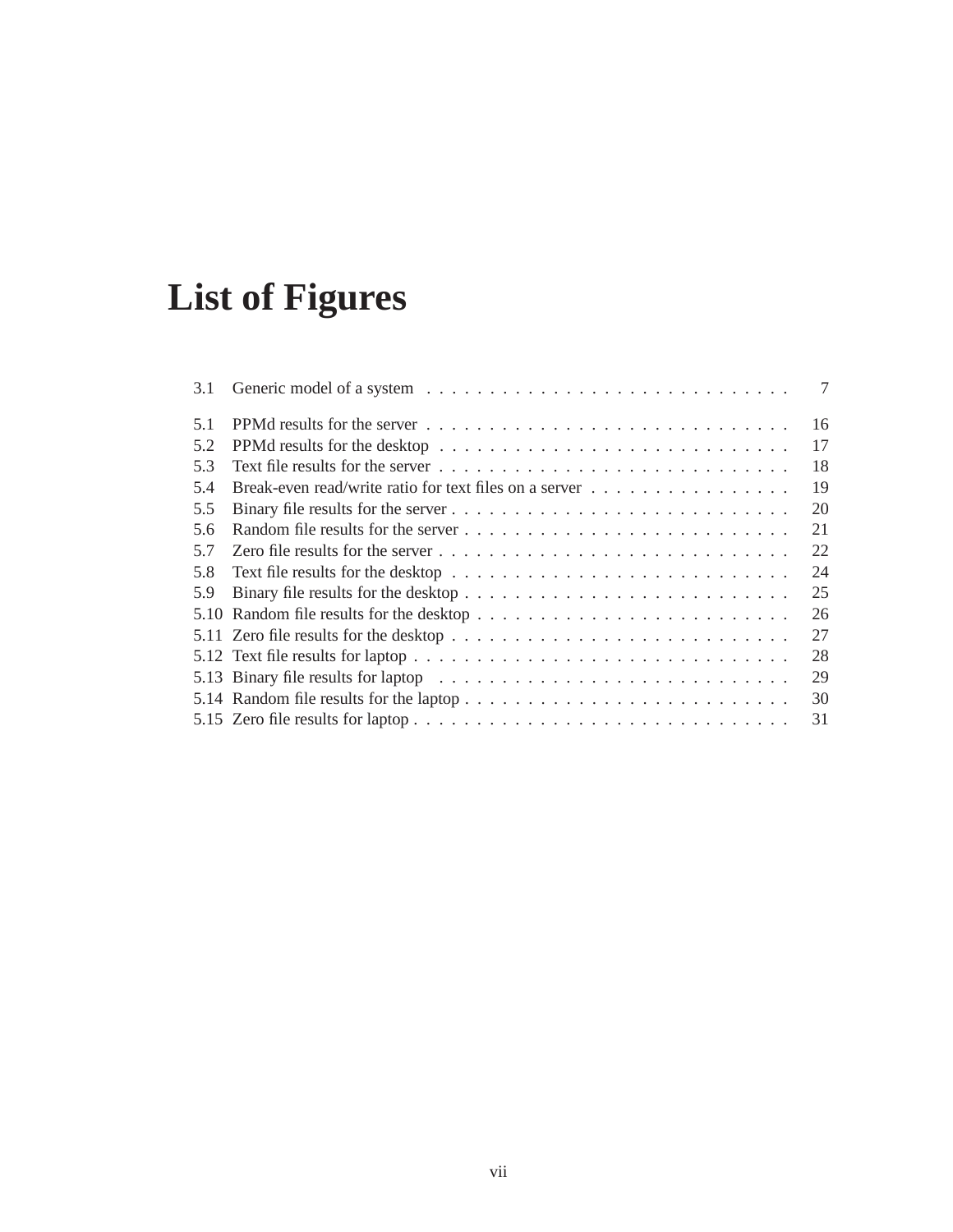# **List of Tables**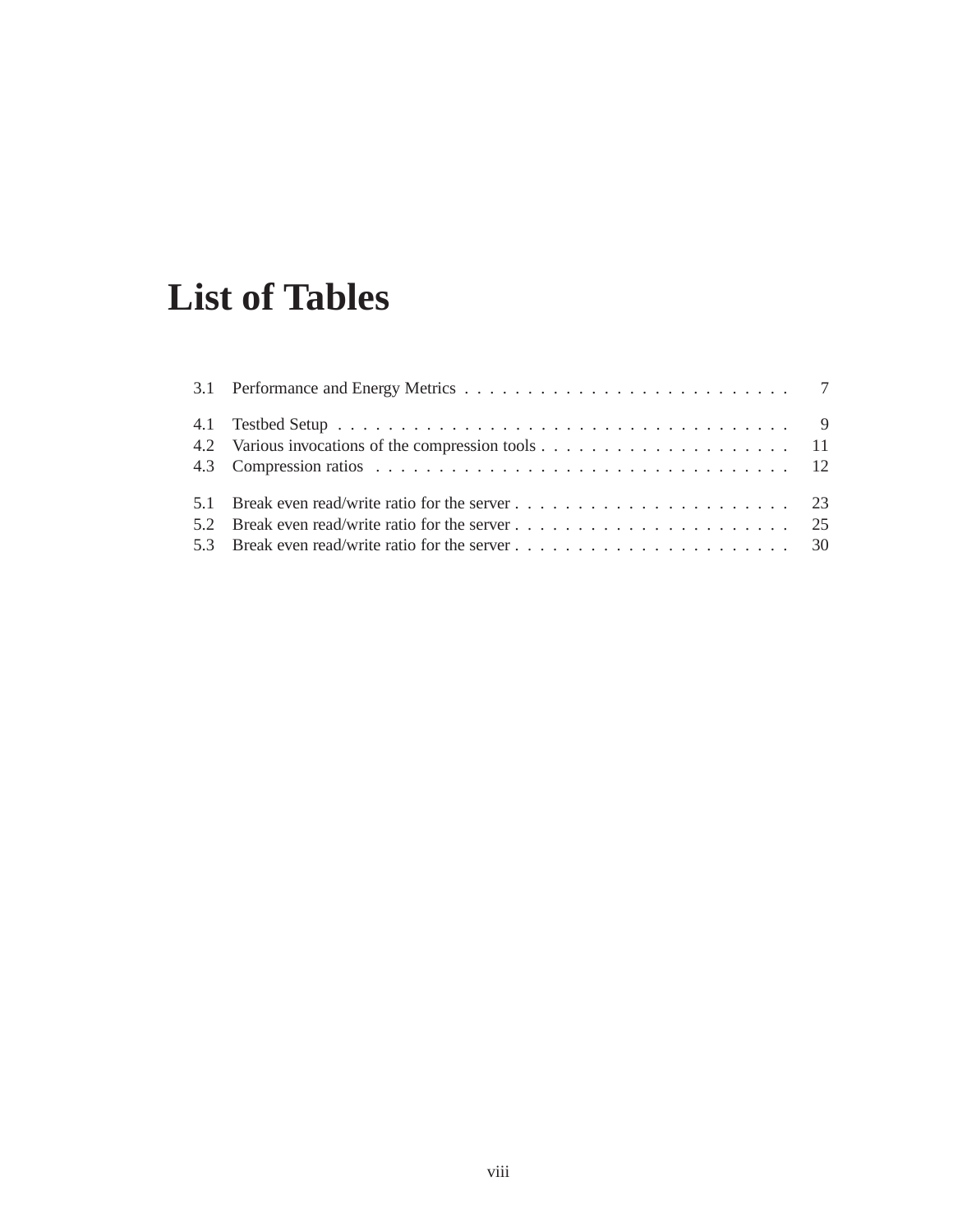### **Acknowledgments**

My immense gratitude to my advisor, Dr. Erez Zadok, for his constant guidance and motivation. I thank Dr. Samir Das and Dr. Jennifer Wong for being on my defense committee, and providing valuable suggestions. I am thankful to everyone at the File Systems and Storage Lab (FSL), for making it a great learning experience. I also want to specially thank Vasily Tarasov and Priya Sehgal, for their help through the project.

This thesis was made possible in part thanks to a 2008 IBM Faculty Award and a 2009 NetApp award. The thesis is also sponsored in part by the Stony Brook Advanced Energy Research and Technology Center (AERTC, www.aertc.org).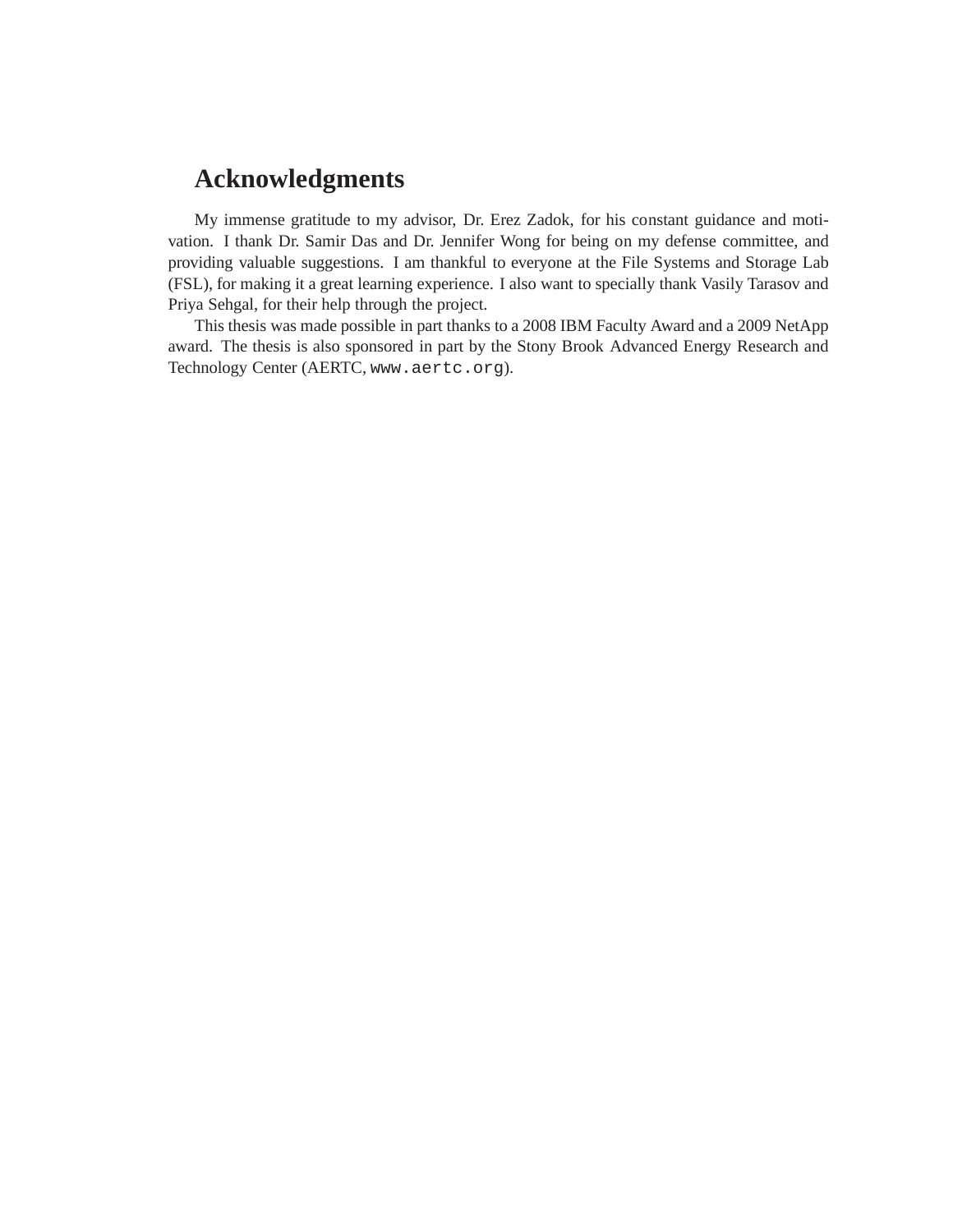# **Chapter 1**

# **Introduction**

Until recently, power management research was mostly directed towards battery powered portable computers and mobile devices [4, 32, 37, 38, 49, 55, 56]. The motivation behind these efforts has been to enhance user satisfaction by reducing the frequency of battery recharges. However, the growing costs of power and cooling have now caused researchers to look at the same issue on desktops and commercial servers [10, 11, 17, 25, 27, 40, 47, 65]. Data centers and servers primarily deal with data. Data compression has been suggested an effective way of saving energy in such systems. To the best of our knowledge, there has not been a study evaluating these claims.

In this thesis, we study several compression algorithms, implemented in software, applied to various types of data files, on three different classes of machines, and evaluate all in terms of performance and energy metrics. We use four different types of files for our experiments: *zero*, *text*, *binary*, and *random*. These file types exhibit different levels of data redundancy, with zero being the highest and random being the lowest. Our benchmarks include five popular compression utilities on Linux: gzip, lzop, bzip2, compress, and ppmd. File compression is known to be computationally intensive, but can reduce the amount of I/O being incurred due to a reduction in file size. The aim of this study is to evaluate each of the compression tools, and determine if the savings due to reduced I/O (both in time and energy) are worth the added overhead at the CPU and memory. To be able to view the effects of compression/decompression on energy and performance simultaneously, we use the energy-delay product metric [22] for our analysis.

Our results reveal that software based data compression cannot be considered a universal solution to reduce energy consumption in computer systems; it greatly depends on the type of data files being compressed, the compression algorithm applied, the workload of the system, and the hardware configuration. As we expected, compressing zero files was found to almost always save energy, compared to raw reads and writes, no matter what compression algorithm was used. We realize that such high levels of redundancy are not common in real-life settings, but we include it in our study to evaluate the best-case scenarios. Second to zero files, we observed that text files exhibited the most potential for energy savings by compression, followed by binary files. Although some utilities always performed better than plain writes and reads for text files, other tools required some number of reads for every write to result in energy savings. This is because compression typically consumes more CPU than decompression. To represent the possible savings in such cases, we developed a simple read-write model: it calculates the minimum number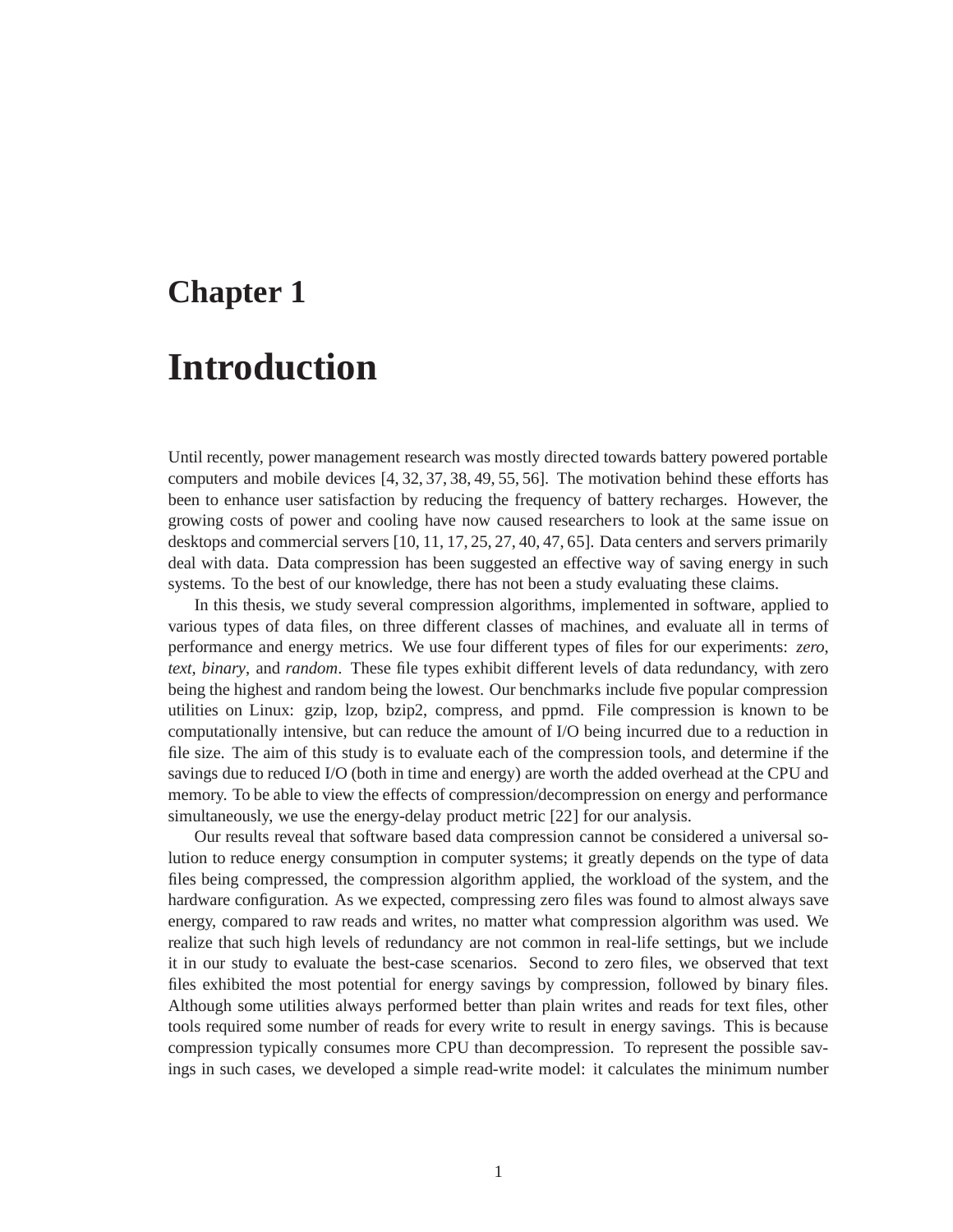of decompressions required to offset the extra energy expended by a single compression. This number can be useful in deciding whether or not a workload whose read-to-write ratio is known would benefit from compressing its data files using a particular compression tool. Finally, also as expected, random files showed no energy or performance benefits upon compression. Again, we included random files to be able to evaluate the worst-case scenarios for compression.

The rest of the thesis is organized as follows. Chapter 2 provides some background and discusses related work in the area. In Chapter 3 we talk about the various metrics used for evaluating our results. We describe the details of the experimental methodology and present the read-write model of evaluation in Chapter 4. We present the actual experimental results obtained from the various benchmarks in Chapter 5, and we conclude in Chapter 6.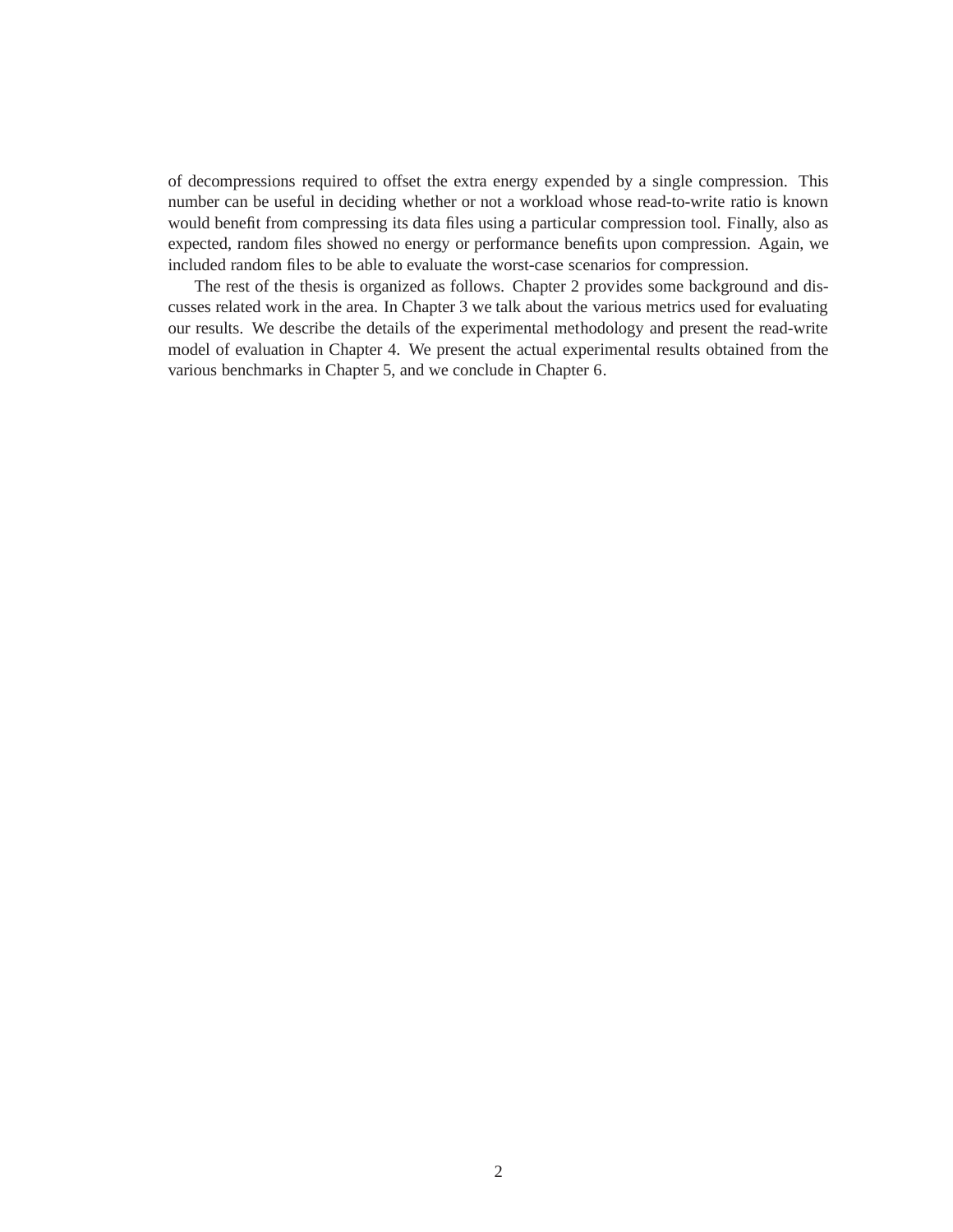### **Chapter 2**

### **Background and Related Work**

Section 2.1 begins with an overview of some existing techniques for power management in computing systems. In Section 2.2, we present various power management solutions for primary storage media. In Section 2.3, we address compression techniques implemented at various levels and their energy impact. We also draw out important distinctions between our work and other research in this area.

#### **2.1 Power Management Approaches**

Energy management techniques can be implemented at several levels in a computer system. The fundamental idea behind these approaches has been to transition a component to a lower power mode or to turn it off completely when not in use. Lorch et al. discuss software techniques to utilize the power saving provisions provided by the various hardware components, such as the CPUs, disks, displays, wireless communication devices, main memory, etc. [37]. Dynamic Voltage and Frequency Scaling (DVFS) techniques have been widely employed for reducing CPU power consumption [10, 55, 56]. DVFS allows processors to dynamically switch to different operating voltages and frequencies. Choosing a lower voltage would translate to a reduction in power consumption. However, since voltage cannot be changed independent of the frequency, it would also result in some degree of performance degradation. Several processors support *Clock Gating* as a means to halt idle components, and save power [14, 21, 24, 46].

Su et al. proposed and evaluated several CPU cache designs based on *Gray codes* and cache organization [49]. As Gray codes require only one bit modification to represent consecutive numbers, Su et al. were able to obtain significant energy savings because of reduced bit switching. They also found that cache sub-banking [50] (i.e., organizing cache into banks), was an effective way to reduce energy consumption of caches. Power Aware Page Allocation [32] reduces the memory energy consumption by adding energy awareness to the operating system's virtual memory page allocator. The authors explored various page allocation policies to harness the power management features of emerging DRAM devices.

The OS has also been used to monitor the usage of hardware resources, in order to transition the components to low power states during periods of inactivity [4, 18, 38]. Zeng et al. propose an Energy-Centric Operating System (ECOSystem), which allows energy to be managed as a first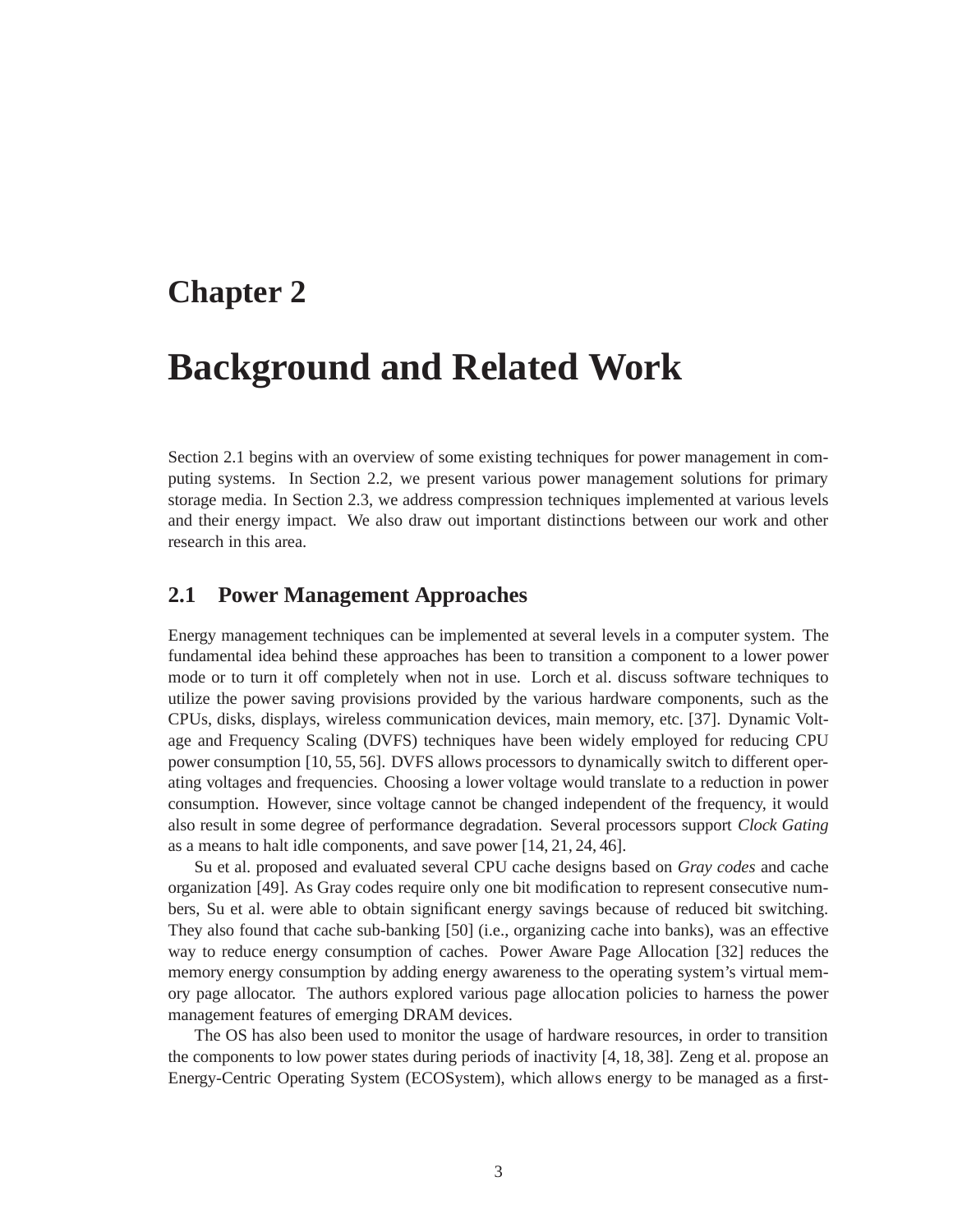class resource by the OS [64].

#### **2.2 Energy Saving Techniques for Storage**

One of the earliest ideas for energy conservation in disks was to spin them down when idle. The controls on when to spin them down have ranged from simple threshold-based policies to intelligent prediction policies [15, 16, 35, 58]. Techniques such as Massive Array of Idle Disks (MAID) [11], Popular Data Concentration (PDC) [43], and write off-loading [40] are based on the idea of directing the requests to a subset of the disks or special logging devices. This increases the idle time between requests, hence justifying the spin down of the unused disks. GreenFS [27], is a stackable file system for client systems. It services I/O requests from remote servers in addition to adding a flash layer to the storage hierarchy. In enterprise settings, with existing backup server infrastructure already in place, the energy cost of network transfers for small transfers is much smaller than spinning up and writing to the local disk. This allows the hard disks to be powered down for longer, and hence save more energy. Many vendors, (e.g., NetApp, EMC, etc.,) provide a large NVRAM to cache disk writes.

Analogous to DVFS for CPUs, Gurumurthi et al. [47] proposed disks which can dynamically change their rotation speeds based on the request traffic, thereby lowering their power consumption. Zhu et al. [65] considered storage cache replacement techniques to selectively keep some blocks from the disk in the main memory cache, to increase the disk's idle times; this allows disks to remain in low power mode for longer.

Another approach taken by many researchers, distinct from the disk spin-down policy, has been to reduce the energy consumed by head seek operations. Essary et al. present a Predictive Data Grouping technique [17] which attempts to co-locate related data blocks on disk through remapping and replication. Huang et al. proposed a file system, FS2 [25] which dynamically replicates data so that the nearest copy of the data can be served on a request. As the mechanical movement of the disk head is reduced by these techniques, it results in power savings. Interestingly, the increased proximity of the data to the disk head also reduces the seek and rotational delays, which translates to better performance.

#### **2.3 Saving Energy Using Compression**

Compression has been widely used to reduce traffic and latencies on communication channels (Data bus, network, etc.) [6, 9, 26, 31, 59], and save storage space [2, 44]. Over the last decade, compression has been implemented at various levels of the memory hierarchy and proved to be a successful method of saving energy. For example, several encoding schemes have been proposed for compressing the contents of the CPU instruction cache [7, 8, 33, 62]. These techniques, called *code compression*, map the program instructions into a set of much shorter instructions, thereby reducing the memory requirements and bus traffic. A decompressor, typically between the cache and the CPU, translates the compressed instructions to the normal program instructions before execution on the CPU. Various compression algorithms have been employed on CPU data caches as well [29, 30, 51, 53].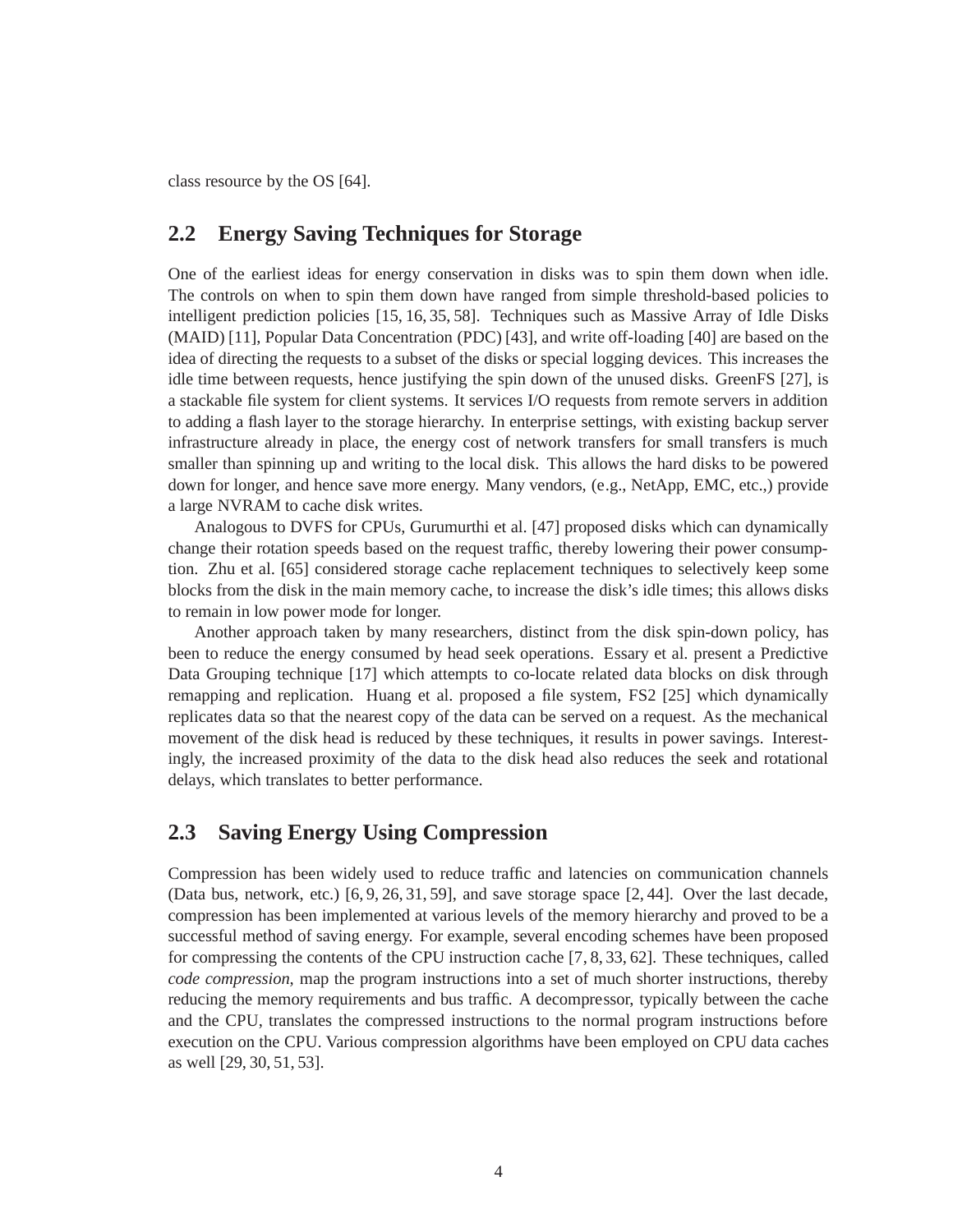Benini et al. propose a hardware implementation of the compression-decompression logic between the main memory and the CPU cache for embedded processor systems [5]. On a cache write-back, compressed data is written to main memory, while decompressed data is written from main memory to the cache. IBM's Memory Expansion Technology (MXT) [52] has made main memory data compression commercially available to a wide range of systems. Kandemir et al. extend compression to multi-bank memory systems, by compressing infrequently used data, and transitioning those banks to lower power mode after a threshold idle time [28]. Sadler et al. employ lossless compression on data communication in sensor networks to reduce energy expenditure [48].

The work most closely related to ours, albeit in a different environment of embedded and mobile devices, is that of Barr et al. [3]. Because the energy cost of a single bit wireless transmission is many times that of a single 32-bit computation in a handheld computer, they apply lossless compression techniques to data before transmitting. In their work, Barr et al. analyze various data compression algorithms from the energy perspective. Unlike their work, our study is focused on file compression and on server, desktop and laptop systems. Our goal, is to investigate potential energy savings in the storage stack, rather than from transmission over a network. Typically on the systems of our interest, the energy cost of computation is much higher than performing I/O to the storage. While Barr et al. found lzop and compress to be the most energy efficient, we found only lzop to be widely applicable in our test environments.

Another related work by Xu et al. [61] explores data compression as a means to reduce battery consumption of hand-held devices when downloading data from proxy servers over a wireless LAN. They assume that the data from the proxy server is available in compressed format and hence focus their study only on the energy costs related to decompression. Our target systems differ from theirs in that our systems would have to incur the costs of both reads and writes. Hence, we take into account the energy costs of both compression and decompression in our analysis.

Data compression for storage can be implemented at both hardware [13, 41] and software levels. However, in this work we focus our analysis on software implementations only, so as to minimize variations due to hardware changes.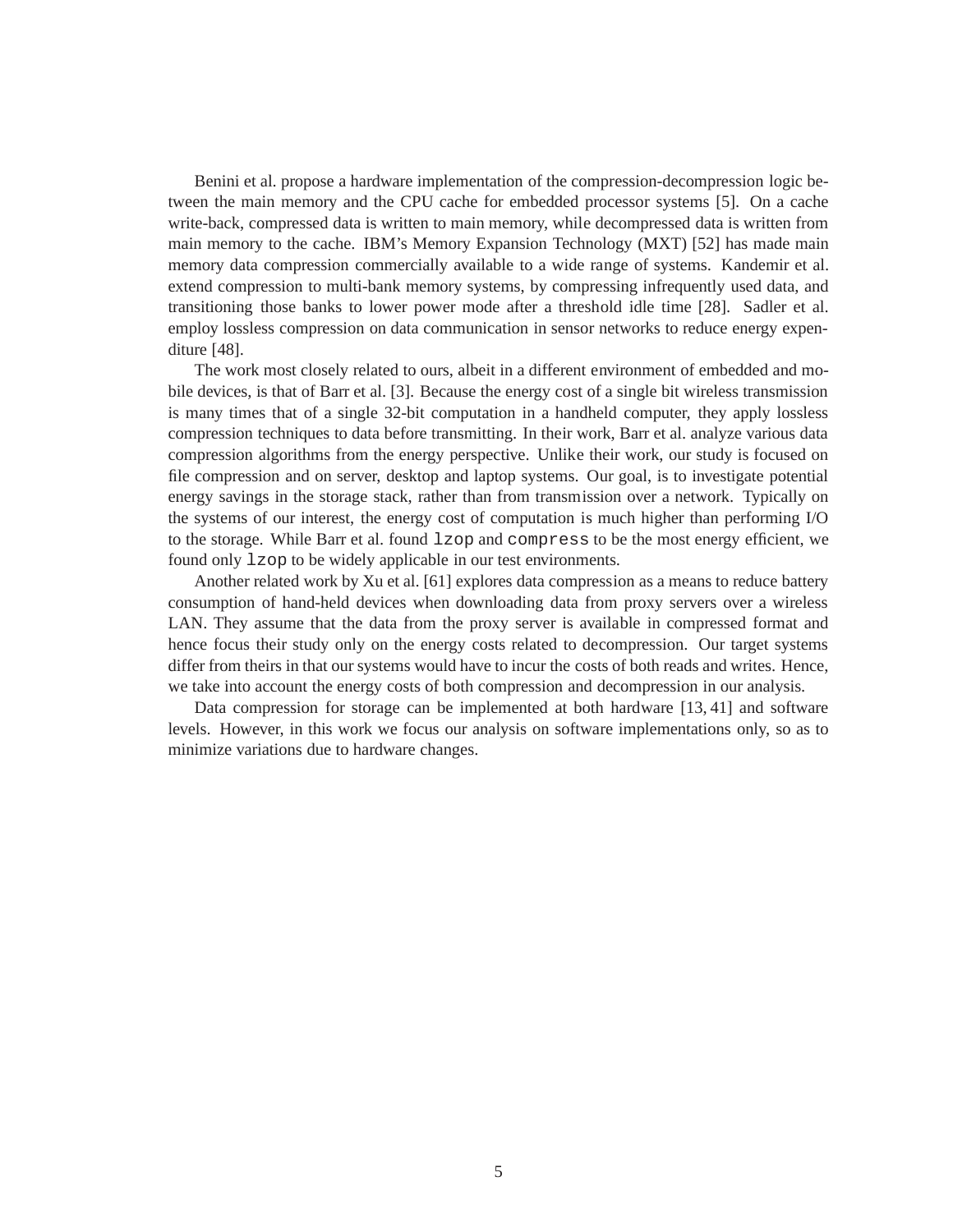### **Chapter 3**

### **Metrics**

The increasing number of studies in the area of green technologies have revealed a problem of lack of agreement on a proper metric for comparing energy efficiency of computer systems. The choice of an appropriate metric depends on several factors: which component of a system the metric will be applied to, what are the purposes of comparison and how different the systems are. For our study, the metric must be generic enough to express the energy efficiency of the system as a whole. We also would like the metric to be usable for different purposes of comparison. Therefore, we present in this section, not one, but several metrics based on a simple view of a computer system. This family of metrics allows us to describe the energy efficiency profile of a system from several angles, which offers enough scope for a broad analysis.

We define a *system* as any device capable of performing computational work. The work is provided to the system by a user as a list of *tasks*. A task is a logically independent unit of work that the user wants the system to perform. The rational metric representing the performance of such a system is its computational power: the number of tasks the system is able to perform in a unit of time. For the purposes of our discussion, however, it is more convenient to use the inverse value of computational power: the time required to finish a single task. We denote this value as  $T$  and measure it in seconds per task. Notice that the notion of a system and a task are highly conceptual here. Depending on the specific scenario, the system can be a CPU that is executing instructions, a disk drive performing I/O requests, a server executing compression algorithms on a piece of data and writing the results to a disk, and more.

While performing computational work, the system consumes electrical energy. In other words, the system converts electrical energy (typically measured in Joules) to computational work (measured in tasks accomplished). In terms of power consumption, we are mostly interested in the effectiveness of this conversion: the number of tasks the system is able to perform by using a unit of energy—or in its inverse form—the energy consumed by the system to perform a single task. We denote the latter value as  $E$  and measure it in Joules per task. Figure 3.1 provides the system view we used in our study.

Many projects use the plain metric  $E$  to compare energy efficiency of different systems [12, 23, 55, 56]. However, this metric ignores the amount of time it takes to complete a task,  $T$ . For example Gonzaleze et al. [22] showed that it is fairly easy to improve a processor's energy efficiency  $E$ , but it typically leads to degraded performance of the chip. Sometimes, it is reasonable to ig-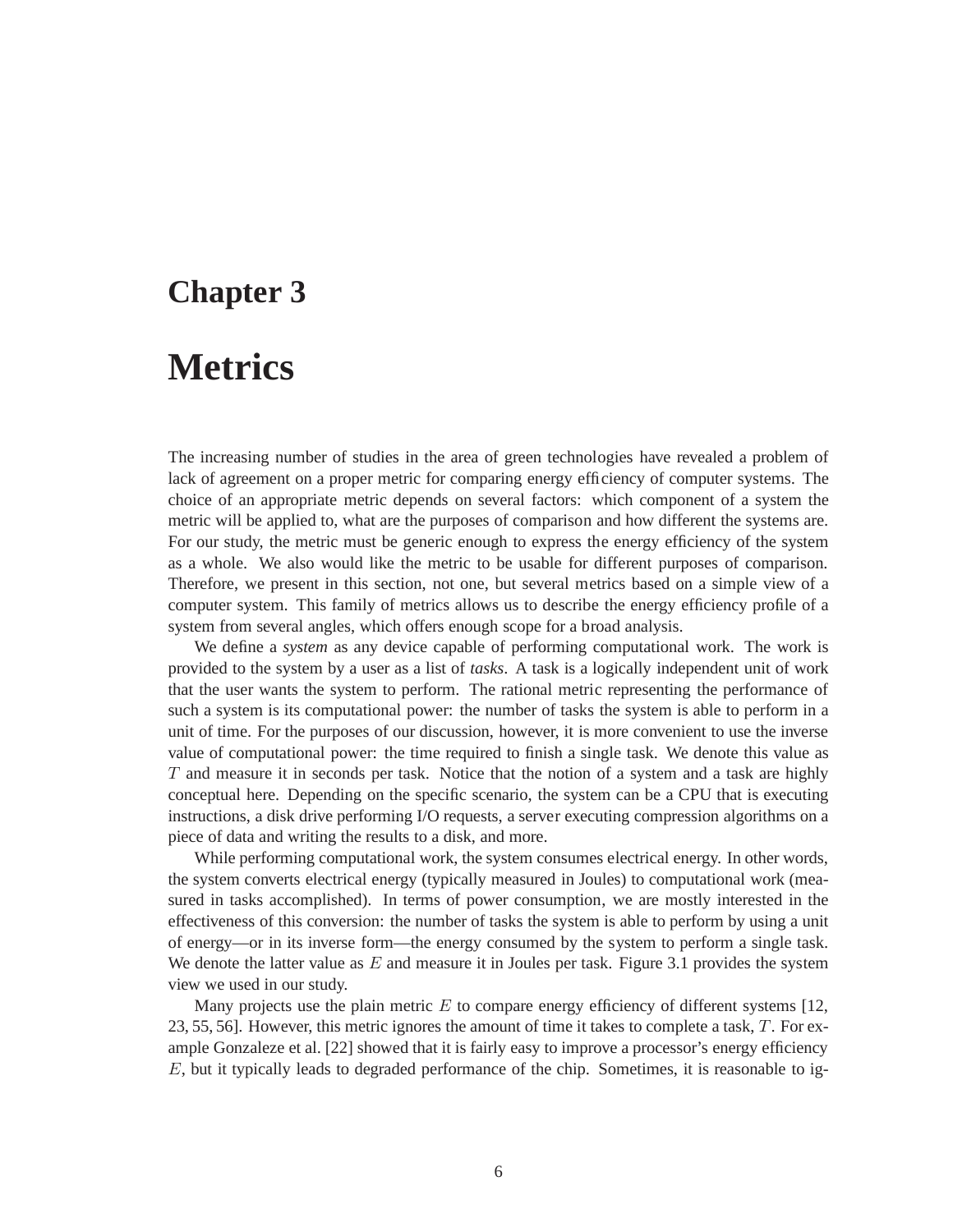

Figure 3.1: System view for energy efficiency estimations.

nore T. For instance, when each system already has the desired performance characteristics [12]. However, in some cases we would like to have a unified metric that gives us a solid understanding of both the system's energy efficiency and its performance. For such a metric we need to take into account both quantities. It is useful to know, for example, how many tasks per Joule per second the system can produce:

$$
\frac{Tasks}{Joules \times Seconds}
$$

This metric has a clear physical meaning: given its value, one can multiply it by the amount of energy and time available and obtain the number of tasks the system is able to perform under these constraints. The inverse of this metric can be written in the following form

$$
\frac{Joules \times Seconds}{Tasks} = \frac{Joules}{Tasks / Seconds} = \frac{Joules}{Throughput}
$$

Again, this number has a natural meaning: how many Joules we pay for the speed of execution of a task, as tasks per seconds in the denominator is the throughput of the system. This metric is widely known as *energy-delay* [22, 36, 66]. We denote it as ET.

We believe that omitting any of the metrics represented above  $(T, E, ET)$  takes away valuable information about the system.  $T$  gives a good understanding of performance, but does not convey power consumption. E provides reliable information about energy efficiency, but ignores the performance. The ET metric has an intuitive underlying physics and is valuable to compare systems in the general case, but is not applicable when one is interested in energy savings or performance only. For these reasons we adopt all three metrics in this thesis. The metrics we used are summarized in Table 3.1. By convention we omit tasks unit from the table, as all units are implicitly per task.

| Metric       | <b>Notation</b> | Unit                    |
|--------------|-----------------|-------------------------|
| Time         |                 | Seconds                 |
| Energy       |                 | Joules                  |
| Energy-delay |                 | $Joules \times Seconds$ |

Table 3.1: The metrics and corresponding units we used to evaluate performance and energy efficiency of a system.

Another well-known metric of energy efficiency is  $energy \times delay^2$  [39]. However, it is specific to the situations where the voltage applied varies from system to system, for instance for comparison of different DVFS levels.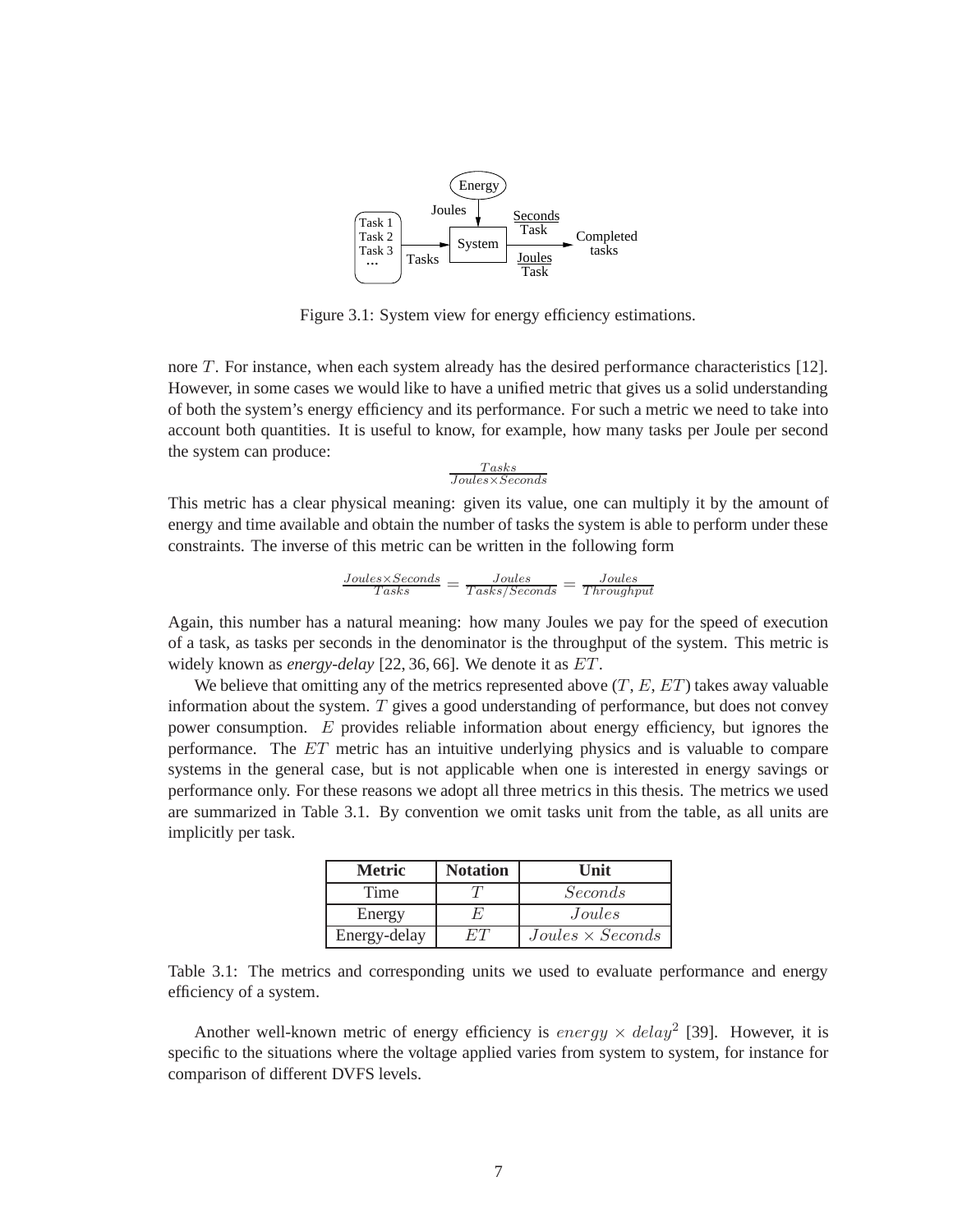### **Chapter 4**

### **Experimental Methodology**

This section details the setup used for our evaluations. We describe our testbed and the instruments used for energy measurement in Section 4.1. We describe the various benchmarks and the motivation behind their selection in Section 4.3. We present our evaluation model in Section 4.4.

#### **4.1 Experimental Setup**

We used three different machines for our experiments. The first was a Dell PowerEdge SC1425 rack-mountable server, with 2 dual-core Intel® Xeon<sup>TM</sup> CPUs at 2.8GHz, 1GB RAM, 73GB primary hard disk (SCSI SEAGATE ST373207LW, 10000 RPM) and a dedicated 20GB partition on a separate hard disk (SCSI SEAGATE ST373207LW, 10000 RPM) for the tests. The server was running the Fedora Core 6 (kernel 2.6.20-1.2952.fc6) distribution of Linux.

The second machine was a desktop system, with an Intel R Pentium R CPU at 1.7GHz, 1GB RAM, 20GB primary hard disk (WDC WD200BB-00AUA1, 7200 RPM) and a 20GB test partition on a separate disk (Maxtor 6E040L0, 7200 RPM). It was running the same 2.6.20-1.2952.fc6 Linux kernel as the server.

The third machine was an Acer Aspire 5600 Laptop, with Intel Core Duo processor at 1.6GHz, 1GB RAM, 100GB primary disk (Toshiba MK1032GAX, 5400 RPM) of which a 30GB partition was used as the test partition. It was running Ubuntu 8.10 (kernel 2.6.27-9-generic) Linux flavour. In order to simplify our evaluation, we enabled only one processor unit on all these three machines by using the maxcpus = 1 boot time parameter in Linux. Table 4.1 summarizes the configuration of our testbed.

As our goal is to study the energy impact of data compression on the entire system, and not on a component in isolation, we measure the total energy of the machine. Hence, we used a WattsUP Pro ES [54] power meter to measure the energy consumption of the system under test, instead of a current clamp attached to a digital multimeter [19, 20], which can provide component level energy measurements. The WattsUP Pro ES is a plug-in style power meter, which allows power measurements by plugging in the AC supply of the test machine in the meter's receptacle. It calculates the cumulative energy in Watt-hours  $(1 \text{ Watt-hour} = 3,600 \text{ Joules})$  every second, and stores in its non-volatile memory. It has a 1 second time resolution and a 0.1 Watt-hour (360 Joules) resolution for energy measurements; it has an accuracy of  $\pm 1.5\% + 3$  counts of the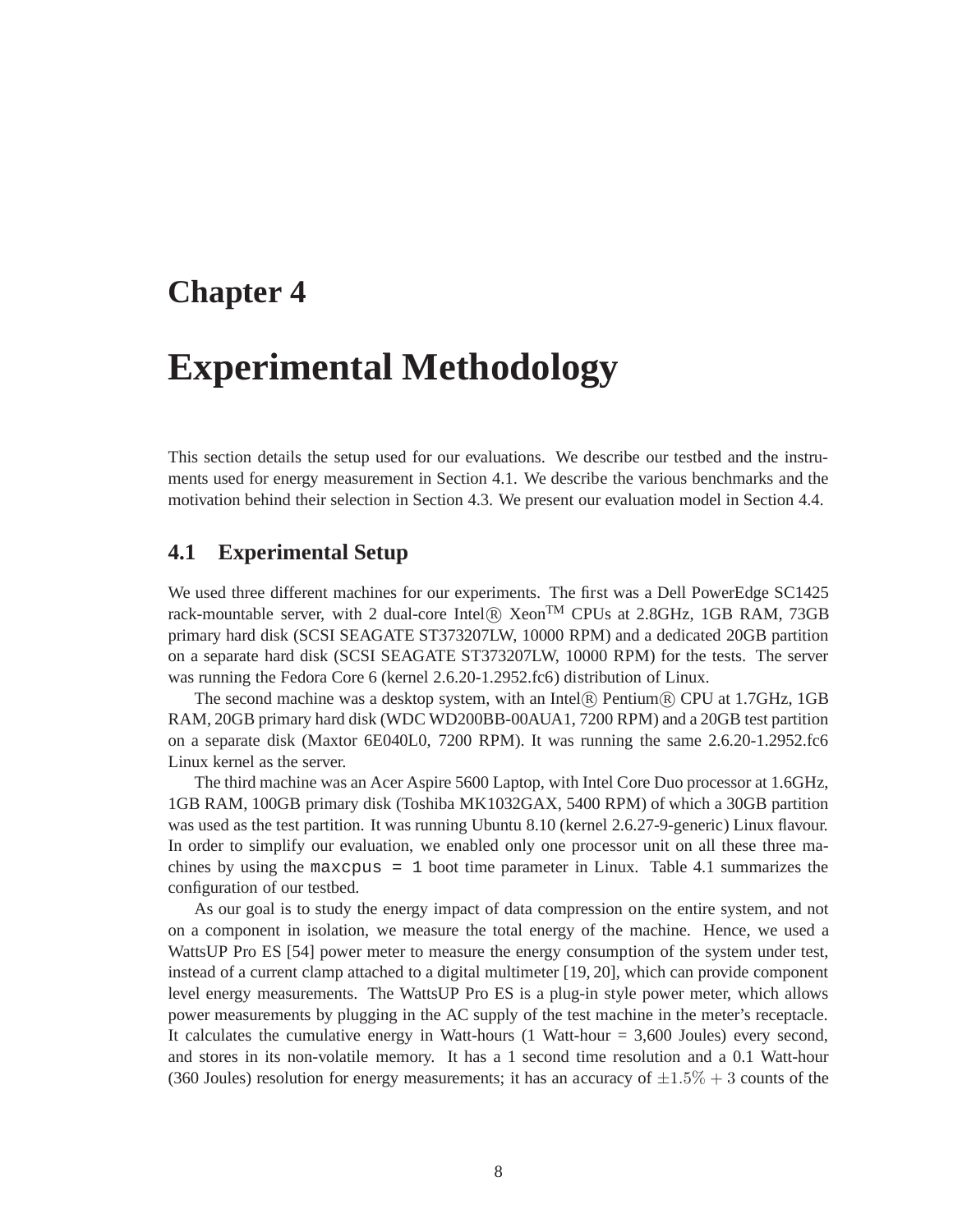| <b>Specification</b>     | Machine type      |                 |                       |  |
|--------------------------|-------------------|-----------------|-----------------------|--|
|                          | <b>Server</b>     | <b>Desktop</b>  | Laptop                |  |
| CPU model                | <b>Intel Xeon</b> | Intel Pentium 4 | <b>Intel Core Duo</b> |  |
| CPU speed                | $2.8$ GHz         | 1.7 GHz         | 1.6 GHz               |  |
| No. of CPUs              | 2 dual core       | 1 single core   | 1 dual core           |  |
| CPU DVFS support         | N <sub>0</sub>    | No              | <b>Yes</b>            |  |
| CPU c-states support     | N <sub>o</sub>    | N <sub>0</sub>  | Yes                   |  |
| L1 cache size            | 16K               | 8K              | 16K                   |  |
| L2 cache size            | 2M                | 256K            | 2M                    |  |
| FSB speed                | <b>400 MHz</b>    | <b>400 MHz</b>  | 533 MHz               |  |
| RAM size (actual)        | 2048M             | 1152M           | 2560M                 |  |
| RAM type                 | <b>DIMM</b>       | <b>RIMM</b>     | <b>SODIMM</b>         |  |
| Disk RPM                 | 10000             | 7200            | 5400                  |  |
| Disk transfer rate       | 320Mbps           | 133Mbps         | 100Mbps               |  |
| Disk cache               | 8MB               | 2MB             | 16MB                  |  |
| Disk spindown on idle    | N <sub>0</sub>    | N <sub>0</sub>  | <b>Yes</b>            |  |
| Machine age              | 3 yrs             | 6 yrs           | $2.5$ yrs             |  |
| Average Idle Power       | 218W              | 91W             | 17W                   |  |
| SPEC CPU2006 sjeng score | 6.89              | 4.47            | 8.54                  |  |

Table 4.1: Hardware specification of the machines comprising the testbed.

displayed value. We used a wattsup Linux utility [57] to download the data from the meter over a USB interface to the test machine. For measurements on the laptop system, we powered it through the AC power and removed the battery to ensure that all the power being used was reported.

#### **4.2 File types and Compression Tools**

Power consumption in the evaluated systems depends on the effectiveness of compression, which is typically measured by *Compression Ratio* (CR) defined as:

$$
CR = \frac{Original file size}{Compressed filesize}
$$

Compression ratio is heavily affected by the type of input data file. Hence, we include the file type as one of the dimensions for our evaluation. In order to have a representative set of possible data files, we chose to run the tests on four types of files of size 2GB each: *zero*, *text*, *binary*, and *random*. These represent files with highly redundant data, regular text files, binaries, and files with highly random data, respectively. These files denote the best-to-worst cases of compression, in order. We chose the file size to be 2GB to ensure that each test ran for a considerable amount of time, thereby reducing the scope of errors and high standard deviations arising out of even slight differences in recorded values across multiple iterations of the test. Also, the 2GB file, being larger than the system RAM (1GB), forces I/O to take place. We created the zero file by writing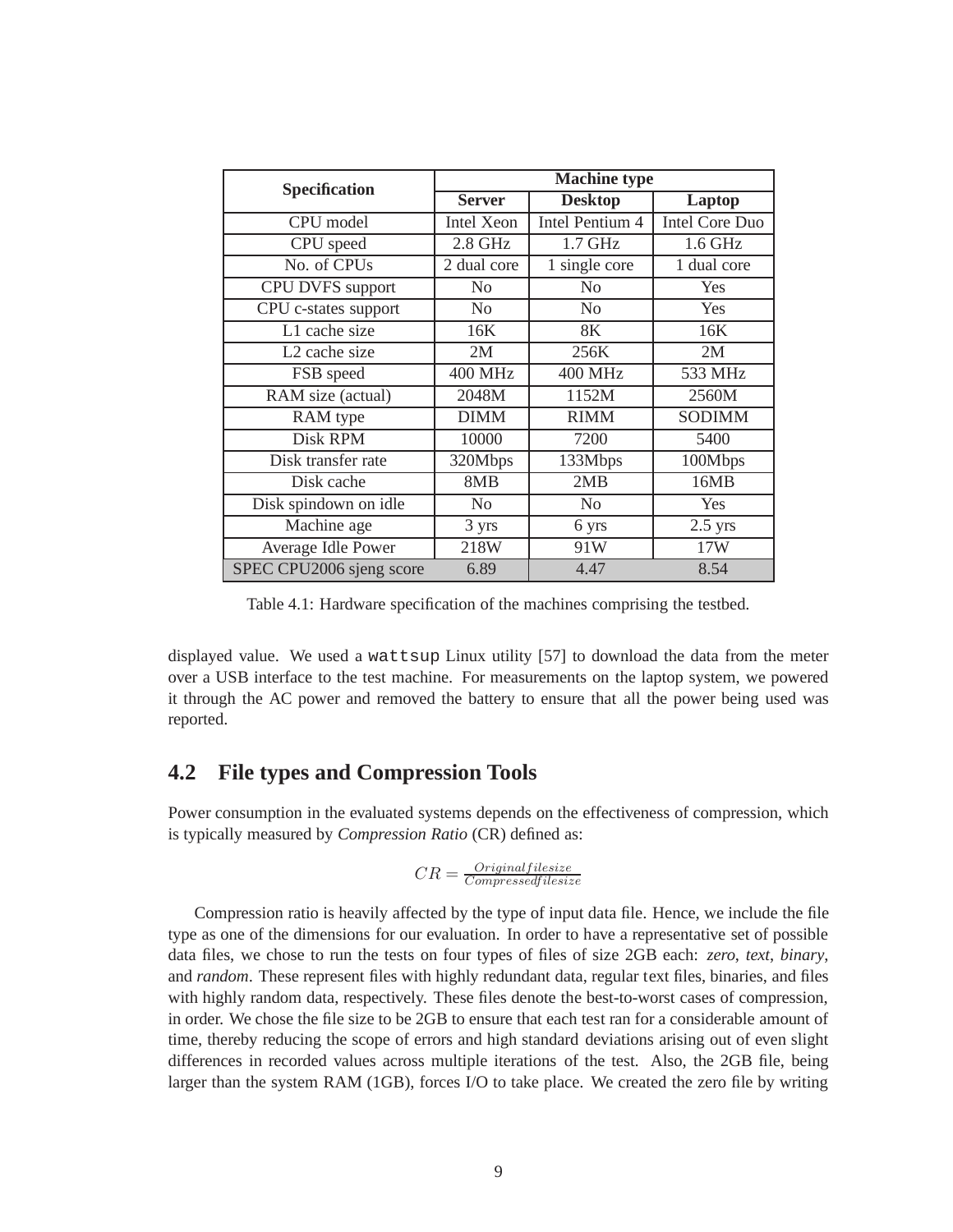zeroes to the file. We generated the text file by concatenating source files from the Linux kernel and other open source projects. We created the binary test file by combining object files from the Linux kernel, Linux libraries and other open source executables. We created the random file by reading from /dev/urandom.

Another factor influencing the compression of a file is the compression algorithm itself. This constitutes the second dimension for our analysis. We examined five popular compression utilities available on Linux: compress, gzip, lzop [42], bzip2 and ppmd. They have significant differences in implementation and cover a wide range of compression algorithms. Bar and Asanovic discuss these tools and their algorithms in detail [3]. The compress utility, regarded as the oldest, implements the Lempel-Ziv-Welch (LZW) algorithm which is a variant of the LZ78 algorithm. It uses *m* bits (9–16) to encode the input symbols, and stores the string-to-code mapping in a dictionary. Although based on the same LZ77 algorithm, gzip and lzop differ significantly in their implementation. As lzop was designed with the main goal to improve compression/decompression speed, it tends to be generally faster than gzip. In particular, lzop uses a 16KB hash table, enabling it to be cache resident, thus reducing the frequency of cache misses during its execution. It is also implemented using macros instead of function calls, to reduce performance overheads. The bzip2 utility is based on the Burrows Wheeler Transform (BWT); it achieves better compression ratio than the Lempel-Ziv based tools, at the expense of compression speed. The block size for compression (100k–900k) can be specified at command invocation. A larger block size typically increases the compression ratio, while increasing the memory footprint. PPMd implements the Prediction with Partial Match (PPM) algorithm. PPM is known to produce the best compression ratio compared to all other algorithms. It, however, uses considerably greater time and memory resources.

#### **4.3 Benchmarks**

Writing an uncompressed file involves reading the input and writing it to disk. We will refer to this as a *plain-write* in the rest of the thesis. Writing a compressed file involves reading the uncompressed input, compressing it, and writing the compressed file to disk. We shall call this *compress-write*. Similarly, we use the term *plain-read* to denote reading the uncompressed file from the disk; and we use *decompress-read* to indicate reading the compressed file and decompressing it. Each of the operations described above (plain-write, compress-write, plain-read, and decompress-read), constitute a task which we defined in Section 3.

The aim of this study is to compare a *plain-write* to *compress-write*, and a *plain-read* to *decompress-read*, in terms of both energy consumption and performance. We therefore broadly have four types of benchmarks: *plain-write, compress-write, plain-read, and decompress-read*. As mentioned above, we used four different compression tools, each of which can be invoked with tunable parameters. For example, gzip allows the user to specify an *effort* parameter in the range 1–9 to choose between speed of compression and compression ratio; a choice of 1 would result in fast compression, but poorer compression ratio; and a 9 would give the best compression ratio, but would be slower than 1. Table 4.2 lists the various parameter values considered for the compresswrite benchmarks. For each of the compression tools we chose the default invocation, and the options which provide the best and worst case of compression speed (if not already covered by the default option). Table 4.3 lists the compression ratios achieved by compressing different types of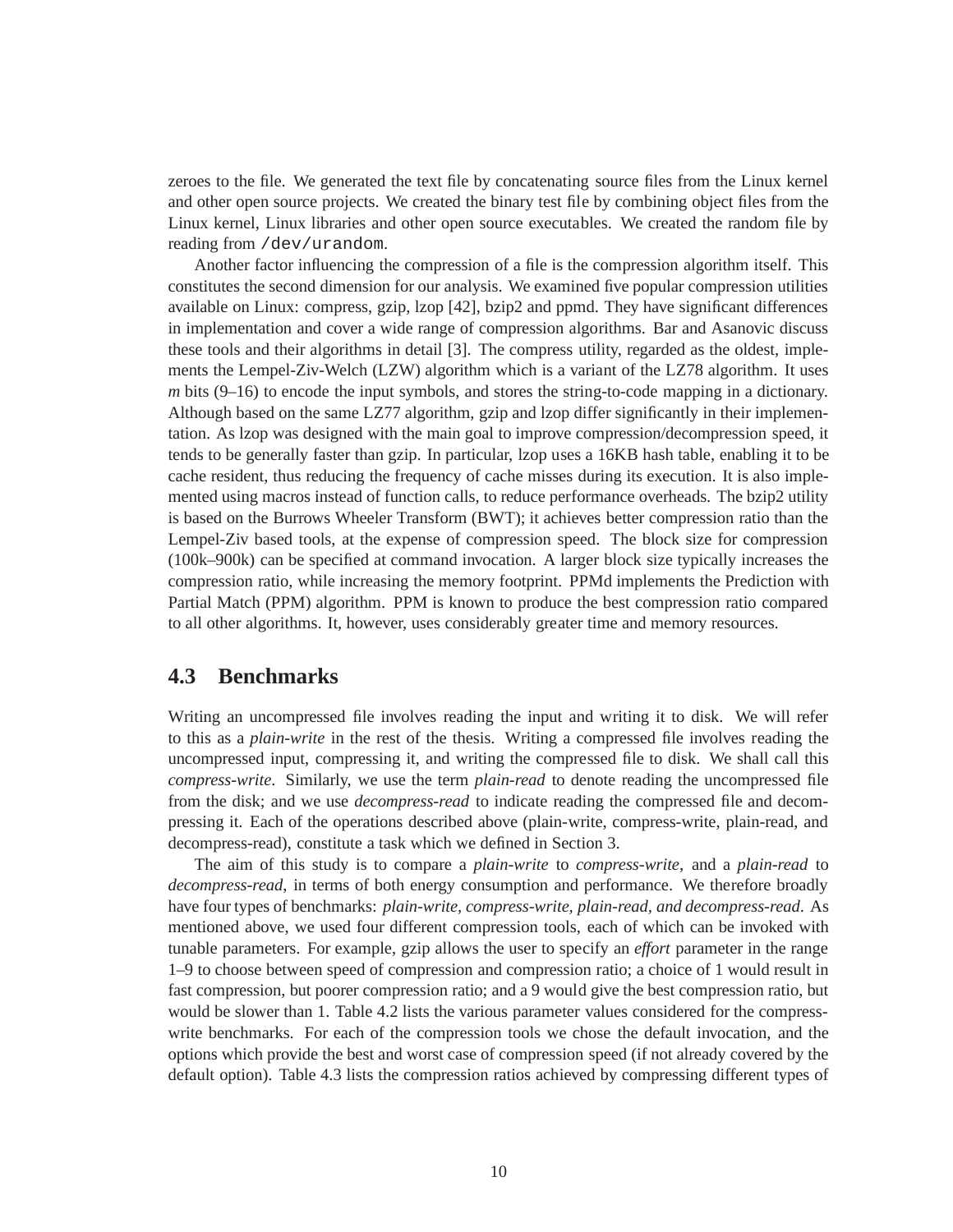| <b>Invocation</b>           | <b>Algorithm</b> | <b>Implications</b>                          |  |
|-----------------------------|------------------|----------------------------------------------|--|
| $\chi$ <sub>2</sub> ip $-1$ |                  | $max_{\text{chain}}$ = 32, other parameters  |  |
| $gzip -6$ (default)         | LZ77             | $max_{\text{chain}} = 32$ , other params     |  |
| $gzip -9$                   |                  | $max_{\text{chain}} = 4096$ , other params   |  |
| $1zop-1$                    |                  | $max_{\text{chain}} = 4$ , other params      |  |
| $1\text{zop} -3$ (default)  | LZ77             | nearly identical to lzop-1                   |  |
| $l$ zop $-9$                |                  | $max_{\text{chain}}$ = 4096, other params    |  |
| $bzip2 -1$                  | <b>BWT</b>       | Use 100K block size                          |  |
| $bzip2 - 9$ (default)       |                  | Use 900K block size (default)                |  |
| compress -b 10              | LZW              | Use 10 bit codes                             |  |
| compress -b 16 (default)    |                  | Use 16 bit codes                             |  |
| $ppmd - 0.2$                | <b>PPM</b>       | Predict next character based on last 2 seen  |  |
| ppmd $-$ o 16               |                  | Predict next character based on last 16 seen |  |

files using various compression applications.

Table 4.2: Parameters used for invocation of various compression tools for compress-write benchmark.

We used the Auto-pilot test suite infrastructure [60] to run the benchmarks. Auto-pilot measures the time required to run a benchmark and reports it in terms of Elapsed, System, User, and Wait times. We developed an Auto-pilot script plug-in to measure the energy consumed while running the benchmark. The plug-in relies on the Linux utility described in Section 4.1 to communicate with the meter. The plug-in uses the utility to send a command to clear the meter's internal memory before starting the benchmark. After the benchmark has finished execution, we invoke the utility to send a command to read the data from the meter, and extract the total energy expended (in Joules) while running the benchmark. Since the benchmark themselves run for a significant time, any energy measurement errors due to the measurement tool itself are negligible.

We ran all tests at least five times and computed the 95% confidence intervals for the mean elapsed, system, user, and wait times using the Student's-t distribution. In each case, unless otherwise noted, the half widths of the intervals were less than 5% of the mean. In all bar graphs, we show the half widths using an error bar. Wait time is elapsed time less system and user time and mostly measures time performing I/O, though it can also be affected by process scheduling.

We ran the tests on a dedicated hard disk, with the partition formatted with the Ext2 file system and mounted using the default options. To ensure that writes to the partition were flushed to the disk during our measurements, we unmounted the partition at the end of each test iteration.

#### **4.4 Read-Write Model**

The best case for compression would be when compress-write outperforms plain-write, and decompress-read fares better than plain-read, in terms of a metric. However, there might be scenarios when only one of these comparisons favor compression. For example, for a given compression tool, compress-write might require more energy than plain-write, but expends less energy for a decompress-read than a plain-read. Notice that the metric we consider in this example is energy,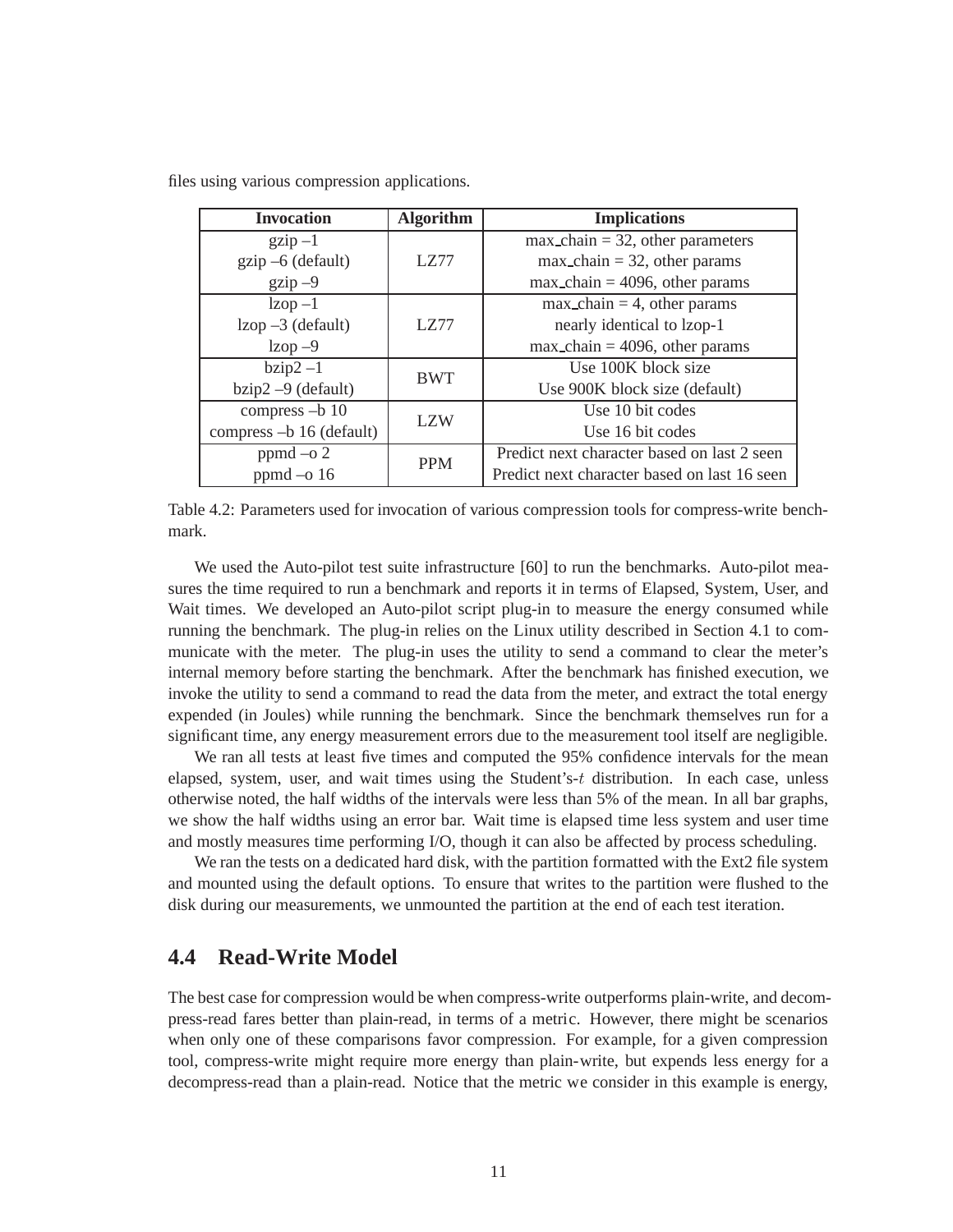| <b>Tool</b>  |             | <b>File Type</b> |      |               |
|--------------|-------------|------------------|------|---------------|
|              | <b>Text</b> | <b>Binary</b>    | Rand | Zero          |
| None         | 1           | 1                | 1    | 1             |
| $gz-1$       | 4.16        | 1.81             | 0.95 | $~10^2$       |
| $gz-6$       | 4.79        | 1.81             | 0.95 | $~10^3$       |
| $gz-9$       | 4.84        | 1.81             | 0.95 | $\sqrt{10^3}$ |
| $lzo-1$      | 3.52        | 1.53             | 0.95 | $~10^2$       |
| $1z0 - 3$    | 3.51        | 1.53             | 0.95 | $~10^2$       |
| $1z0$ -9     | 4.37        | 1.81             | 0.95 | $~10^2$       |
| bz-1         | 5.09        | 1.81             | 0.95 | $~10^6$       |
| $bz-9$       | 6.11        | 2.09             | 0.95 | $~10^7$       |
| $c-10$       | 1.17        | 1.04             | 0.8  | $~10^2$       |
| $c-16$       | 2.07        | 1.17             | 0.8  | $~10^5$       |
| ppmd -o 2    | 3.86        | 1.81             | 0.95 | $~10^3$       |
| ppmd -o $16$ | 7.7         | 2.44             | 0.95 | $~10^3$       |

Table 4.3: Compression ratios achieved by various compression utilities on 2GB files.

but the argument applies to the other metrics as well (e.g., time or energy-delay). Compression might still achieve energy savings in such a case if the number of reads is more than a "break-even" value to amortize the extra energy consumed by a single compress-write.

Workloads are characterized by a *read-to-write* ratio (n), which represents the distribution of read and write I/O requests. There have been extensive studies to characterize workloads based on this parameter [34, 45]. Given a workload, with knowledge about its read-to-write ratio and the type of file data it handles, we can use this break-even value  $(n_{be})$  to decide if compressing the data files would be beneficial. We formalize this by the following model.

For a given metric M, let  $M_w$ ,  $M_c$ ,  $M_r$ , and  $M_d$  be the measured values of M on a plain-write, compress-write, plain-read, and decompress-read, respectively. Let  $n_{be}^M$  represent the break-even read-to-write ratio to obtain energy savings. Assuming we first need to write once before reading, the following inequality must hold to compensate the excess energy expended during the write:

$$
M_c - M_w \le n_{be}^M \times (M_r - M_d)
$$

Solving for  $n_{be}^M$ , we get

$$
n_{be}^M \geq \frac{(M_c - M_w)}{(M_r - M_d)}
$$

where  $M \in \{T, E, ET\}$ 

We calculate and present the  $n_{be}^M$  values for the T, E and ET metrics for the various compression tools and test files in Tables 5.1, 5.2 and 5.3 of Section 5.

We define the energy savings  $(E_{sav})$  for decompress-read and compress-write vs. plain-read and plain-write for a given value of read-to-write ratio,  $n$ :

$$
E_{sav} = (n \times (E_r - E_d)) + (E_w - E_c)
$$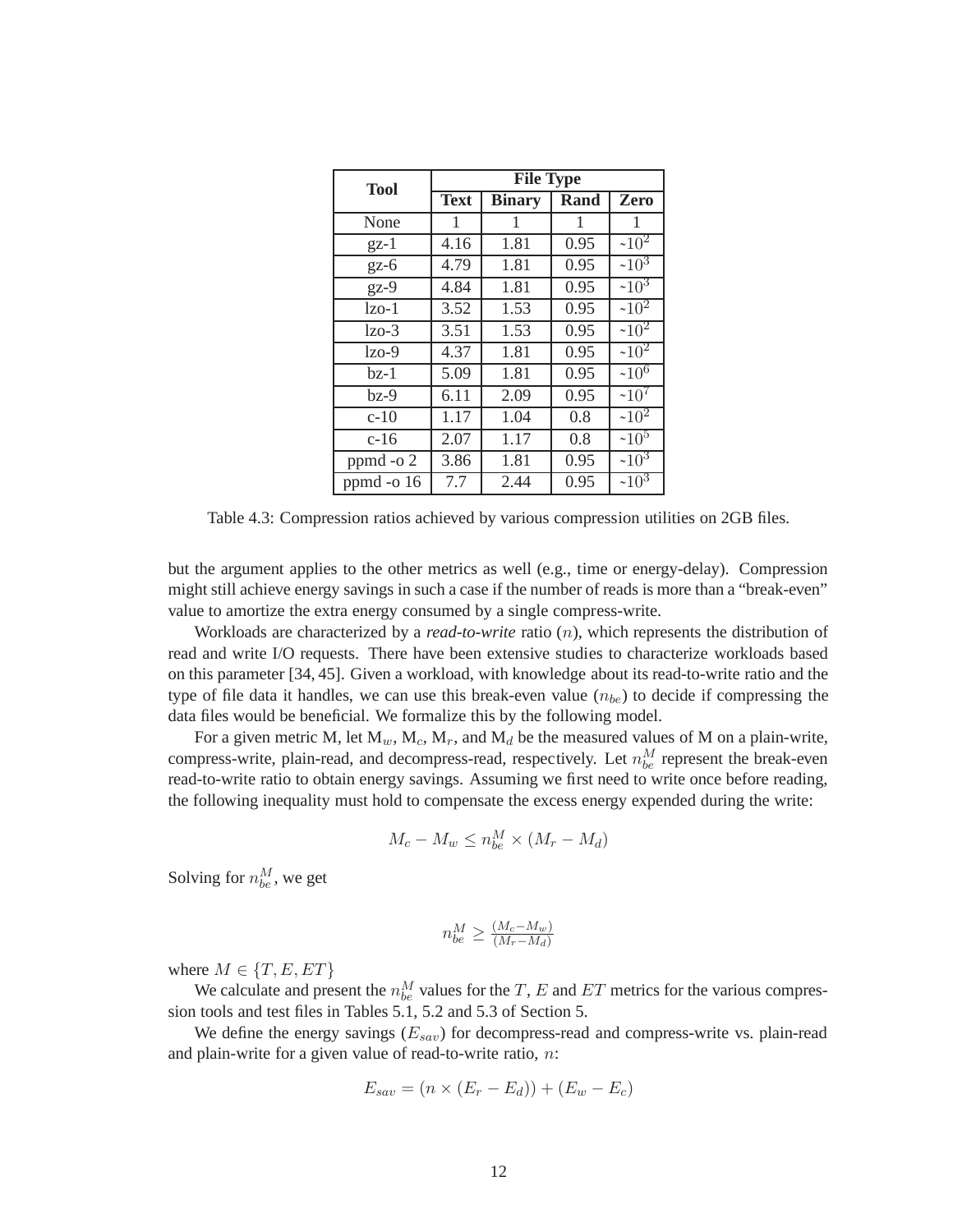where,  $E_w$ ,  $E_c$ ,  $E_r$ , and  $E_d$  is the energy expended in plain-write, compress-write, plain-read, and decompress-read, respectively.

Note that a negative value of  $E_{sav}$  means energy loss. Figure 5.4 presents the values of  $E_{sav}$ for n ranging from 0 to 30 for different compression algorithms applied on a text file. The value of *n* for which  $E_{sav}$  becomes zero is the  $n_{be}^E$ .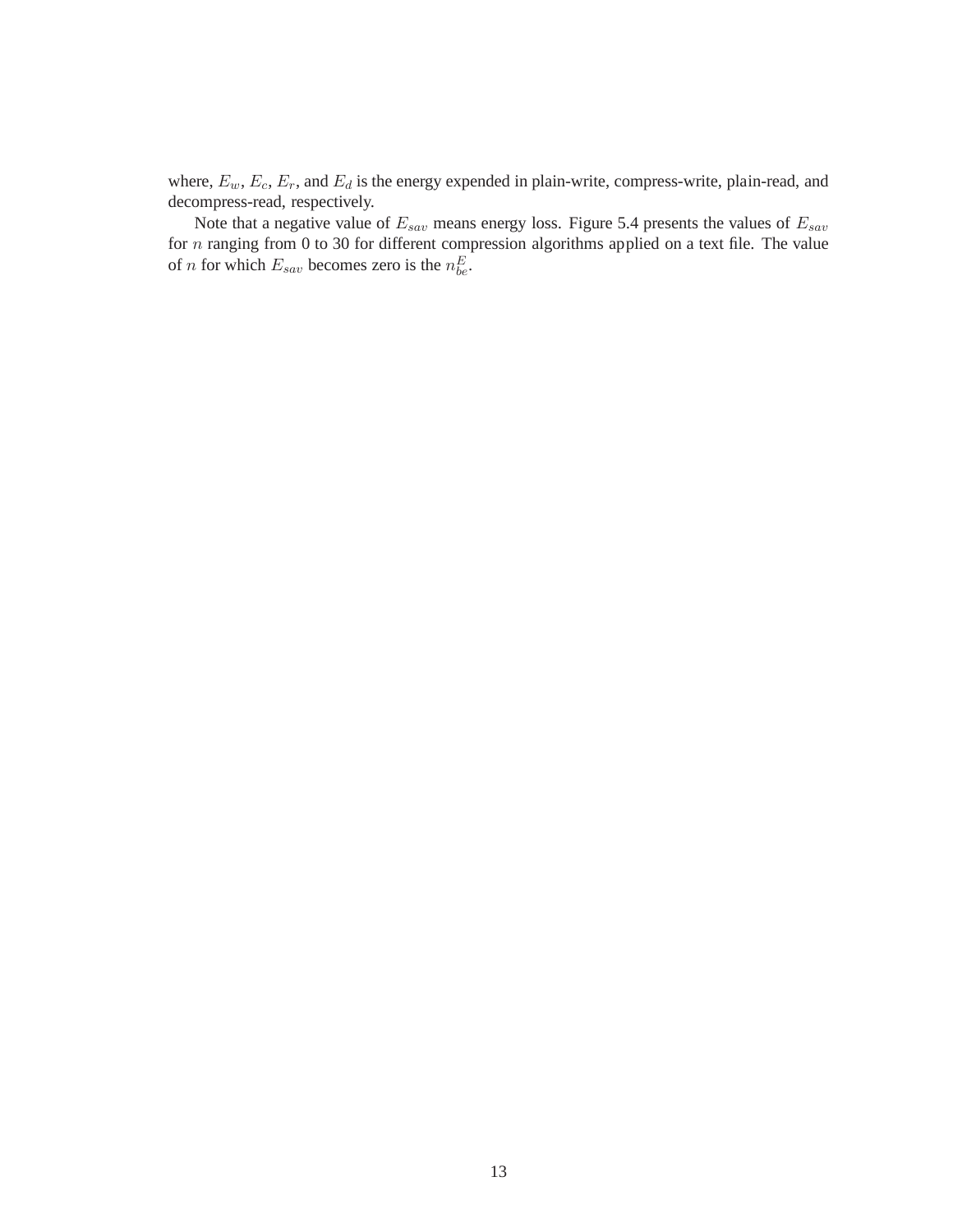### **Chapter 5**

## **Evaluation**

In this chapter, we evaluate the effect of compression and decompression on energy savings and performance, based on the metrics: time  $(T)$ , energy  $(E)$ , and energy-delay  $(ET)$ , as discussed in Chapter 3. Section 5.1 explains the terms we use in this chapter. We present the results of the PPMd compression utility on the server and desktop machines, in Section 5.2. In Section 5.3 we analyze the results of the other four compression utilities (gzip, lzop, bzip2, and compress) on the server class machine. We evaluate the results obtained on the desktop machine in Section 5.4, and those for the laptop in Section 5.5. Finally, we summarize our observations in Section 5.6.

#### **5.1 Terminology**

We present the graphs of the PPMd results for the server and desktop systems in Figures 5.1 and 5.2. The x-axis of these plots denote file type-level, where file type is the type of the input data file: Zero, Text, Binary, and Random; level is passed as a parameter to ppmd: o2, denoting the use of order of 2 for compression, and o16 denoting the use of order 16. Both these invocations use 256 MB of memory. We plot the Time, Energy, and Energy-Delay metrics for compressing and decompressing using the PPMd tool. For reasons elaborated in Section 5.2, we present the results for PPMd and those for the other four compression tools (gzip, lzop, bzip2, and compress), in separate graphs.

Figures 5.3, 5.5, 5.6, and 5.7 show the metrics plotted for text, binary, random, and zero files respectively for the server machine. These figures evaluate the gzip, lzop, bzip2, and compress utilities. Figures 5.8, 5.9, 5.10, 5.11 and Figures 5.12, 5.13, 5.14, 5.15 are the corresponding graphs for the desktop and laptop systems, respectively. In all these figures, the x-axis denotes alg-mode-level, where alg is the type of the compression/decompression algorithm: gzip, lzop, bzip2, or compress; mode is either Compression or Decompression; level is passed as a parameter to the compression/decompression algorithm to control the compression ratio (CR). Similarly, we use the notation alg-level, to refer to a given tool operating at a specific compression level.

The time result figures show the total time required to compress-write or decompress-read a 2GB file using the compression utilities discussed above, compared to plain-writes and plainreads, respectively. The y-axis on this graph denotes the elapsed time, which constitutes of the *system* time, *user* time, and *wait* time.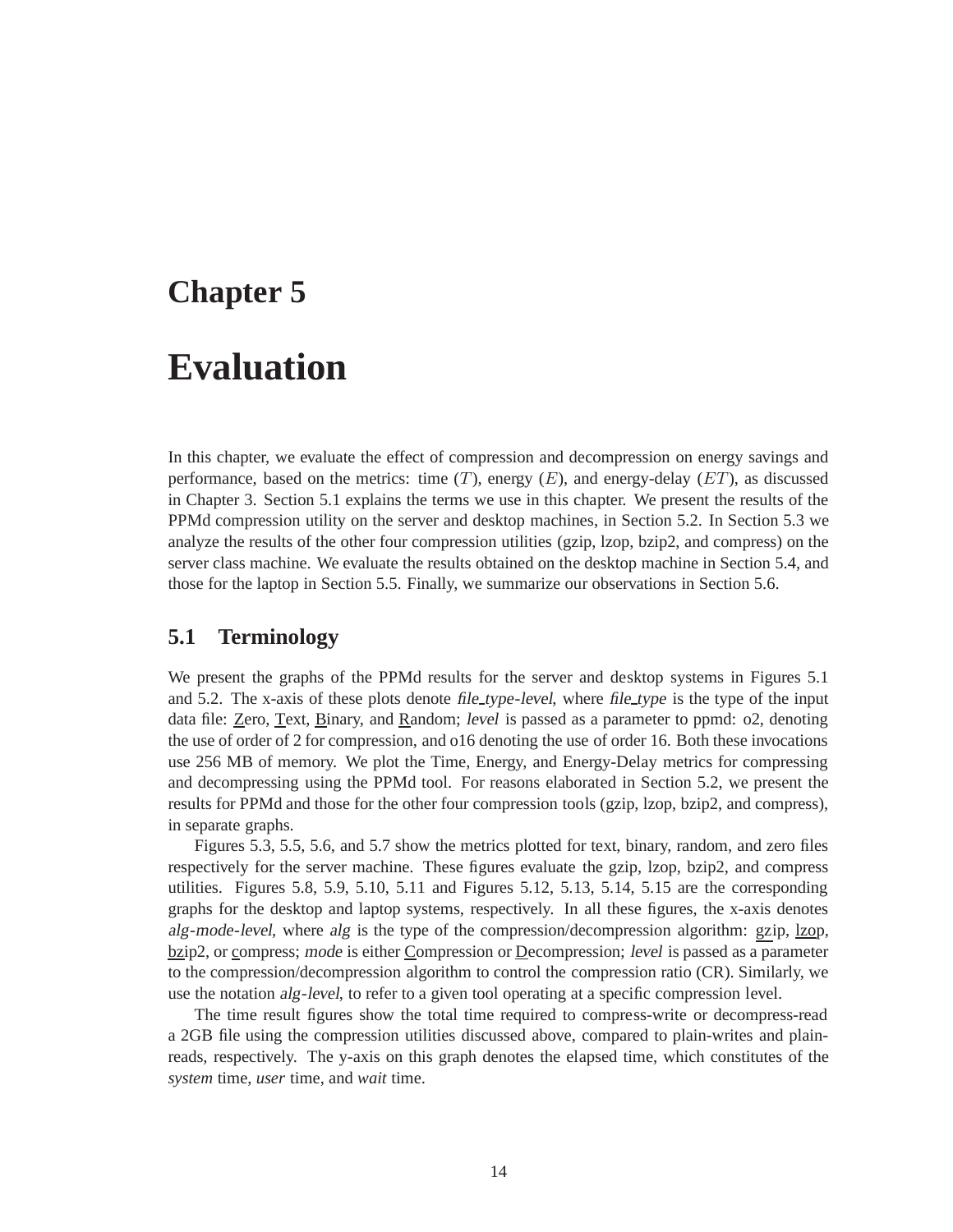The second type of metric plotted is energy. These results compare the total energy required in performing a plain-write/plain-read versus a compress-write/decompress-read. On the y-axis we have the total energy, constituting of *active* and *passive* energy. Passive energy is the energy that is consumed by an idle system, for the elapsed period, without any other activity. For calculating the passive energy, we first need to estimate the average power consumption of the idle system. To compute this, we let the system idle ten times for 10 minutes each, recorded the energy consumed, and we verified that the standard deviations were small. We then divided the total energy measured by the duration of the idleness, yielding the average idle power of the system. Passive energy can be obtained by multiplying the average idle power with the elapsed time. Active energy is the extra energy required, apart from the passive counterpart, to complete the required task. In our graphs, we represent energy in units of Kilojoules, where  $1Kilo Joule = 10<sup>3</sup> Joules.$ 

The *energy-delay product* (ET) metric, as discussed in Section 3, compares the ET results of compression/ decompression versus pure writes/reads. Similar to the energy results, the total  $ET$  also consists of an active and passive component. We have plotted the  $ET$  results in units of MegaJoule-seconds, and in KiloJoule-seconds in some cases.

#### **5.2 PPMd Analysis**

PPMd is based on the Prediction with Partial Match (PPM) algorithm. PPM is known to produce the best compression ratio, at the expense of considerably greater time and memory resources. For example, PPMd yields a compression ratio of 7.7 on a text file (Table 4.3), but consumes about 10 times more time and energy to compress than a plain write. It consumes approximately 30 times more time and energy during decompression as compared to a normal read. Even in the best case scenario of highly redundant data (Zero file), we see PPMd to be worse than plain I/O. Unlike all other compression utilities, which often decompress faster than they compress, PPMd has to perform similar operations during compression as well as decompression. Hence, it is equally slow and energy exhaustive during both compression and decompression of files. As PPMd does not save time or energy during either compression or decompression, for any type of file, it cannot prove to be better than plain I/O. Hence, we do not include it further in our evaluation. In the following sections, we will therefore only evaluate the other four compression utilities (gzip, lzop, bzip2, and compress).

#### **5.3 Server Results**

In this section, we present and discuss the results of the benchmarks run on the server class machine. We discuss the results by the file type in the following four sections (5.3.1, 5.3.2, 5.3.3 and 5.3.4).

#### **5.3.1 Text File Analysis**

As we observe in Figures 5.3(a) and 5.3(b), the plain-read and plain-write spend most of their time performing I/O. The compress-read and compress-write on the other hand, spend most of their time performing computation on the CPU. They have a significantly smaller portion of time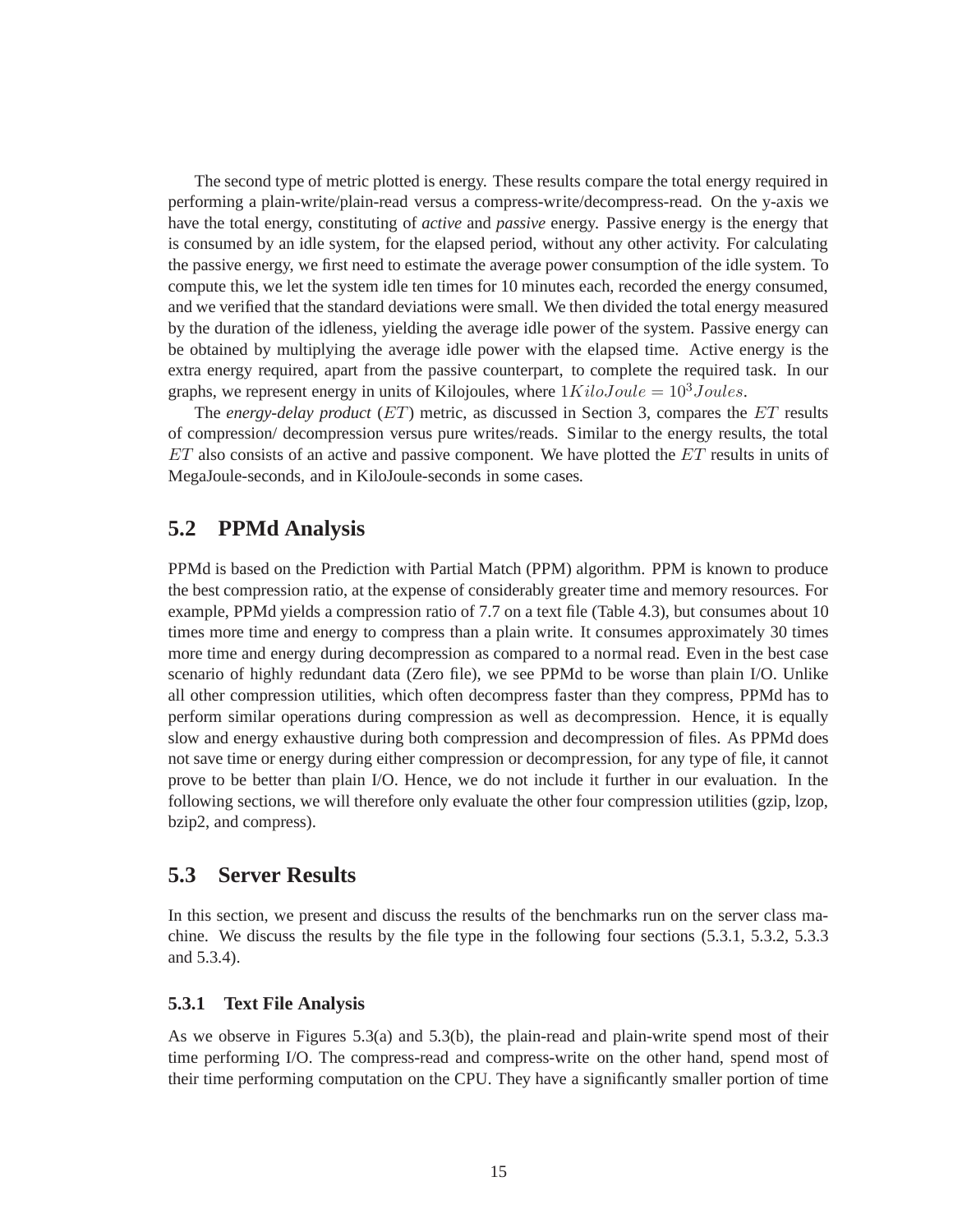

Figure 5.1: **PPMd results for the server:** The time, energy and energy-delay product (ET) for compressing/decompressing text, binary, random and zero files using PPMd. In (a) and (b), the values along the x-axis are of the form *file\_type-level*, where *file\_type* is the type of the file: Text, Binary, Random, or Zero; level is order2 or order16; Both the levels use 256MB of RAM. The energy results in (c) and (d) represent the total energy (kilojoules) required for compressing/decompressing the various files with PPMd. In (e) and (f) we use Megajoule-seconds to denote the energy-delay product to compress-write/decompress-read the files.

spent on I/O, compared to their plain-read and plain-write counterparts. This is expected, because compression results in a reduction of the file size (as shown in Table 4.3). We also observe that the heights of the compression plots (both time and energy)of a given compression tool, increases with the effort level. This shows that the harder a tool tries to achieve a better compression ratio, the more resources it needs. However, the corresponding heights in the decompression plots of a particular compression tool are only slightly affected by the effort level of compression.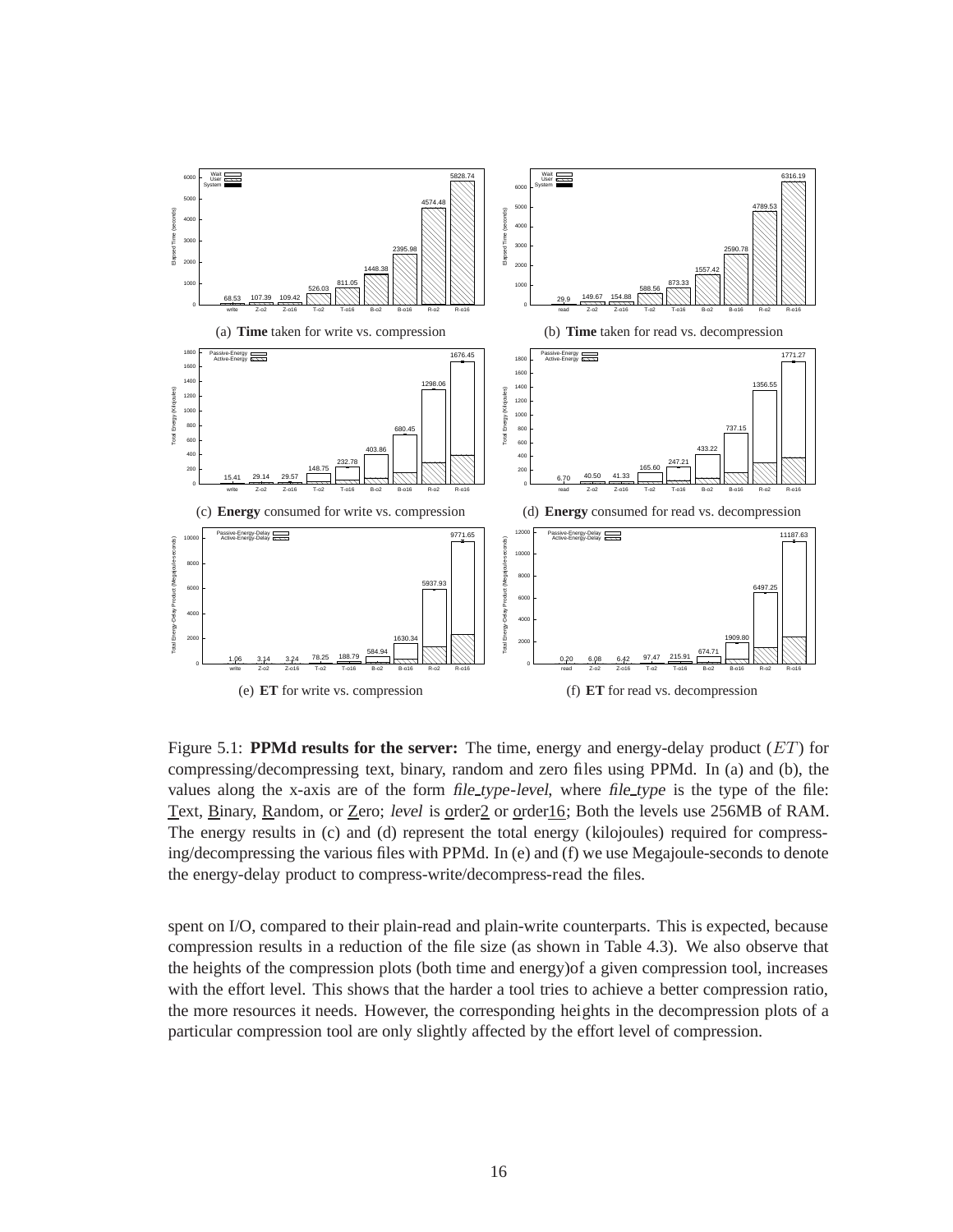

Figure 5.2: **PPMd results for the desktop**

As we observe in Figures 5.3(a), 5.3(b), 5.3(c), and 5.3(d),  $|z_0-1|$  and  $|z_0-3|$  always outperform pure writes and reads in terms of both time and energy consumption for text files. lzo-1 and lzo-3 take 34% lesser time to compress than a plain-write, and 69% lesser time to decompress than a plain-read. They save approximately 29% energy compared to plain-writes, and 68% compared to plain-reads. The plots for the  $ET$  metric in Figures 5.3(e) and 5.3(f) show that compressing text files using lzo-1 or lzo-3 is beneficial in terms of the  $ET$  metric. They exhibit  $ET$  values which are lower by 53% than plain-write, and 90% lesser than that for plain-read. The compress utility however does not fair better than plain-write or plain-read by any metric. We observed that although the compress tool achieves a worse compression ratio than lzo, the compress tool takes significantly more time than lzo. Specifically it has a significantly higher system time than the other compression utilities. We ran strace and found that compress performs multiple read and write system calls in units of 1024 bytes, instead of a more optimal unit such as 4KB (page frame size), thereby increasing system time. This, in addition to the fact that lzo is designed for speed, is the reason for this behavior.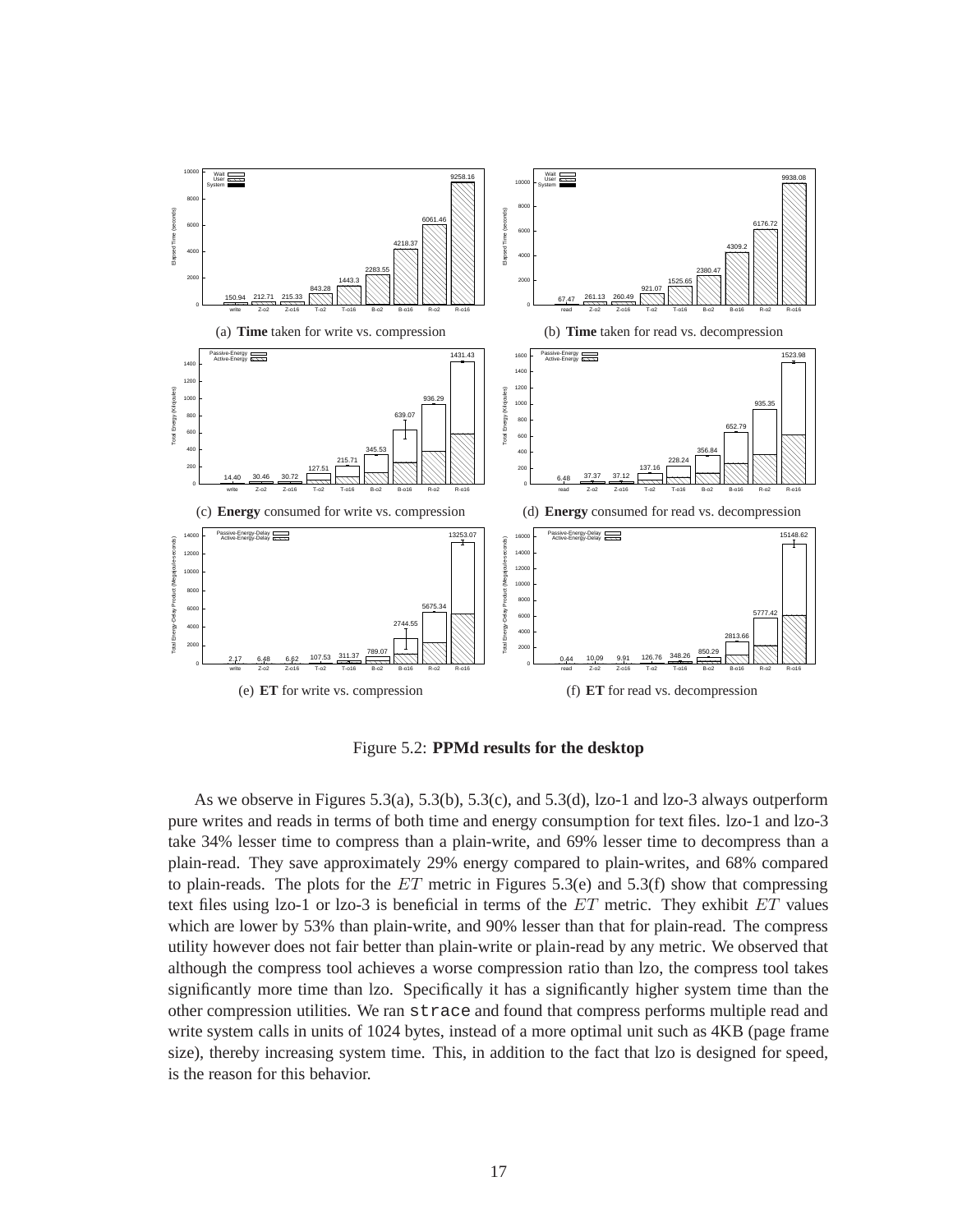

Figure 5.3: **Text file results for server:** The time, energy and energy-delay product (ET) for compressing/decompressing a 2GB text file. In (a) and (b), the values at the x-axis are of the form alg-mode-level, where alg is the type of the compression/decompression algorithm: gzip, lzop, bzip2, or compress; mode is Compression or Decompression; level is the parameter passed to the compression/decompression algorithm. The energy results in (c) and (d) represent the total energy (kilojoules) required for compressing/decompressing the file with the corresponding algorithm. Section 5.1 describes the terms Active-Energy and Passive-Energy. In (e) and (f) we use Megajoule-seconds to denote the energy-delay product to compress-write/decompress-read the same file.

Conversely, gz-6, for example, takes more time and requires more energy to compress-write than plain-write, but it saves during the decompress-read of the same file compared to a plain-read. This implies that compression on text files with gz-6 can still be helpful for workloads which read a file more often than write. As discussed in Section 4.4, we achieve significant energy savings without compromising performance when the read-to-write ratio exceeds the *break-even* value.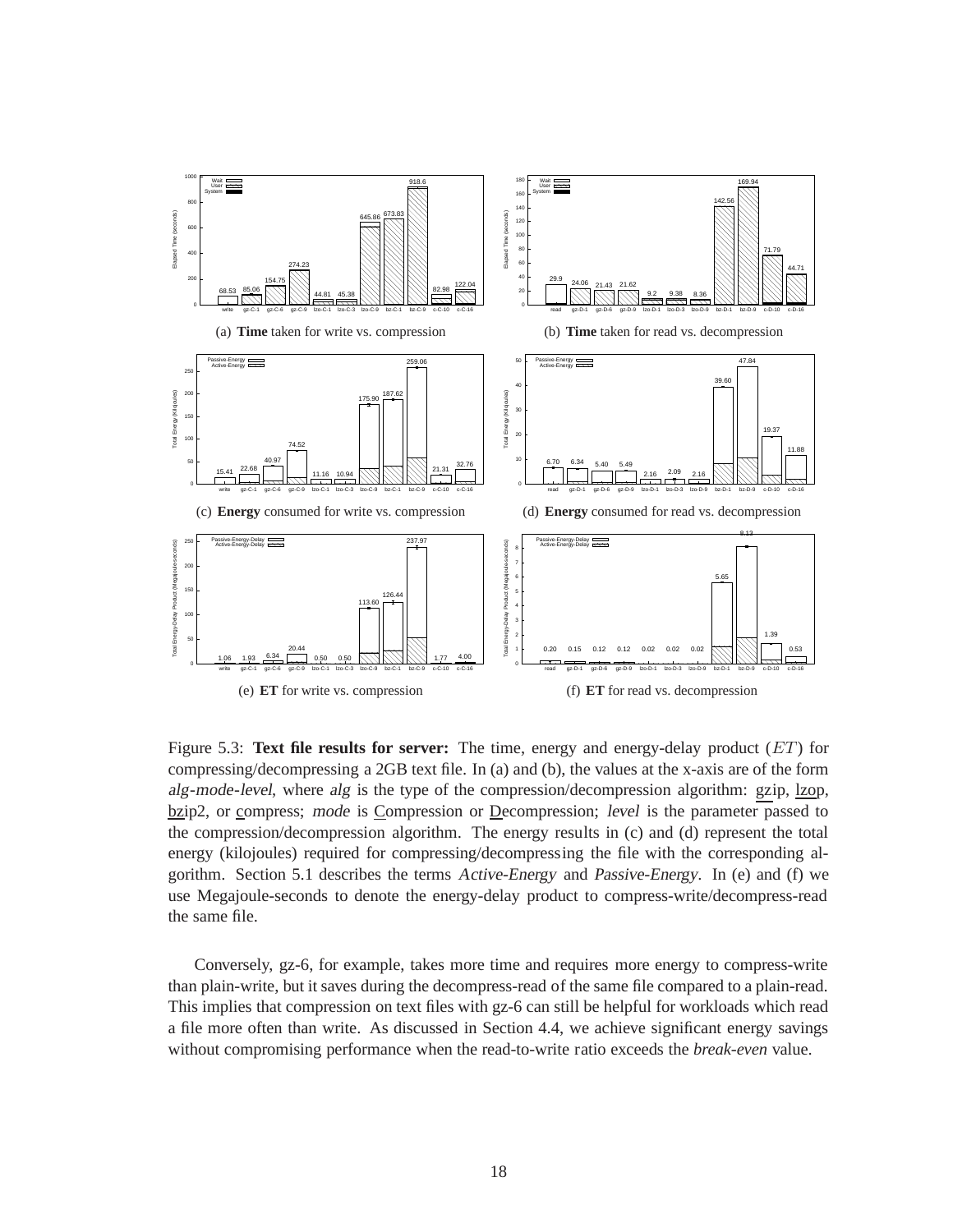

Figure 5.4: Energy savings or loss  $(E_{sav})$  compared to plain read and write depending on the number of reads per one write for text files on the server system. The lzo-1 and lzo-3 results are so close, that we put them on the same line.

Figure 5.4 demonstrates the dependency of energy savings or loss on the read-to-write ratio on a server system. The y-axis denotes the energy savings,  $E_{sav}$ , (in Kilojoules). A positive value of  $E_{sav}$  means some energy savings, whereas a negative value denotes energy loss.  $E_{sav} = 0$ indicates neither energy savings nor energy losses. The value of n for which  $E_{sav} = 0$  is the  $n_{be}^E$ . The plots for gz-1, gz-6, gz-9, and lzo-9 cross the  $E_{sav} = 0$  line, denoting that there exists a read-to-write ratio when the corresponding algorithm becomes beneficial in terms of energy. For example, gz-1 crosses the  $E_{sav} = 0$  line when n is equal to 20.2. This means that if for every write the system experiences 21 or more reads, we can save energy. The lines for lzo-1 and lzo-3 (coincided because of the proximity of results) are always above the  $E_{sav} = 0$  line, indicating that these compression tools save energy for any ratio. Conversely, the plots for bz-1, bz-9, c-10, and c-16 never cross the  $E_{sav} = 0$  line, implying that these tools expend so much more energy compared to plain-write and plain-read that they are unable to amortize the energy losses for any read-to-write ratio. Both bz-1 and bz-9 consume more time and energy during compresswrite as well as decompress-read, because of the algorithmic complexity of bzip2, which uses the Burrows-Wheeler transform, the move-to-front transform, and Huffman coding.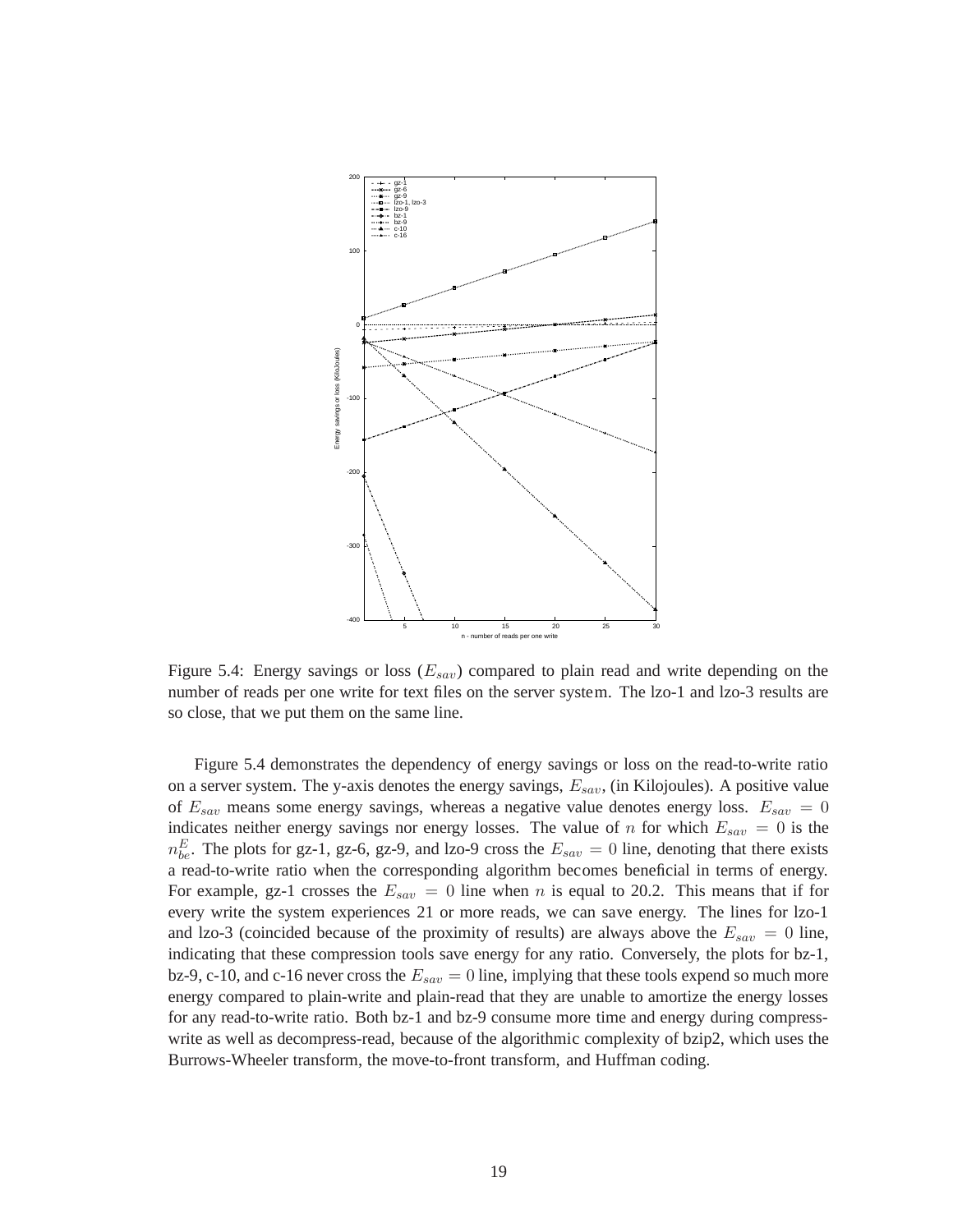

Figure 5.5: **Binary file plots for the server**

#### **5.3.2 Binary File Analysis**

In the case of a 2GB binary file, as shown in Figure  $5.5(c)$ , the energy consumption during compress-write using both lzo-1 and lzo-3 is greater than plain-write. Conversely, both of them save energy during decompress-read, seen in Figure 5.5(d). Hence, similar to the discussion in Sections 4.4 and 5.3.1, we compute that lzo-1 and lzo-3 save energy only when  $n_{be}^{E} \ge 2$ . However, if we consider the energy-delay metric, shown in Figures  $5.5(e)$  and  $5.5(f)$ , the value of the break-even ratio changes to 4 and 4.3, for lzo-1 and lzo-3, respectively. We also see that lzo-9 consumes significantly more energy during compression compared to pure-write, that it is difficult to recoup the over-consumption of energy through multiple decompress-read workloads. This is evident from the large value of  $n_{be}^{E}$  ( $\pm 10^{2}$ ) in Table 5.1. All the compression utilities, other than lzop, have a greater energy consumption than plain-writes and plain-reads. Hence, they cannot be considered as good candidates for compression with energy savings in mind.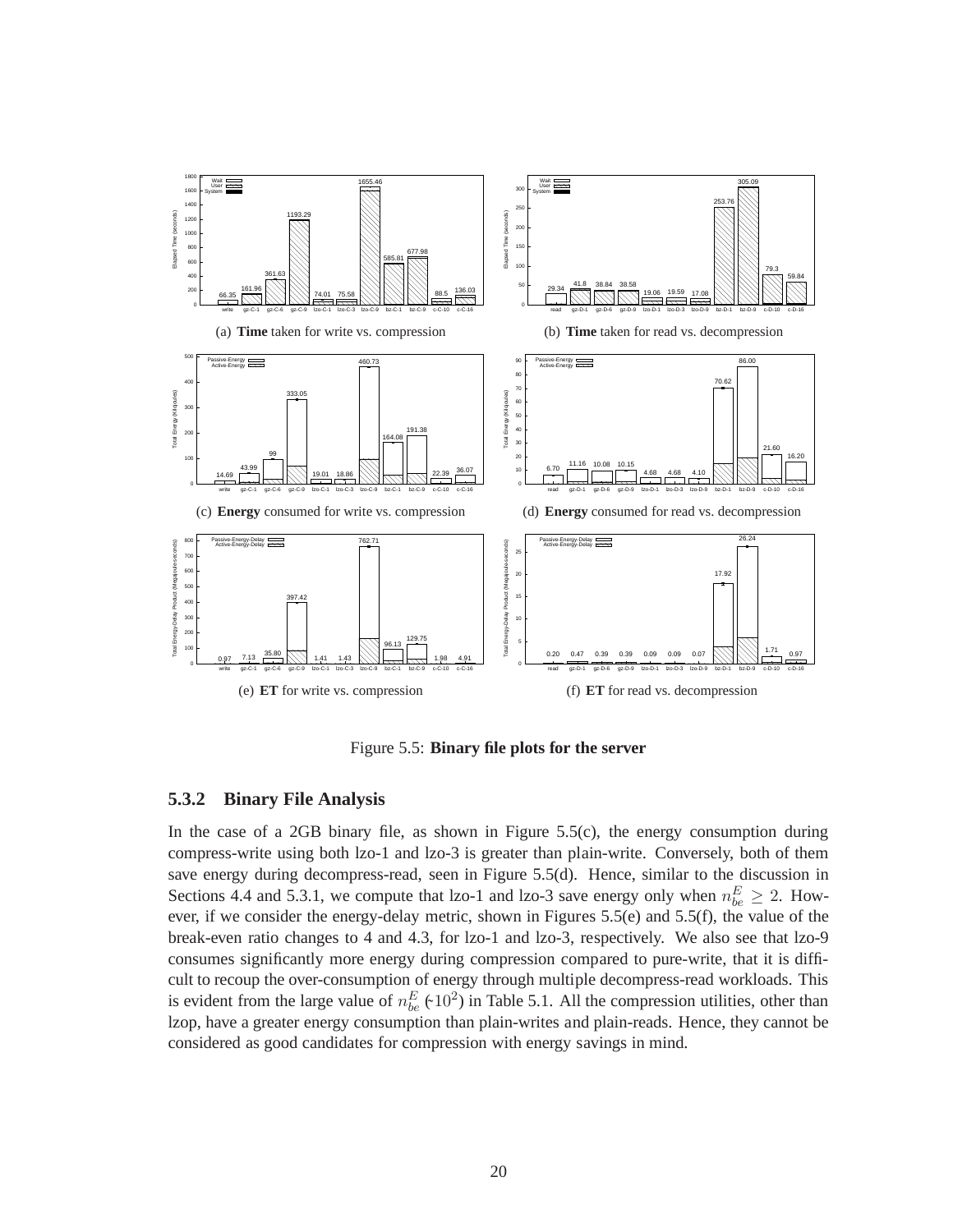

Figure 5.6: **Random file plots for the server**

#### **5.3.3 Random File Analysis**

It is evident from Figure 5.6 that no compression utility saves energy during compression or decompression. Consequently, the  $E$  values for the compression utilities is also greater than that of plain-read and plain-write. The reason is that compression utilities find it difficult to discover repeated patterns in a random file, which inherently has a high entropy [1]. Therefore, the tools waste a lot of CPU time and energy trying to compress, but do not gain much in terms of CR, as shown in Table 4.3. Hence, modern storage systems should recognize high entropy files, such as multimedia, random, encrypted, etc., and write them directly to the disk without compression.

#### **5.3.4 Zero File Analysis**

As expected, all the compression utilities, except lzo-9, consume less energy than writes and reads (Figure 5.7). The energy consumption by lzo-9 compress-write is almost twice that of plain write, but it recovers from the energy losses for  $n_{be}^E \ge 5.4$  (Table 5.1). Considering the ET metric, the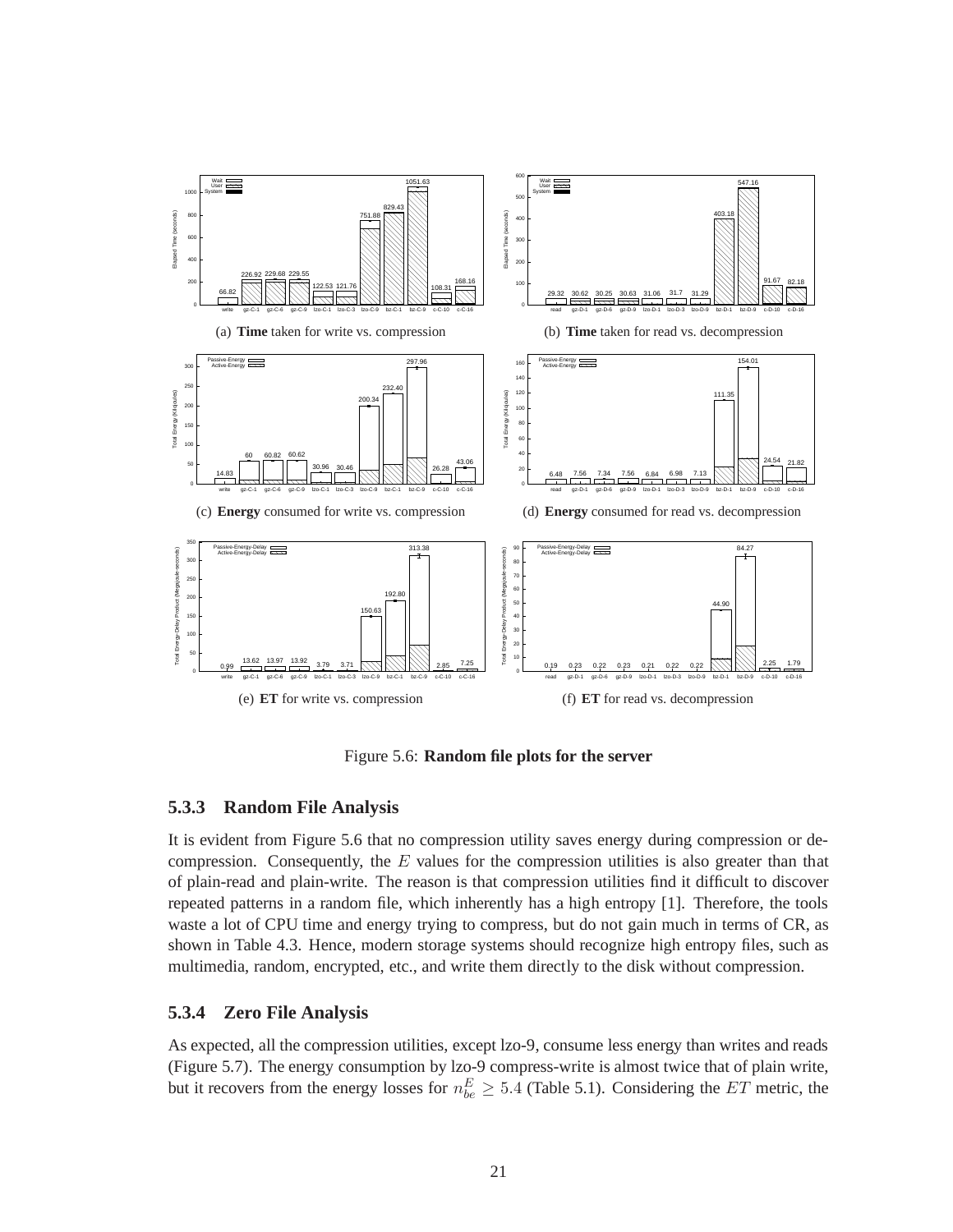

Figure 5.7: **Zero file plots for the server:** The energy-delay product (ET) is in KiloJoules-sec.

break-even ratio for lzo-9 rises to 20. Most of the compression utilities achieve a high CR without increasing the ET because of the large frequency of repeated patterns. From this observation, we can suggest that if a storage system consists of files with a large number of repeated patterns (e.g., log files) compression is definitely a better alternative in terms of saving on energy without performance degradation.

**Summary of Server results.** Table 5.1 contains the calculations of  $n_{be}^T$ ,  $n_{be}^E$  and  $n_{be}^{ET}$  for the compression tools discussed in this thesis, for the server system. The break-even value varies depending on the compression tools used and their CR values. Often, the higher the CR, the slower the utility operates, consuming more energy, thereby raising the break-even ratio. Although the break-even ratio for some utilities (gz-9, lzo-9, etc.) is greater than the read-to-write ratio on a common server system [34, 45], we can consider them beneficial for a read-intensive workload (e.g., public FTP mirrors). In this case, tools with a higher CR can be applicable, especially if storage space and network traffic are a great concern.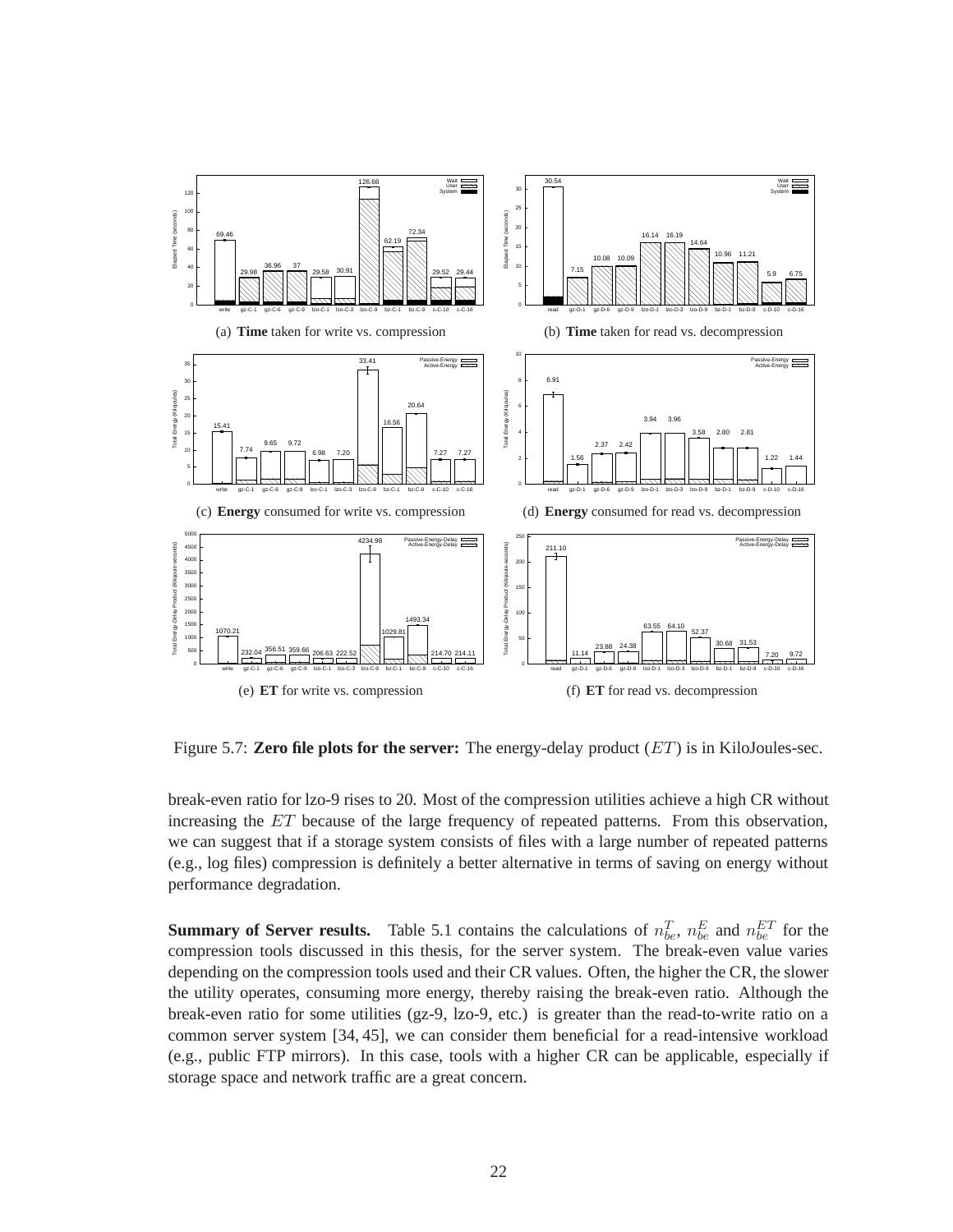| <b>Tool</b> | <b>Text</b>            | <b>Binary</b>               | Rand     | Zero                        |
|-------------|------------------------|-----------------------------|----------|-----------------------------|
| $gz-1$      | 2.8 / 20.2 / 18.3      | $\times$                    | $\times$ | Α                           |
| $gz-6$      | 10.9 / 19.7 / 62.5     | $\times$                    | $\times$ | Α                           |
| $gz-9$      | $24.9 / 49.0 / -103$   | $\times$                    | $\times$ |                             |
| $1zo-1$     |                        | 0.8 / 2.1 / 4.0             | $\times$ | ∀                           |
| $ z_0-3 $   |                        | 1.0 / 2.0 / 4.3             | $\times$ |                             |
| $ zo-9 $    | $26.8 / 35.4 / 10^{2}$ | $\sqrt{10^2 / 10^2 / 10^3}$ | $\times$ | 3.6 / 5.4 / 19.9            |
| $bz-1$      | $\times$               | $\times$                    | $\times$ | $\forall$ / 0.3 / $\forall$ |
| $bz-9$      | $\times$               | $\times$                    | $\times$ | 0.2 / 1.3 / 2.4             |
| $c-10$      | $\times$               | $\times$                    | $\times$ |                             |
| $c-16$      | $\times$               | $\times$                    | $\times$ |                             |

Table 5.1: The number of reads for each write required to benefit from compression for  $T(n_{be}^T)$ ,  $E$  $(n_{be}^E)$  and  $ET$  ( $n_{be}^{ET}$ ) metrics on a **server system**, separated by a /. For break-even values greater than 100 we only report magnitudes. ∀ denotes that it is beneficial to use compression for any read-to-write ratio. The symbol  $\times$  denotes scenarios when no savings can be made. Values less than 1 represent that just one read can compensate for multiple writes.

#### **5.4 Desktop Results**

In this section, we present and discuss the results of the benchmarks run on the desktop class machine. Overall the results on the desktop show similar trends as those on the server machine (Section 5.3).

#### **5.4.1 Text File Analysis**

As the desktop is equipped with components relatively slower than those on the server machine, we observed that tasks took longer to complete on the desktop machine. For example, since the desktop has a slower disk (7,200 RPM) than the server (10,000 RPM), the reads and writes are much slower than on the server. From Figures 5.8, 5.9, 5.10, and 5.11 we see that the disk on the desktop is about twice as slow as that on the server, in terms of performing I/O. Similarly the slower CPU (1.7 GHz) causes the compression tasks to take longer as well. Correspondingly, the average power requirements of these components are lower than that of the higher performance server class machine. The average idle power of the desktop was 91 Watts (compared to the 218 Watts of the server).

Similar to our observations on the server class machine, we find lzo-1 and lzo-3 to always do better in performance and energy savings than plain-read and plain-write. The gzip utility takes more time and energy during the compression phase, but saves both time and energy while decompressing. Hence, gzip can also prove beneficial, provided that the workload has a read-towrite ratio greater than the corresponding break-even value ( $n_{be}$ ). We calculate and present the  $n_{be}$ values for the desktop system in Table 5.2. However, notice that, unlike in the server, gz-1 never saves energy for any value of  $n$ . This is because the energy consumption from our measurements for decompressing is almost the same as that of the plain-read. Hence, any number of reads will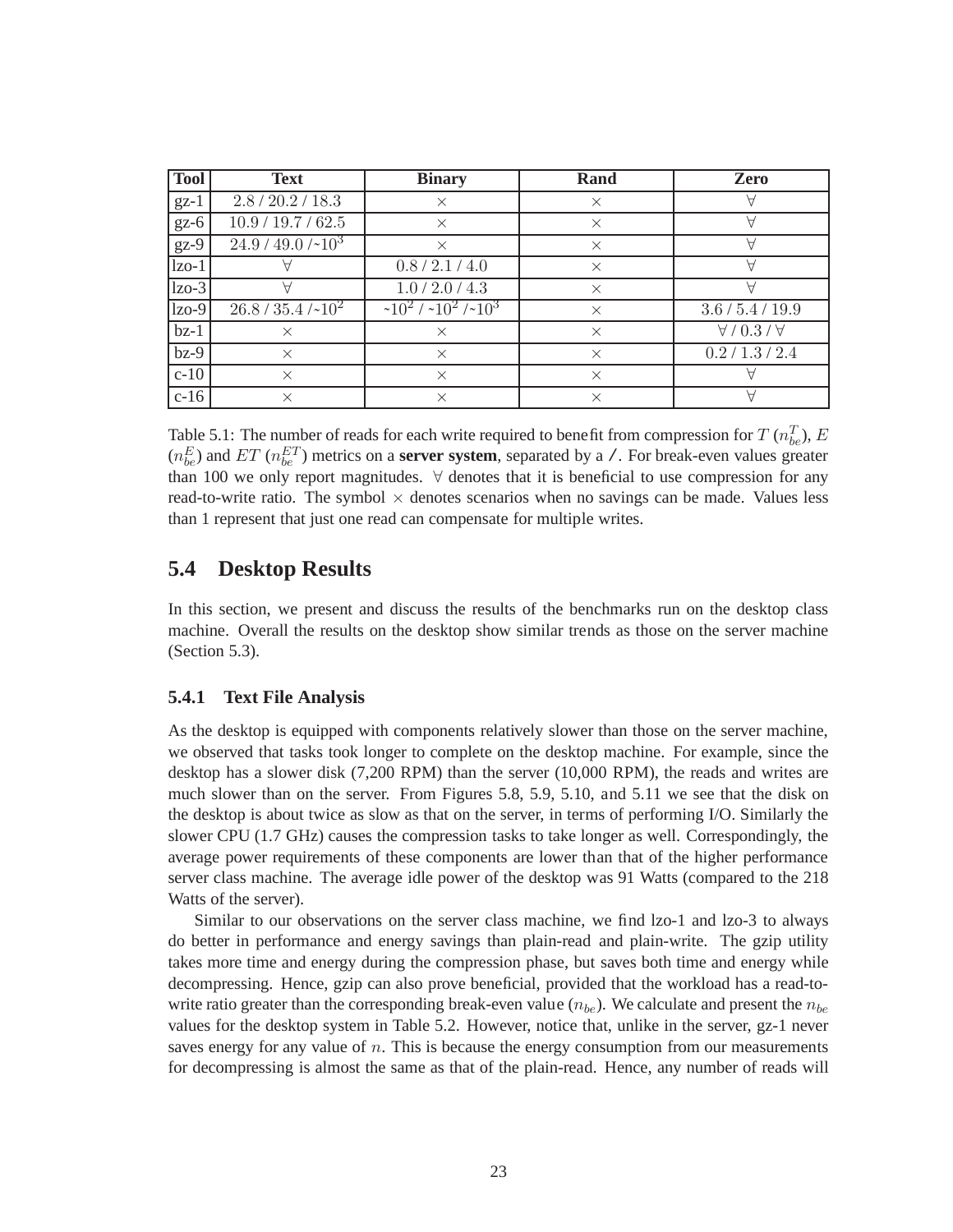

Figure 5.8: **Text file results for desktop**

not be sufficient to compensate for the extra energy expended during the compress-write. We also notice that the  $n_{be}^E$  values for gz-6 and gz-9 are higher than those for the server machine (Table 5.1).

#### **5.4.2 Binary File Analysis**

Similar to the server results, we observe that only lzo proves to be beneficial for compressing binary files on the desktop. We see from Table 5.2 that the  $n_{be}$  values for the desktop are higher than those for the server. lzo-1 and lzo-3, require about 4 reads for every write to compensate for the additional energy requirements, compared to about 2 for the server machine. Compression is more expensive than a plain write  $(E_c - E_w)$  on the desktop than the server, and the savings from decompression over the read  $(E_r - E_d)$  are less prominent on the desktop than the server. Hence the  $n_{be}^E$  is higher (Section 4.4).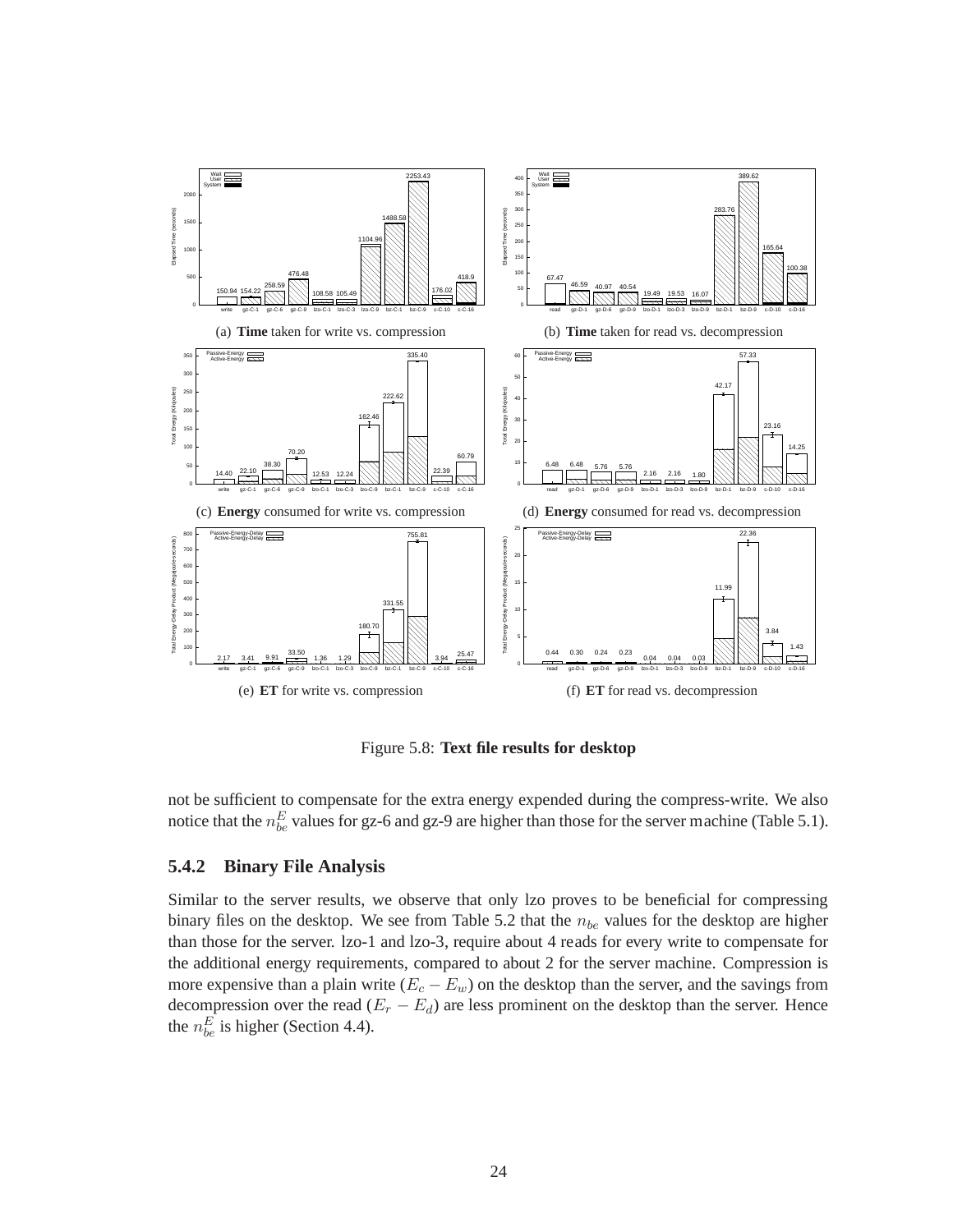

| <b>Tool</b> | <b>Text</b>                           | <b>Binary</b>   | Rand | Zero |
|-------------|---------------------------------------|-----------------|------|------|
| $gz-1$      | $0.2 / \times 9.1$                    |                 |      |      |
| $gz-6$      | 4.1 / 33.2 / 38.4                     |                 |      |      |
| $gz-9$      | $\frac{10.8}{78.6}$ /~10 <sup>2</sup> |                 |      |      |
| $lzo-1$     |                                       | 1.0 / 3.8 / 6.7 |      |      |
| $lzo-3$     |                                       | 0.9 / 3.5 / 5.9 |      |      |

bz-1 × × × ∀ / 1.3 / 1.4 bz-9 × × × ∀ / 1.7 / 2.3 c-10  $\times$   $\times$   $\times$   $\times$   $\times$   $\times$ c-16  $\times$   $\times$   $\times$   $\times$   $\times$   $\times$ 

 $10^2$  89 / ~10<sup>2</sup> /~

 $\begin{array}{|c|c|c|c|c|} \hline 18.6 & 31.6 \end{array}$ 

Figure 5.9: **Binary file results for desktop**

Table 5.2:  $n_{be}^T$ ,  $n_{be}^E$  and  $n_{be}^{ET}$  values for various compression tools for the desktop system.

 $\times$  1.9/4.2/15.3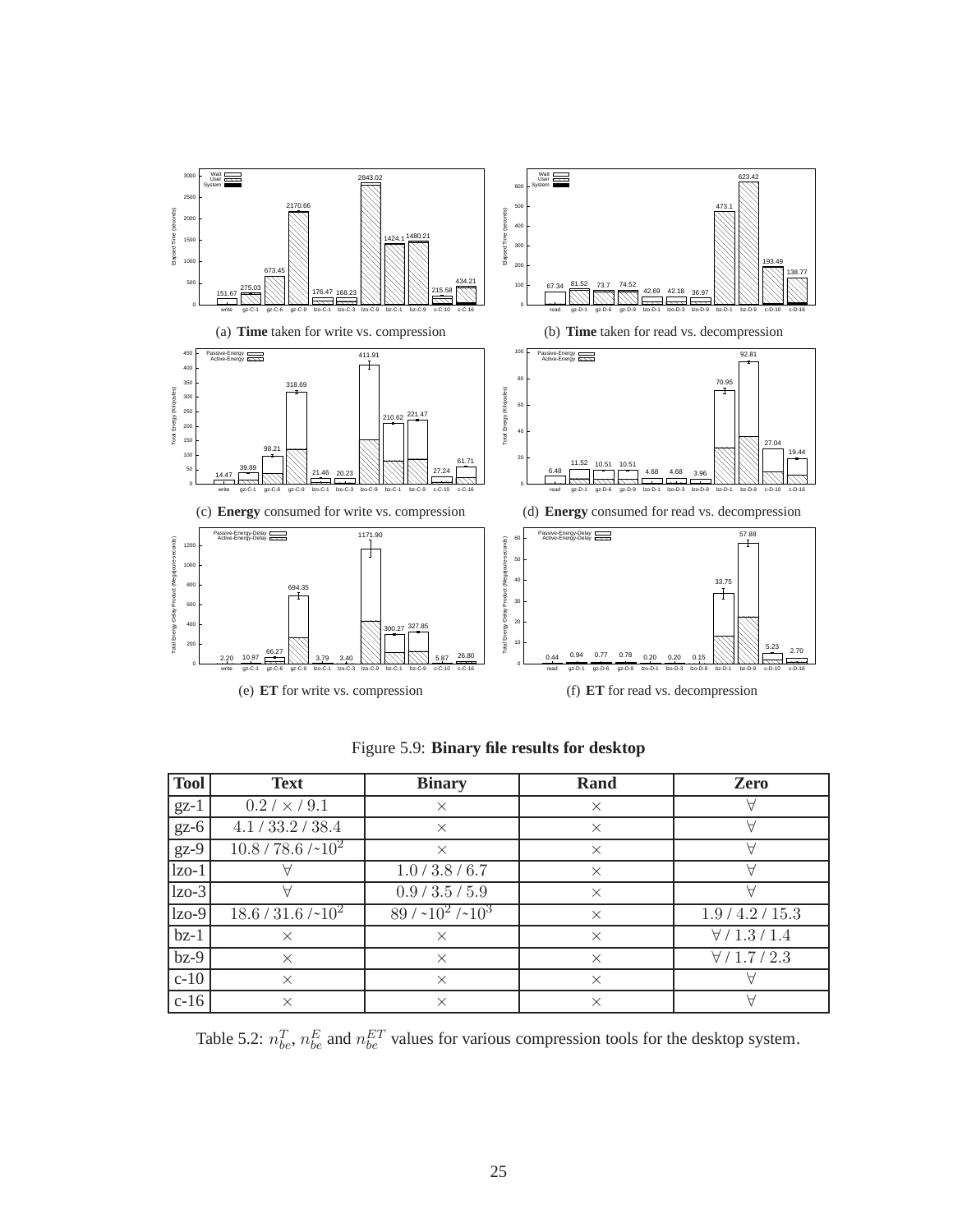

Figure 5.10: **Random file results for desktop**

#### **5.4.3 Random and Zero File Analyses**

As the trends we see for the random and zero files for the desktop are not much different than that on the server, we only present the graphs here. Discussion similar to the server machine case follows here.

**Summary of desktop results.** We summarize the evaluation results for the desktop system in Table 5.2. We observe trends similar to those on the server system (Table 5.1).

#### **5.5 Laptop Results**

In this section, we present and discuss the results of the benchmarks run on the laptop.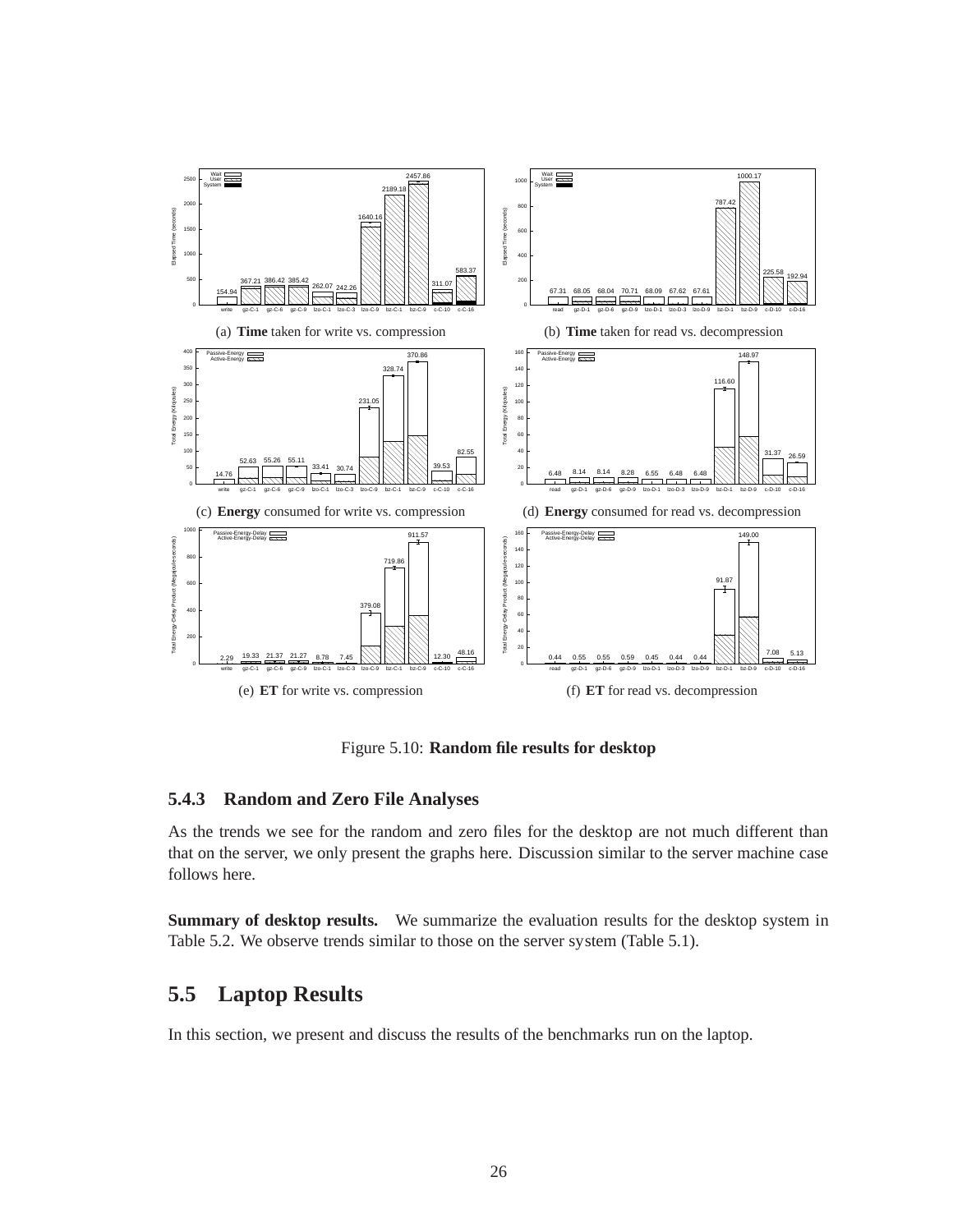

Figure 5.11: **Zero file results for desktop**

#### **5.5.1 Text file Analysis**

Similar to our observation on the server and desktop systems, we find lzo-1 and lzo-3 to always perform better than plain-write and plain-read in terms of both performance and energy savings (Figure 5.12). Using lzo-1 or lzo-3 for compression achieves an average of 28% performance improvement compared to a plain-write; and 69% performance improvement compared to a plainread. Their energy consumption is 23% lower than plain-write, and 75% lower than a plain-read. lzo-9 and gz-9, like on the server and desktop, need a break-even value of reads to writes in order to be beneficial (Table 5.3).

The disk on the laptop is much slower than the CPU. Hence, the CPU intensive gz-1 and gz-6 finish faster than the plain I/O to the disk. We also see that although compressing the file using gz-1 and gz-6 take less time than a plain-write, they require more energy than the plain-write. That is, although gz-1 and gz-6 always perform better than plain-write and plain-read, they save energy only after some number of reads per write. Such behavior was not seen on the server and desktop systems, where savings in time directly translated to savings in energy. The reason for this is the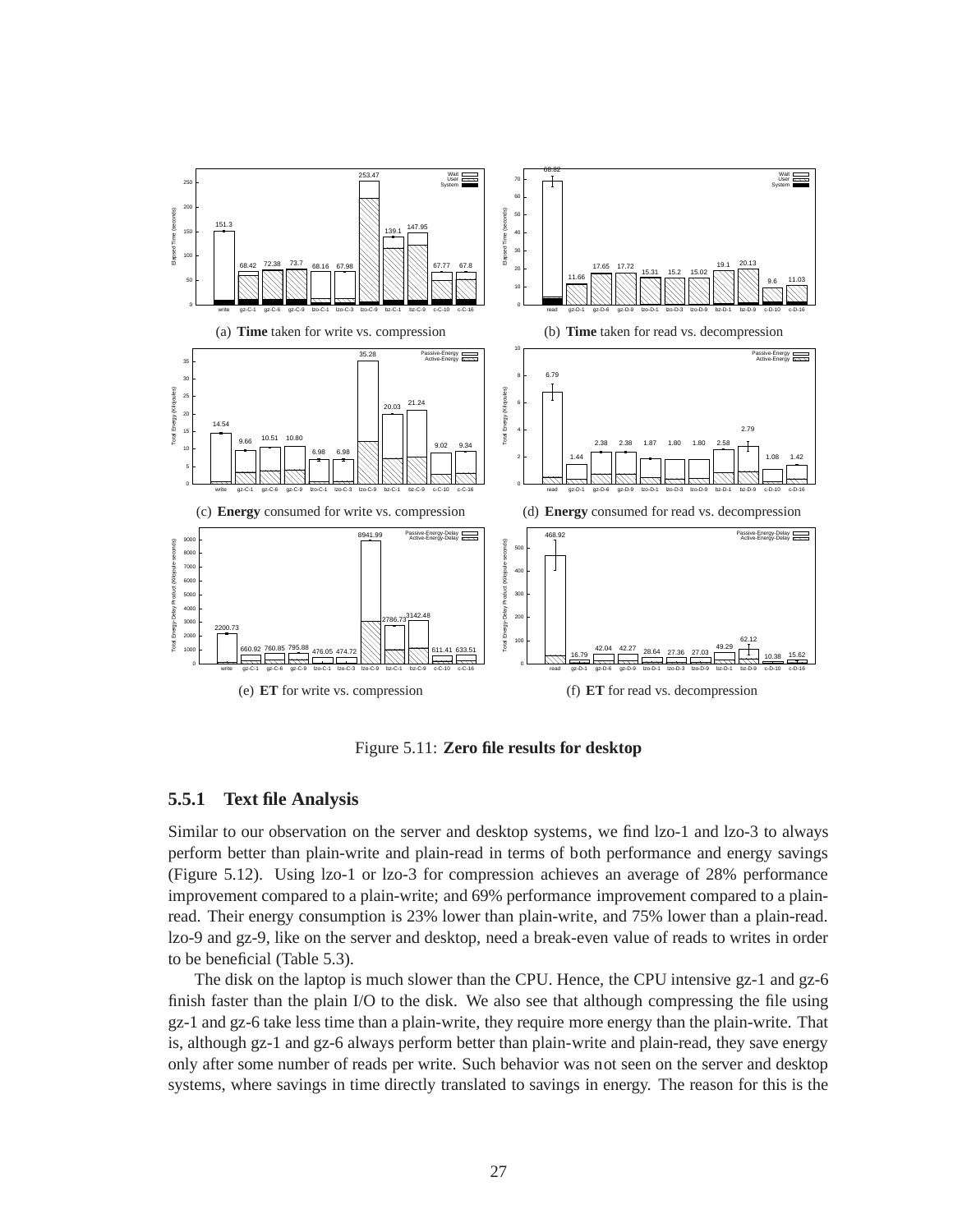

Figure 5.12: **Text file results for laptop**

superior power management ability of the laptop, which results in different levels of average power consumption with different workloads. For example, when an I/O-intensive workload like plainwrite is being executed, the processor is dynamically switched to a lower frequency, and hence a lower power state. Therefore, the average power consumption during execution of a plain-write will be lower than that of compress-write, which requires both the CPU and disk to be active and in their highest power states. As the server and the desktop did not support Dynamic Voltage and Frequency Scaling (DVFS) based power management, they always ran in full power mode, irrespective of the component usage.

Another interesting observation is that in spite the faster frequency of the desktop's CPU than the laptop's (Table 4.1), bzip2 and higher effort invocation of some tools (lzo-9, gz-6, gz-9) tend to be significantly faster on the laptop, than on the desktop. This is because the desktop has much smaller CPU caches than the laptop (Table 4.1). When a compression tool is invoked with a higher effort parameter, it attempts to look ahead more to obtain an even longer match. This, and algorithms with large memory footprints (e.g., bzip2), result in more cache misses on the desktop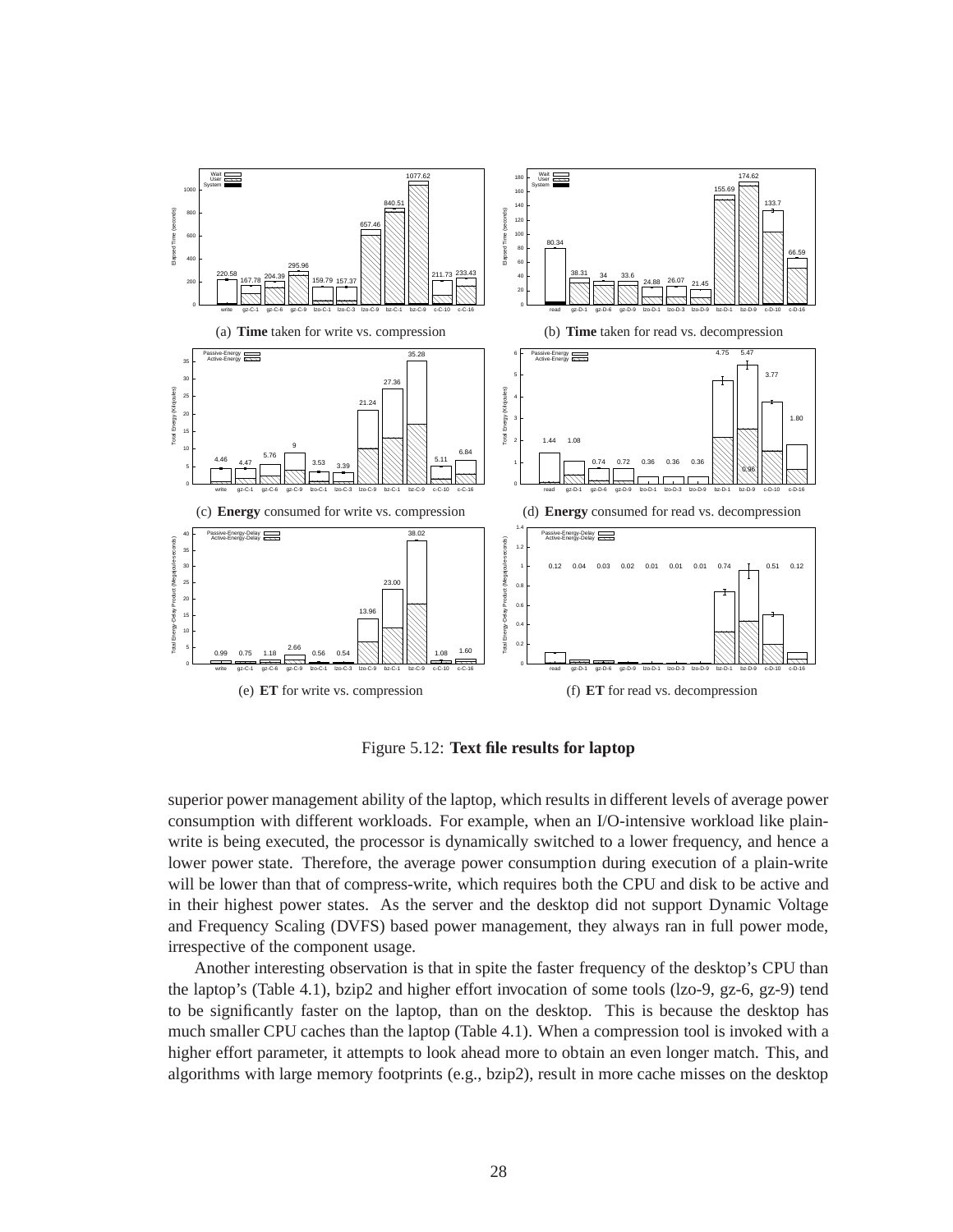

Figure 5.13: **Binary file results for laptop**

than on the laptop, thereby increasing the execution time on the desktop.

#### **5.5.2 Binary file Analysis**

Overall, the trends are again similar to those of the server and desktop. From Figure 5.13 we notice that although gzip and lzo finish faster than a plain-read/plain-write, only lzo saves energy. It, however, needs some number of reads per write to achieve energy savings (Table 5.3). The corresponding  $n_{be}$  values are, however, much smaller in magnitude than those for the server and desktop. Finally, bzip2 and compress do not save either time or energy.

#### **5.5.3 Random and Zero file Analyses**

We see similar results for random and zero files as seen on the server and desktop machines. Hence, we omit the discussion here for brevity.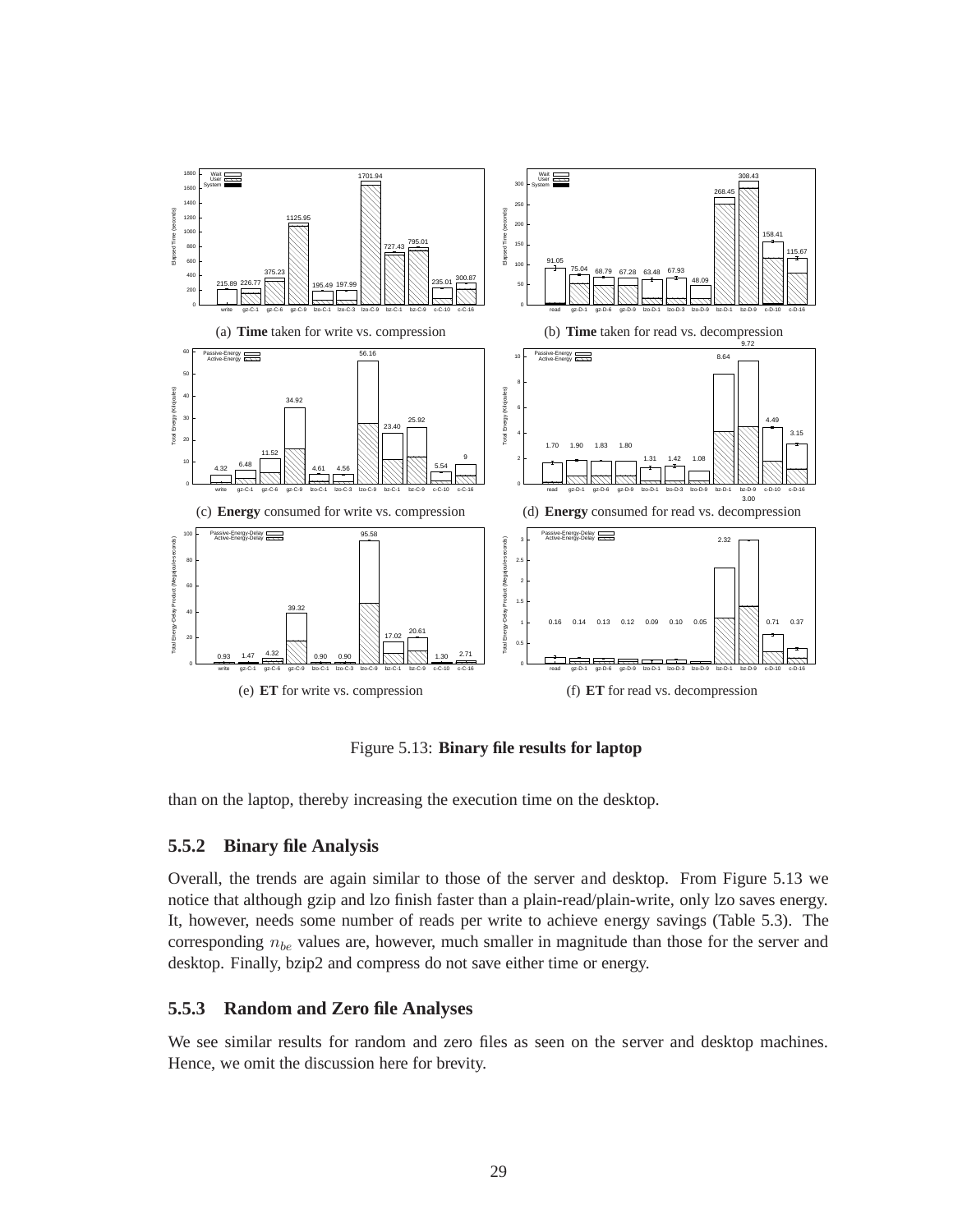

| <b>Tool</b> | <b>Text</b>                  | <b>Binary</b>                 | Rand     | Zero                        |
|-------------|------------------------------|-------------------------------|----------|-----------------------------|
| $gz-1$      | $\forall$ / 0.03 / $\forall$ | $0.7 / \times / 46.8$         | $\times$ | A                           |
| $gz-6$      | $\forall / 1.9 / 2.1$        | $7.2 / \times / \sim 10^2$    | $\times$ | A                           |
| $gz-9$      | 1.6 / 6.3 / 18.3             | $38.3 / \times / \sim 10^2$   | $\times$ | Α                           |
| $1zo-1$     |                              | $\forall$ / 0.7 / $\forall$   | $\times$ | А                           |
| $lzo-3$     | A                            | $A \setminus 0.3 \setminus A$ | $\times$ | $\forall$                   |
| $ z_0-9 $   | $7.4 / 15.5 / -102$          | $34.6 / 84.2 / -102$          | $\times$ | $\forall$ / 0.3 / $\forall$ |
| $bz-1$      | $\times$                     | $\times$                      | $\times$ | Α                           |
| $bz-9$      | $\times$                     | $\times$                      | $\times$ | $\forall$                   |
| $c-10$      | $0.2 / \times / \times$      | $\times$                      | $\times$ | А                           |
| $c-16$      | $0.9 / \times / \times$      | $\times$                      | $\times$ | Α                           |

Figure 5.14: **Random file results for laptop**

Table 5.3:  $n_{be}^T$ ,  $n_{be}^E$  and  $n_{be}^{ET}$  values for various compression tools for the laptop system.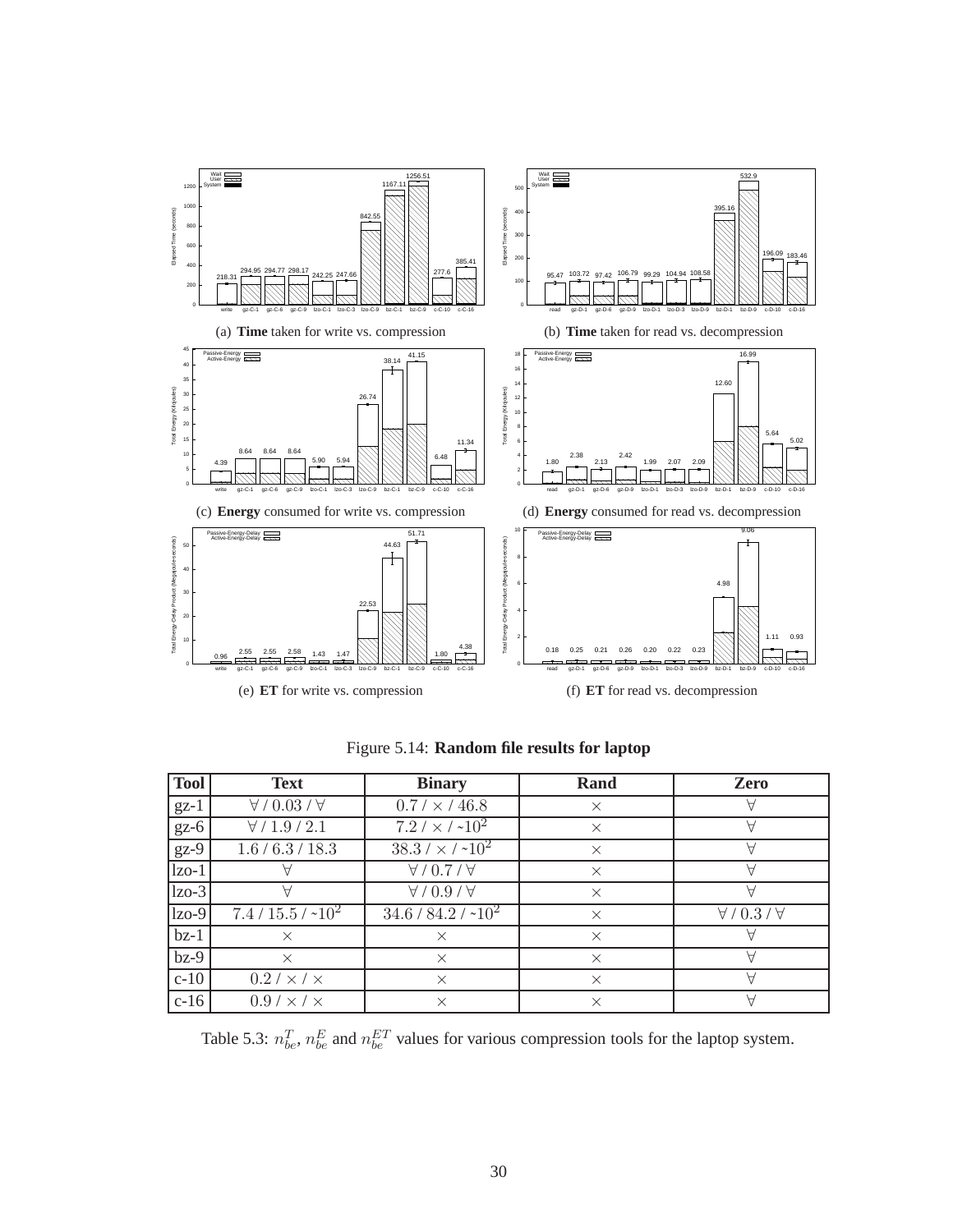

Figure 5.15: **Zero file results for laptop**

**Summary of Laptop results.** Table 5.3 summarizes the results of our experiments on the laptop system. In general, we find  $n_{be}$  values on the laptop to be much smaller than those on the desktop and server machines. In some case we also see that while a tool is not beneficial from the energy perspective, it exhibits the potential for savings from the energy-delay perspective. Like mentioned earlier in Section 5.5.1, this is because different workloads consume different amounts of average power on the laptop. Even though some compression might finish faster than a plain-write, it consumes more energy than the plain-write. In such cases, while these compression tools are worse than plain-write in terms of  $E$ , they have a smaller  $ET$  value than the plain-write. Hence they display a value for  $n_{be}^{ET}$ , even when they have no  $n_{be}^{E}$ .

#### **5.6 Summary of Evaluation**

On the server and desktop systems, we notice a strong linear dependency between energy and time found in all experiments. This indicates that all the compression and plain I/O tasks require almost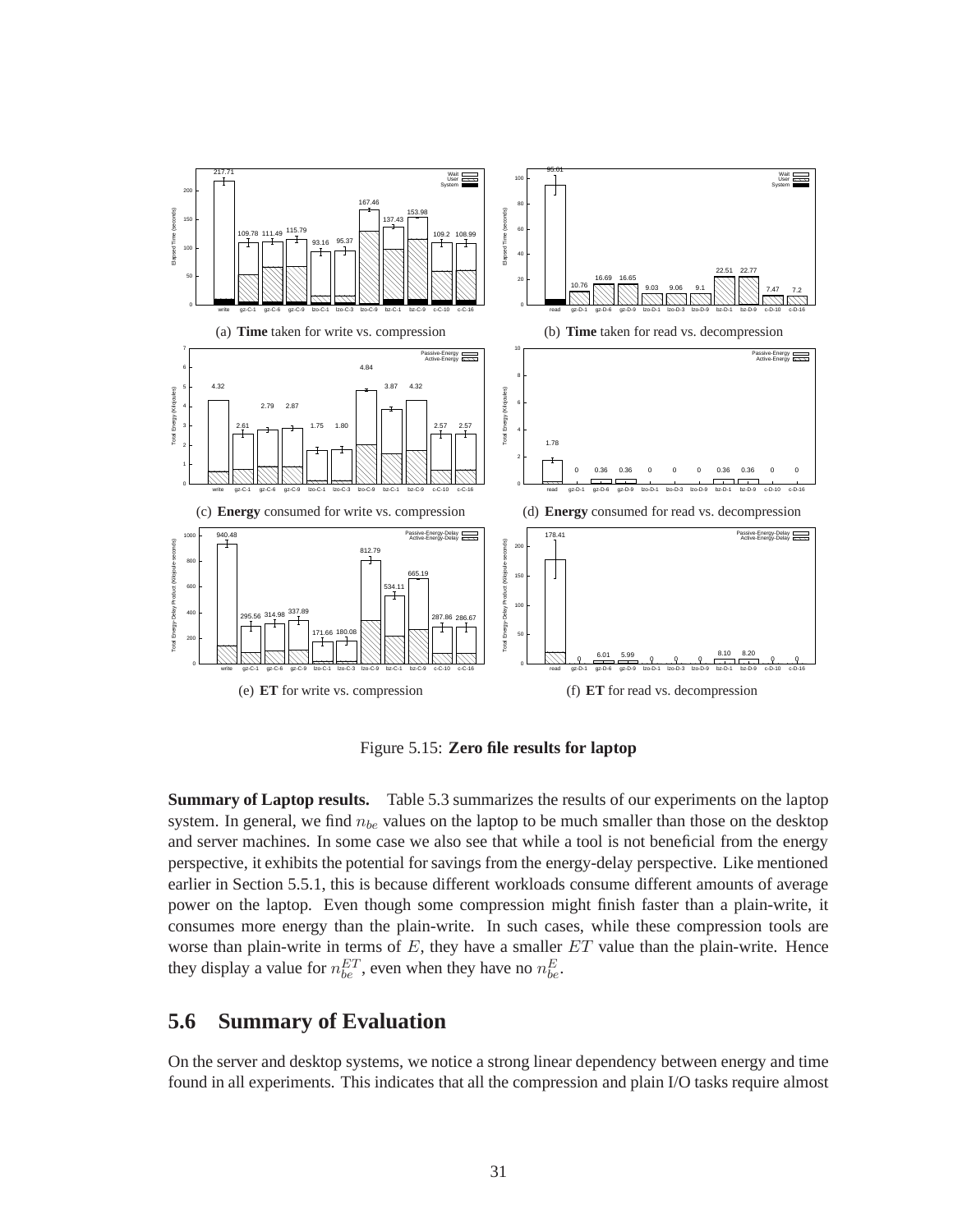the same amount of average power. This leads to the conclusion that the fastest algorithm is the most energy-efficient one. On the laptop system, equipped with Dynamic Voltage and Frequency Scaling (DVFS) for the CPU, we found that the average power for plain I/O was different from that for a compression task. All the compression tasks, however, exhibited linearity between energy and time. In general, the time required to accomplish the task consists of the time required to perform an I/O and the time required to compress (or decompress) the data. The time for completing I/O operations, in turn, depends on the amount of data to be written, whereas the compression time depends on the algorithm used. This means that an optimal compression tool should have a high compression ratio and low compression time. There is a clear trade-off between compression ratio and the speed of compression.

The file data type affects the compression ratio dramatically. None of the compression tools we considered provided advantages in energy consumption for the files with random content. For zero files, however, almost all tools provided benefits for both reading and writing. For text and binary files, we observe situations when compress-write is less energy-efficient than plainwrite, but decompress-read is more energy-efficient than plain-read. We calculated the break-even ratio of reads to writes  $(n_{be})$  in such cases. For most of the compression tools, this value is significantly higher than the read-to-write ratio on common server systems, which has been found to be typically 2–4 [34, 45]. Some notable exceptions were lzo-1 and lzo-3, which are always beneficial for text files. They also save energy in case of binary files, if the read-to-write ratio is at least 2 (or about 4 in terms of ET metric) for the server machine, 4 for the desktop, and 1 for the laptop system. We recommend the use of lzo-1 and lzo-3 in all cases, except the situations where disk space is a greater concern than energy or performance. We also recommend that future systems recognize high-entropy files (e.g., encrypted, random, etc.) and avoid compressing them at all.

In general, we observed similar trends on the three classes of machines we included in our experiments. However, depending on the individual components on each of these machines, they exhibited potential for energy savings at different break-even values.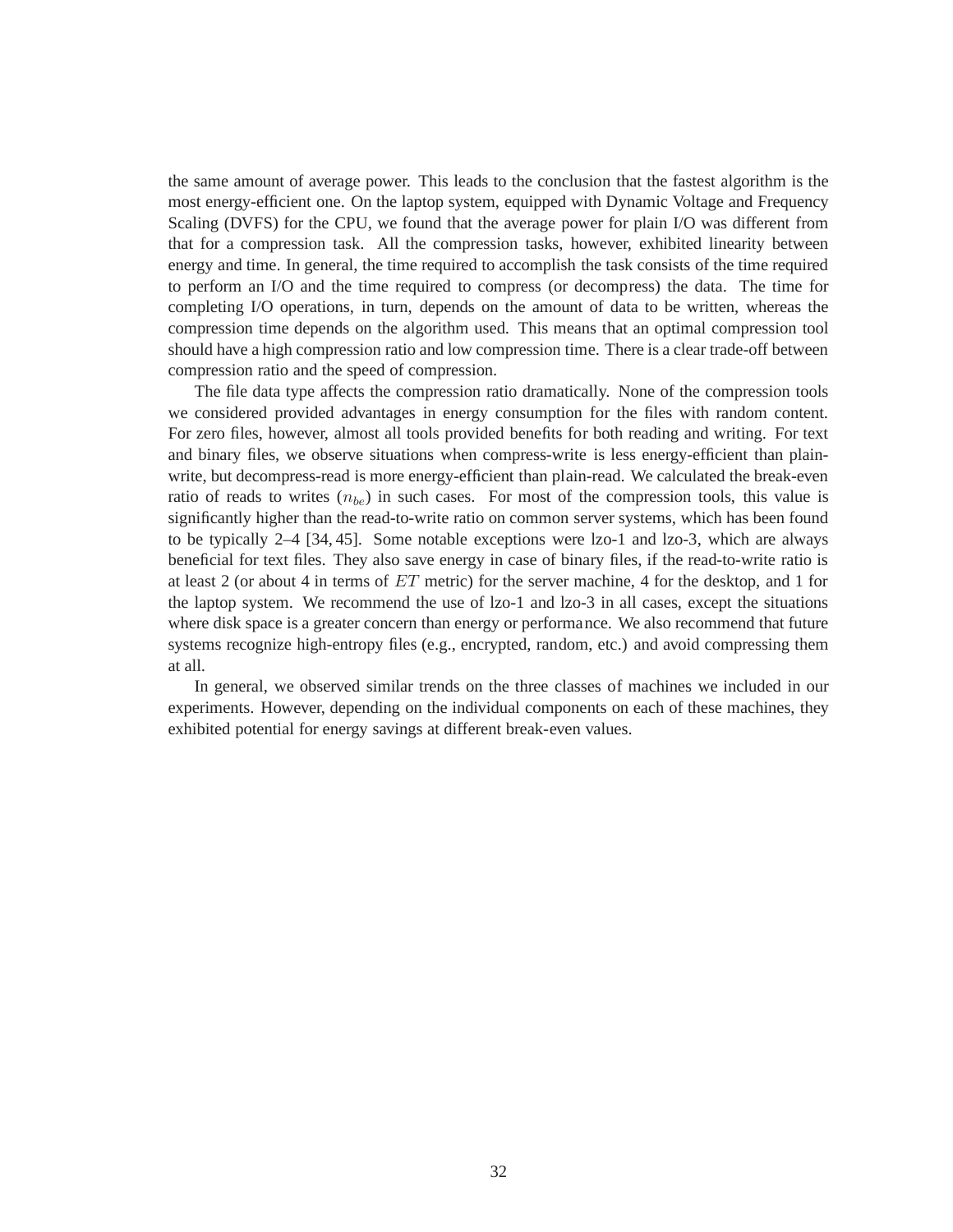# **Chapter 6**

# **Conclusions**

In this thesis, our research contribution was to investigate the validity of the assumption that data compression is an effective technique to reduce energy consumption in server systems. We evaluated several compression tools on three different classes of machines running Linux, on a variety of data files and compared them against raw reads and writes based on performance and energy metrics. Our experimental results suggest that no generalized conclusion regarding the efficacy of compression can be drawn. It greatly depends on the data redundancy of the file, the compression algorithm being used, the read-to-write ratio of the workload, and the hardware configuration of the system. We found that compressing zero files is beneficial for almost all the compression tools. Random files are better-off not being compressed at all. Text files, when compressed with lzop using options 1 and 3, will always save energy, irrespective of the workload's read-to-write ratio. We developed a simple read-write model to evaluate energy savings in cases where only compression or decompression saves energy. When applied to text and binary files, it reveals that only gzip and lzop can offer energy savings; in most cases, on the server and desktop, the break-even read-to-write ratio is significantly greater (more than 20) than that found in common workloads. The laptop system however requires much smaller corresponding read-to-write ratio to achieve energy savings. Other than on zero files, bzip2 and the compress utility never save any energy.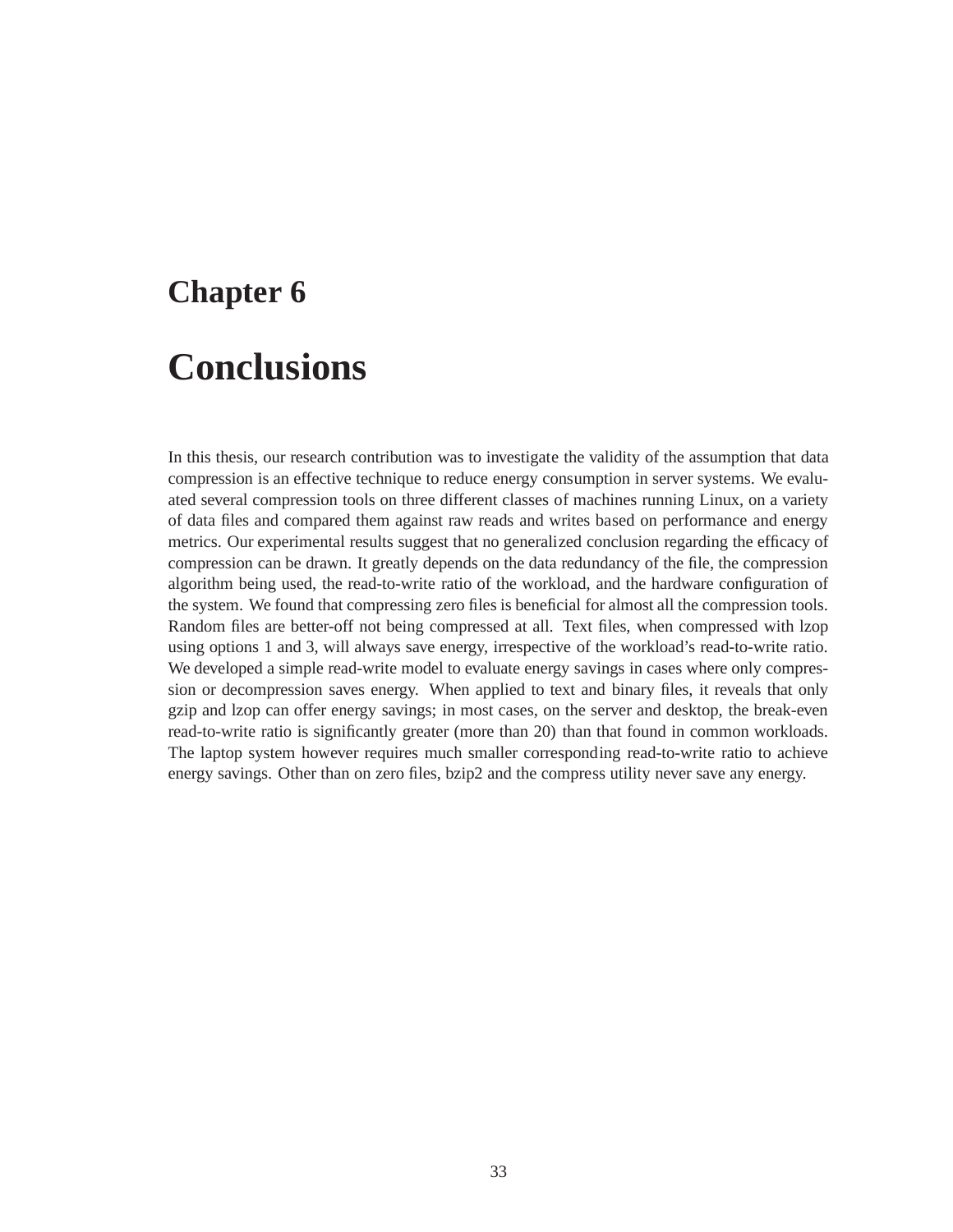### **Chapter 7**

## **Future Work**

We intend to extend this study to a wider range of systems, including systems with multiple cores and multiple CPUs, more CPUs with Dynamic Voltage and Frequency Scaling (DVFS), different disk speeds, etc. We also plan on conducting our study on real server workloads. Compression significantly reduces the storage requirement for data, and hence can result in lesser spinning disks. We plan to extend our current model to factor in the additional power savings thus achieved. We are currently also working on extending gzipfs [63], a stackable compression file system, to include the various compression algorithms we wish to compare. In the future, we plan to explore and evaluate data de-duplication as an energy saving technique.

Another interesting direction would be to include archivers in the evaluation. Archivers generally work by combining multiple files into one. In scenarios where we have several small files, with similar content or format, compressing their archive would typically result in better compression. Decompression on an archive to read one file will, however, be more expensive than if the file was individually compressed.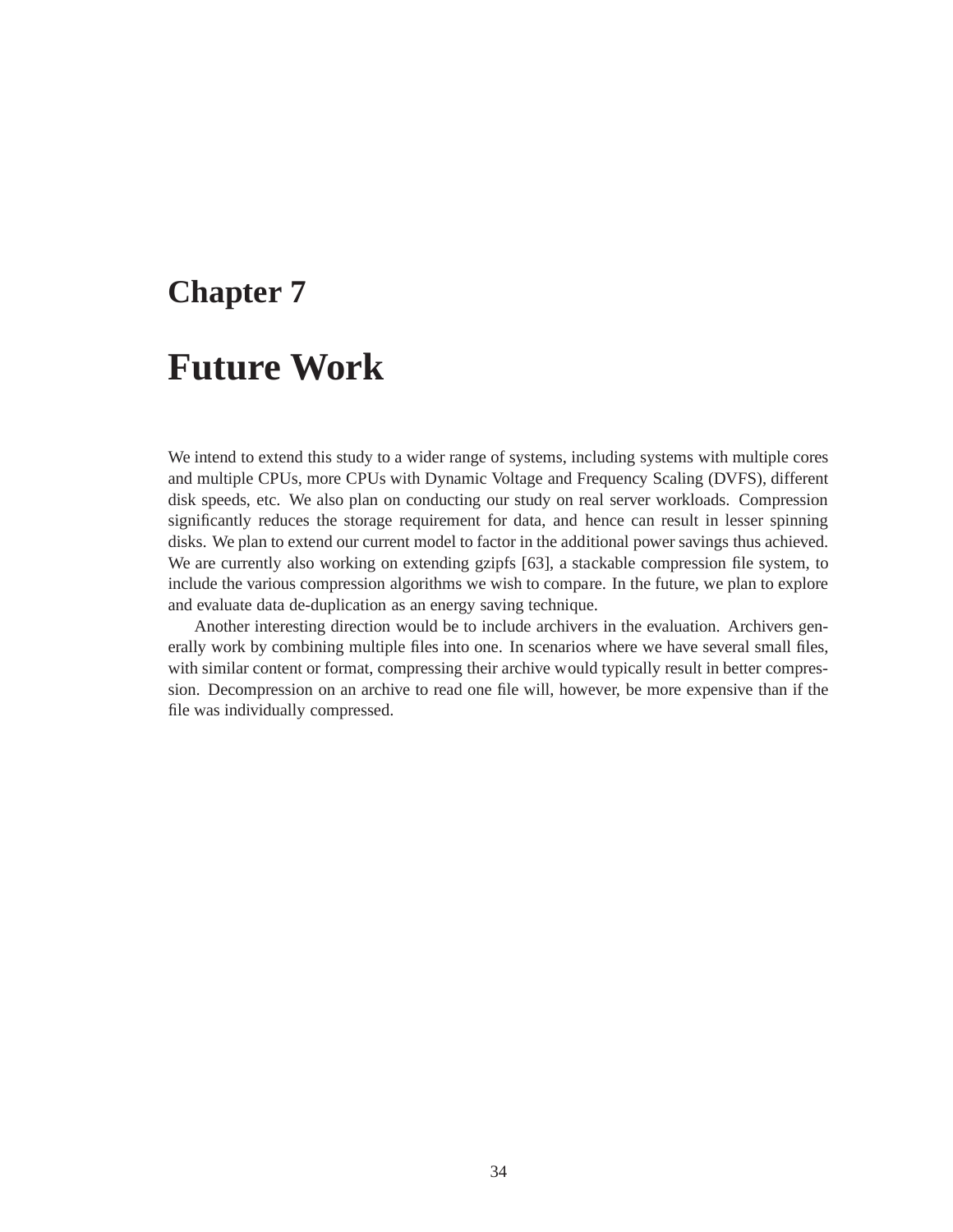# **Bibliography**

- [1] Ke Yang Alina Oprea, Michael K. Reiter. Space-efficient block storage integrity. In *Proceedings of the NDSS Symposium*, 2005.
- [2] P. A. Alsberg. Space and time savings through large data base compression and dynamic restructuring. *Proceedings of the IEEE*, 63(8):1114–1122, 1975.
- [3] K. C. Barr and K. Asanovi. Energy-aware lossless data compression. *ACM Transactions on Computer Systems*, 24(3):250–291, 2006.
- [4] L. Benini, A. Bogliolo, S. Cavallucci, and B. Ricco. Monitoring system activity for OSdirected dynamic power management. In *Proceedings of the 1998 international symposium on Low power electronics and design (ISLPED '98)*, pages 185–190, New York, NY, USA, 1998. ACM.
- [5] L. Benini, D. Bruni, A. Macii, and E. Macii. Hardware-assisted data compression for energy minimization in systems with embedded processors. *Design, Automation and Test in Europe Conference and Exhibition (DATE '02)*, pages 449–453, 2002.
- [6] L. Benini, D. Bruni, B. Ricco, A. Macii, and E. Macii. An adaptive data compression scheme for memory traffic minimization in processor-based systems. *IEEE International Symposium on Circuits and Systems (ISCAS '02)*, 4:IV–866–IV–869, 2002.
- [7] L. Benini, A. Macii, E. Macii, and M. Poncino. Selective instruction compression for memory energy reduction in embedded systems. In *Proceedings of the 1999 international symposium on Low power electronics and design (ISLPED '99)*, pages 206–211, New York, NY, USA, 1999. ACM.
- [8] L. Benini, A. Macii, and A. Nannarelli. Cached-code compression for energy minimization in embedded processors. In *Proceedings of the 2001 international symposium on Low power electronics and design (ISLPED '01)*, pages 322–327, New York, NY, USA, 2001. ACM.
- [9] L. Benini, F. Menichelli, and M. Olivieri. A class of code compression schemes for reducing power consumption in embedded microprocessor systems. *IEEE Transactions on Computers*, 53(4):467–482, 2004.
- [10] P. Bohrer, E. N. Elnozahy, T. Keller, M. Kistler, and L. C. Mcdowell. The case for Power Management in Web Servers, 2002. www.research.ibm.com/people/l/ lefurgy/Publications/pac2002.pdf.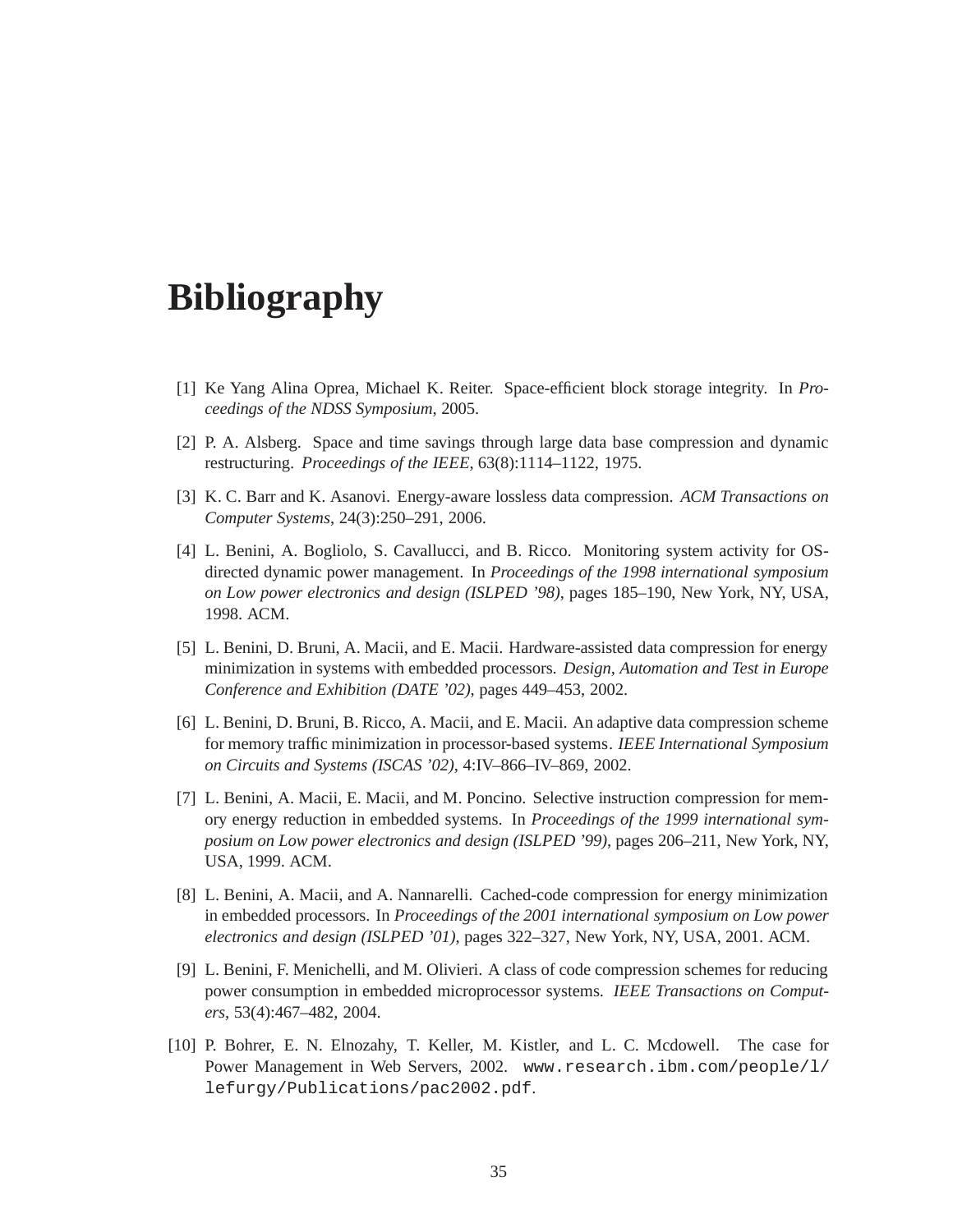- [11] D. Colarelli and D. Grunwald. Massive arrays of idle disks for storage archives. In *Proceedings of the 2002 ACM/IEEE conference on Supercomputing*, pages 1–11, 2002.
- [12] CompuGreen, LLC. The Green500 List. www.green500.org, 2008.
- [13] D. J. Craft. A fast hardware data compression algorithm and some algorithmic extensions. *IBM Journal of Research and Development*, 42(6):733–745, 1998.
- [14] G. Debnath, K. Debnath, and R. Fernando. The Pentium processor-90/100, microarchitecture and low power circuit design. In *Proceedings of the 8th International Conference on VLSI Design (VLSID '95)*, page 185, Washington, DC, USA, 1995. IEEE Computer Society.
- [15] F. Douglis, P. Krishnan, and B. Bershad. Adaptive Disk Spin-down Policies for Mobile Computers. In *Proceedings of the 2nd Symposium on Mobile and Location-Independent Computing*, pages 121–137, Berkeley, CA, USA, 1995. USENIX Association.
- [16] F. Douglis, P. Krishnan, and B. Marsh. Thwarting the Power-Hungry Disk. In *Proceedings of the 1994 Winter USENIX Conference*, pages 293–306, 1994.
- [17] D. Essary and A. Amer. Predictive data grouping: Defining the bounds of energy and latency reduction through predictive data grouping and replication. *ACM Transactions on Storage (TOS)*, 4(1):1–23, May 2008.
- [18] J. Flinn and M. Satyanarayanan. Energy-Aware adaptation for Mobile Applications. In *Proceedings of the seventeenth ACM symposium on Operating systems principles*, volume 33, pages 48–63, 1999.
- [19] Fluke 289 Digital Multimeter. http://assets.fluke.com/manuals/287\_289\_ umeng0100.pdf.
- [20] Fluke i410 AC/DC Current Clamp. http://assets.fluke.com/manuals/ i4101010iseng0200.pdf.
- [21] S. Gary, P. Ippolito, G. Gerosa, C. Dietz, J. Eno, and H. Sanchez. PowerPC 603, A Microprocessor for Portable Computers. *IEEE Design and Test*, 11(4):14–23, 1994.
- [22] R. Gonzalez and M. Horowitz. Energy Dissipation in General Purpose Microprocessors. *IEEE Journal of Solid-state Circuits*, 31(9):1277–1284, September 1996.
- [23] B. Gordon and T. Meng. A low power subband video decoder architecture. In *Proceeding of the IEEE International Conference on Acoustics, Speech, and Signal Processing*, volume ii, pages 409–412, 1994.
- [24] M. K. Gowan, L. L. Biro, and D. B. Jackson. Power considerations in the design of the Alpha 21264 microprocessor. In *Proceedings of the 35th annual conference on Design automation (DAC '98)*, pages 726–731, New York, NY, USA, 1998. ACM.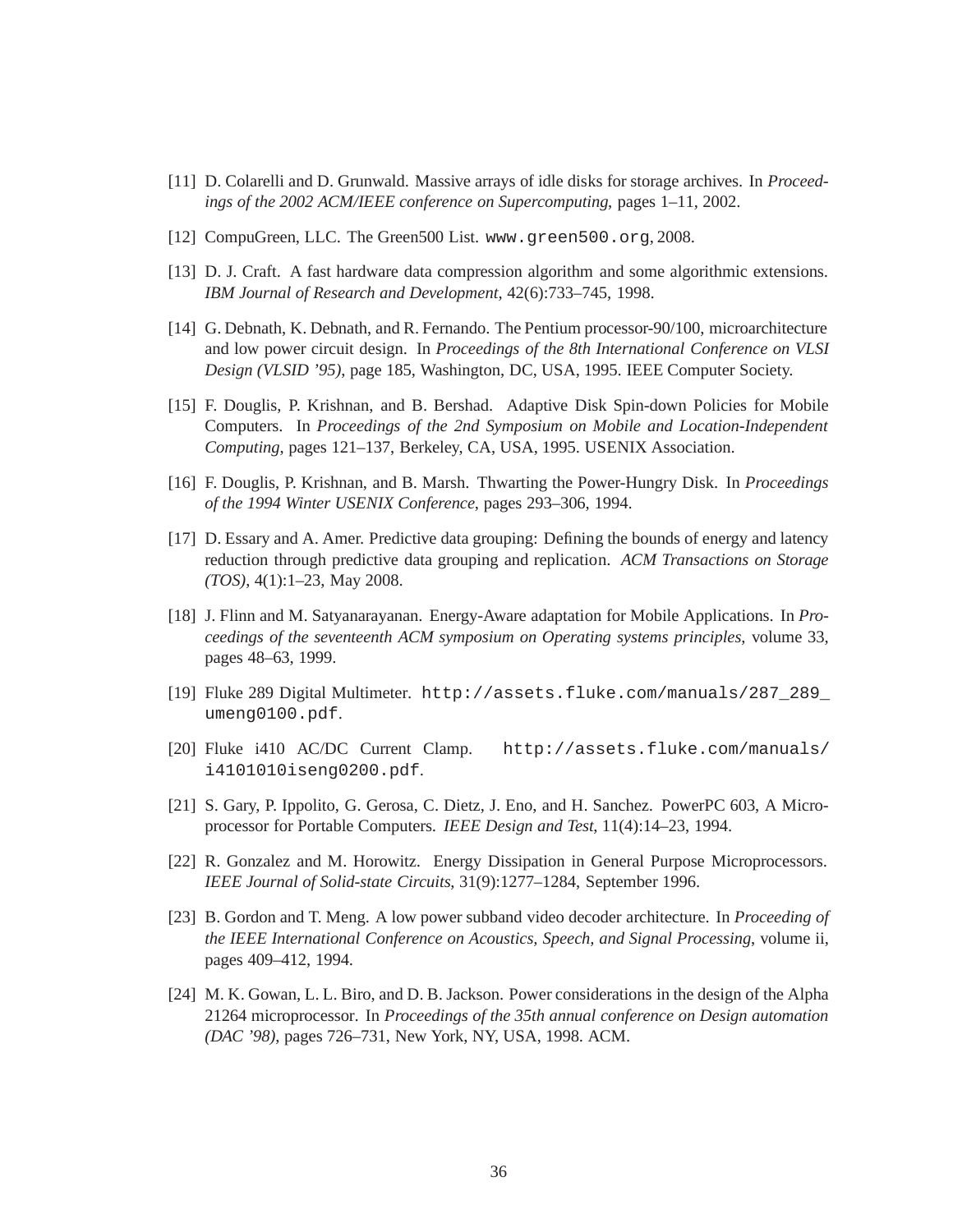- [25] H. Huang, W. Hung, and K. Shin. FS2: Dynamic data replication in free disk space for improving disk performance and energy consumption. In *Proceedings of the 20th ACM Symposium on Operating Systems Principles (SOSP '05)*, pages 263–276, Brighton, UK, October 2005. ACM Press.
- [26] E. Jeannot, B. Knutsson, and M. Bjorkman. Adaptive online data compression. In *Proceedings of the 11th IEEE International Symposium on High Performance Distributed Computing (HPDC '02)*, pages 379–388, Edinburgh, Scotland, July 2002. IEEE Computer Society.
- [27] N. Joukov and J. Sipek. GreenFS: Making enterprise computers greener by protecting them better. In *Proceedings of the 3rd ACM SIGOPS/EuroSys European Conference on Computer Systems 2008 (EuroSys 2008)*, Glasgow, Scotland, April 2008. ACM. (**Won best paper award**).
- [28] M. Kandemir, O. Ozturk, M.J. Irwin, and I. Kolcu. Using data compression to increase energy savings in multi-bank memories. In *Proceedings of the 10th International Euro-Par Conference on Parallel Processing (Euro-Par '04)*, volume 3149 of *Lecture Notes in Computer Science*, pages 310–317. Springer-Verlag Berlin Heidelberg, 2004.
- [29] G. Keramidas, K. Aisopos, and S. Kaxiras. Dynamic Dictionary-Based Data Compression for Level-1 Caches. In *Proceedings of the 19th International Conference on Architecture of Computing Systems (ARCS '06)*, pages 114–129, 2006.
- [30] N. Kim, T. Austin, and T. Mudge. Low-Energy Data Cache using Sign Compression and Cache Line Bisection. In *Proceedings of the 2nd Annual Workshop on Memory Performance Issues (WMPI '02)*, 2002.
- [31] C. Krintz and B. Cadler. Reducing delay with dynamic selection of compression formats. In *Proceedings of the 10th IEEE International Symposium on High Performance Distributed Computing (HPDC '01)*, pages 266–277, 2001.
- [32] A. R. Lebeck, X. Fan, H. Zeng, and C. Ellis. Power Aware Page Allocation. In *Proceedings of Architectural Support for Programming Languages and Operating Systems*, pages 105– 116, 2000.
- [33] H. Lekatsas, J. Henkel, and W. Wolf. Code compression for low power embedded system design. In *Proceedings of the 37th conference on Design automation (DAC '00)*, pages 294– 299, New York, NY, USA, 2000. ACM.
- [34] A. W. Leung, S. Pasupathy, G. Goodson, and E. L. Miller. Measurement and analysis of large-scale network file system workloads. In *Proceedings of the USENIX Annual Technical Conference (ATC '08)*, pages 213–226, Berkeley, CA, 2008. USENIX Association.
- [35] K. Li, R. Kumpf, P. Horton, and T. Anderson. A Quantitative Analysis of Disk Drive Power Management in Portable Computers. In *Proceedings of the 1994 Winter USENIX Conference*, pages 279–291, 1994.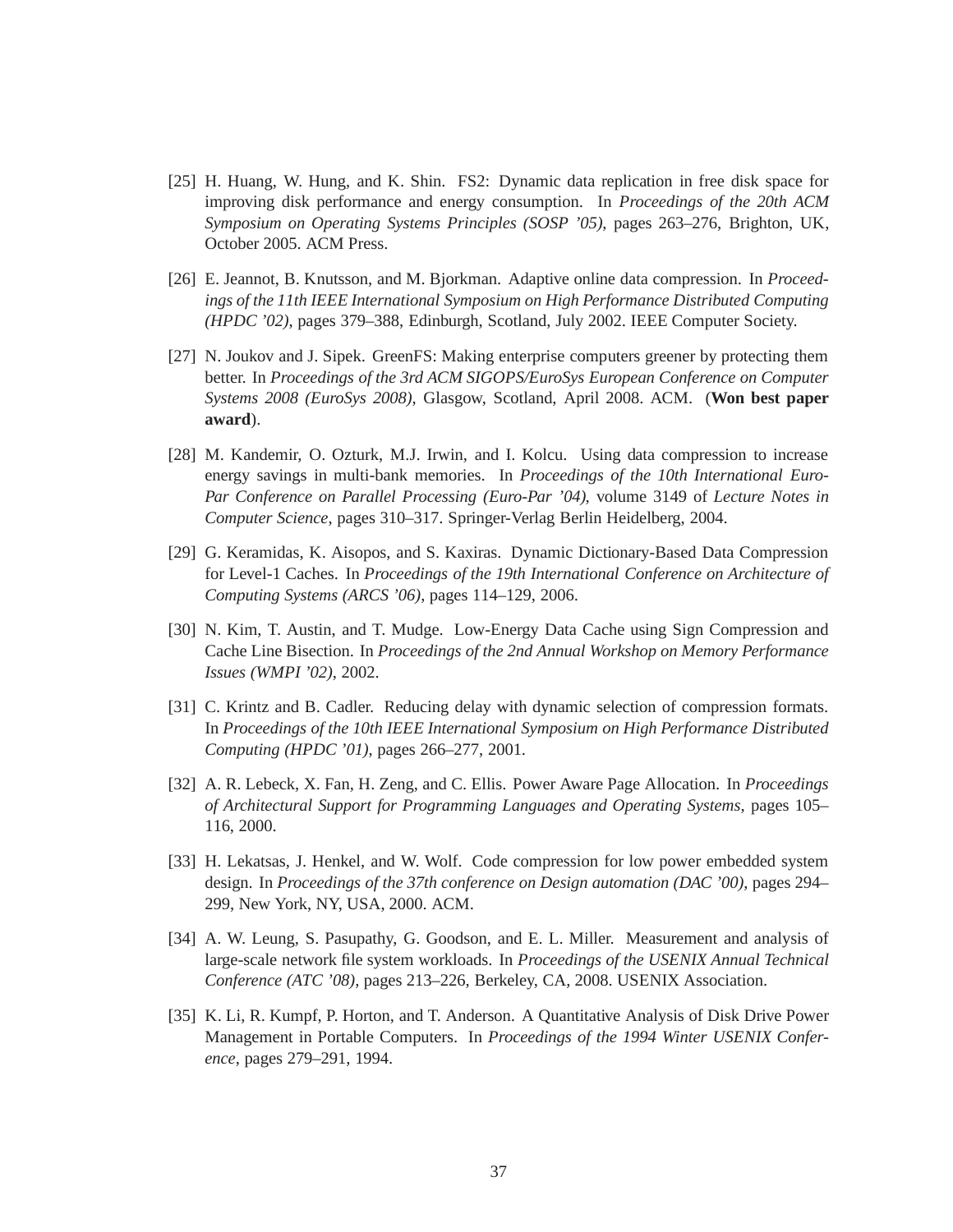- [36] Wei-Cheng Lin and Chung-Ho Chen. An energy-delay efficient power management scheme for embedded system in multimedia applications. In *Proceedings of The IEEE Asia Pacific Conference on Circuit and System (APCCAS)*, pages 869–872, 2004.
- [37] J. R. Lorch and A. J. Smith. Software strategies for portable computer energy management. *IEEE Personal Communications*, 5:48–63, 1998.
- [38] Y. Lu, L. Benini, and G. D. Micheli. Operating-System Directed Power Reduction. In *Proceedings of the 2000 international symposium on Low power electronics and design*, pages 37–42, 2000.
- [39] R. Manohar and N. Nystrom. Implications of voltage scaling in asynchronous architectures. Technical Report CSL-TR-2001-1013, Departament of Computer Science, Cornell University, 2001.
- [40] D. Narayanan, A. Donnelly, and A. Rowstron. Write off-loading: practical power management for enterprise storage. In *Proceedings of the 6th USENIX Conference on File and Storage Technologies (FAST 2008)*, 2008.
- [41] J. L. Nunez and S. Jones. Gbit/s lossless data compression hardware. *IEEE Transactions on Very Large Scale Integration (VLSI) Systems*, 11(3):499–510, 2003.
- [42] M.F.X.J. Oberhumer. Izop data compression utility. www.lzop.org/.
- [43] E. Pinheiro and R. Bianchini. Energy Conservation Techniques for Disk Array-Based Servers. In *Proceedings of the 18th International Conference on Supercomputing (ICS 2004)*, pages 68–78, 2004.
- [44] T. Raita. An automatic system for file compression. *The Computer Journal*, pages 80–86, 1987.
- [45] D. Roselli, J. R. Lorch, and T. E. Anderson. A comparison of file system workloads. In *Proc. of the Annual USENIX Technical Conference*, pages 41–54, San Diego, CA, June 2000. USENIX Association.
- [46] S. B. Furber. *ARM System Architecture*. Addison-Wesley Longman Publishing Co., Inc., Boston, MA, USA, 1996.
- [47] S. Gurumurthi and A. Sivasubramaniam and M. Kandemir and H. Franke. DRPM: Dynamic Speed Control for Power Management in Server Class Disks. In *Proceedings of the 30th annual international symposium on Computer architecture*, pages 169–181, 2003.
- [48] C. M. Sadler and M. Martonosi. Data compression algorithms for energy-constrained devices in delay tolerant networks. In *Proceedings of the 4th international conference on Embedded networked sensor systems (SenSys '06)*, pages 265–278, New York, NY, USA, 2006. ACM.
- [49] C. Su and A. M. Despain. Cache design trade-offs for power and performance optimization: a case study. In *Proceedings of the 1995 international symposium on Low power design*, pages 63–68, 1995.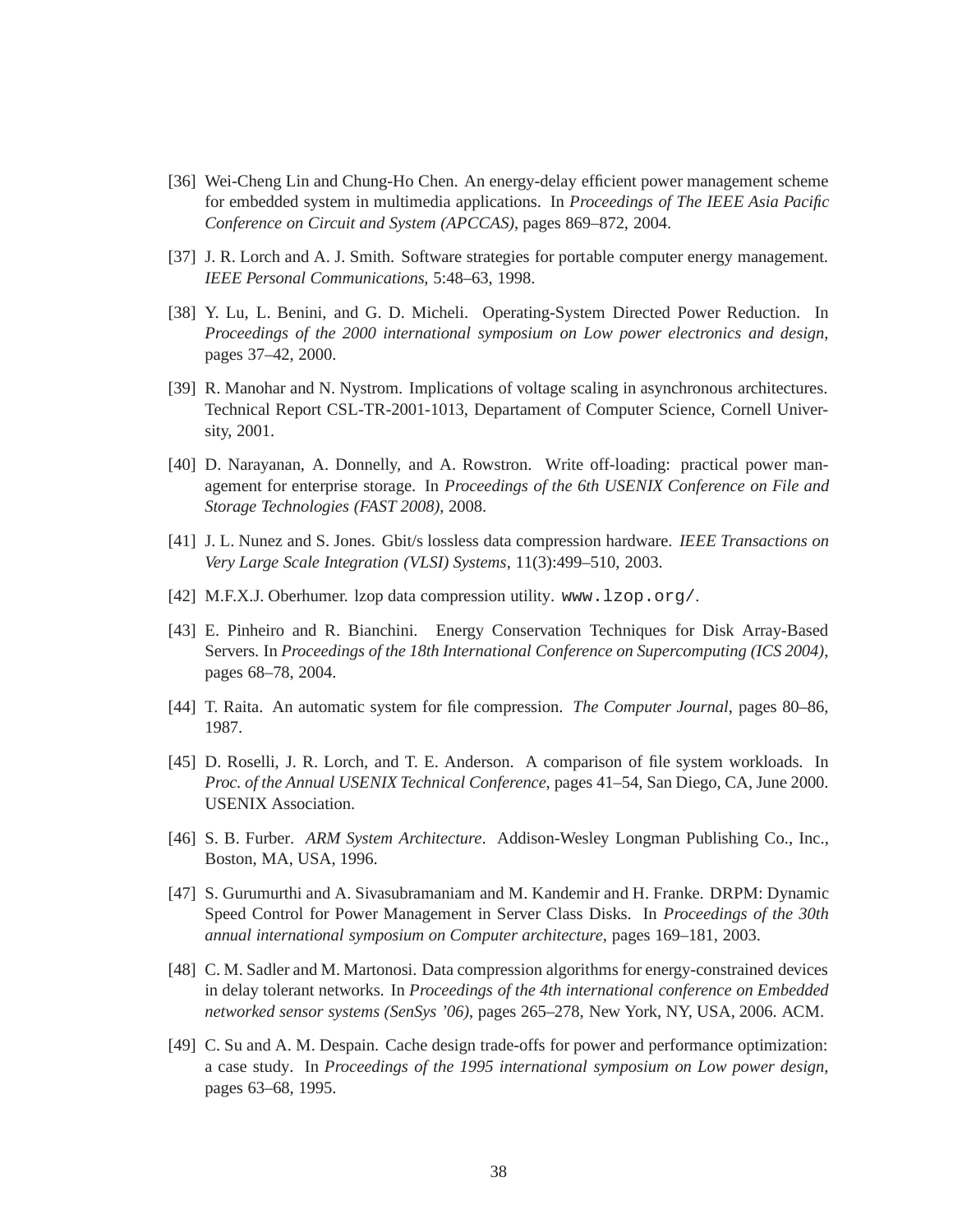- [50] C. Su and A. M. Despain. Cache designs for energy efficiency. In *Proceedings of the 28th Hawaii International Conference on System Sciences (HICSS'95)*, page 306, Washington, DC, USA, 1995. IEEE Computer Society.
- [51] K. Tanaka and T. Kawahara. Leakage energy reduction in cache memory by data compression. *ACM SIGARCH Computer Architecture News*, 35(5):17–24, December 2007.
- [52] R. B. Tremaine, P. A. Franaszek, J. T. Robinson, C. O. Schulz, T. B. Smith, M. E. Wazlowski, and P. M. Bland. IBM Memory Expansion Technology (MXT). *IBM Journal of Research and Development*, 45(2):271–286, 2001.
- [53] L. Villa, M. Zhang, and K. Asanovi. Dynamic zero compression for cache energy reduction. In *Proceedings of the 33rd annual ACM/IEEE international symposium on Microarchitecture (MICRO 33)*, pages 214–220, New York, NY, USA, 2000. ACM.
- [54] Watts up? PRO ES Power Meter. www.wattsupmeters.com/secure/products. php.
- [55] M. Weiser, B. Welch, A. Demers, and S. Shenker. Scheduling for reduced CPU energy. In *Proceedings of the 1st USENIX conference on Operating Systems Design and Implementation*, 1994.
- [56] M. Weiser, B. Welsh, A. Demers, and S. Shenker. Scheduling for reduced CPU energy. *Mobile Computing*, 353:449–471, 1996.
- [57] D. Wheeler. Linux utility for wattsup pro es power meter. www.wattsupmeters.com/ forum/index.php?topic=7.0.
- [58] J. Wilkes. Predictive power conservation. Technical Report HPL-CSP-92-5, Hewlett-Packard Laboratories, February 1992.
- [59] Y. Wiseman, K. Schwan, and P. Widener. Efficient end to end data exchange using configurable compression. *ACM SIGOPS Operating Systems Review*, 39(3):4–23, 2005.
- [60] C. P. Wright, N. Joukov, D. Kulkarni, Y. Miretskiy, and E. Zadok. Auto-pilot: A platform for system software benchmarking. In *Proceedings of the Annual USENIX Technical Conference, FREENIX Track*, pages 175–187, Anaheim, CA, April 2005. USENIX Association.
- [61] R. Xu, Z. Li, C. Wang, and P. Ni. Impact of Data Compression on Energy Consumption of Wireless-Networked Handheld Devices. In *Proceedings of the 23rd International Conference on Distributed Computing Systems (ICDCS '03)*, page 302, 2003.
- [62] Y. Yoshida, B. Song, H. Okuhata, T. Onoye, and I. Shirakawa. An object code compression approach to embedded processors. In *Proceedings of the 1997 international symposium on Low power electronics and design (ISLPED '97)*, pages 265–268, New York, NY, USA, 1997. ACM.